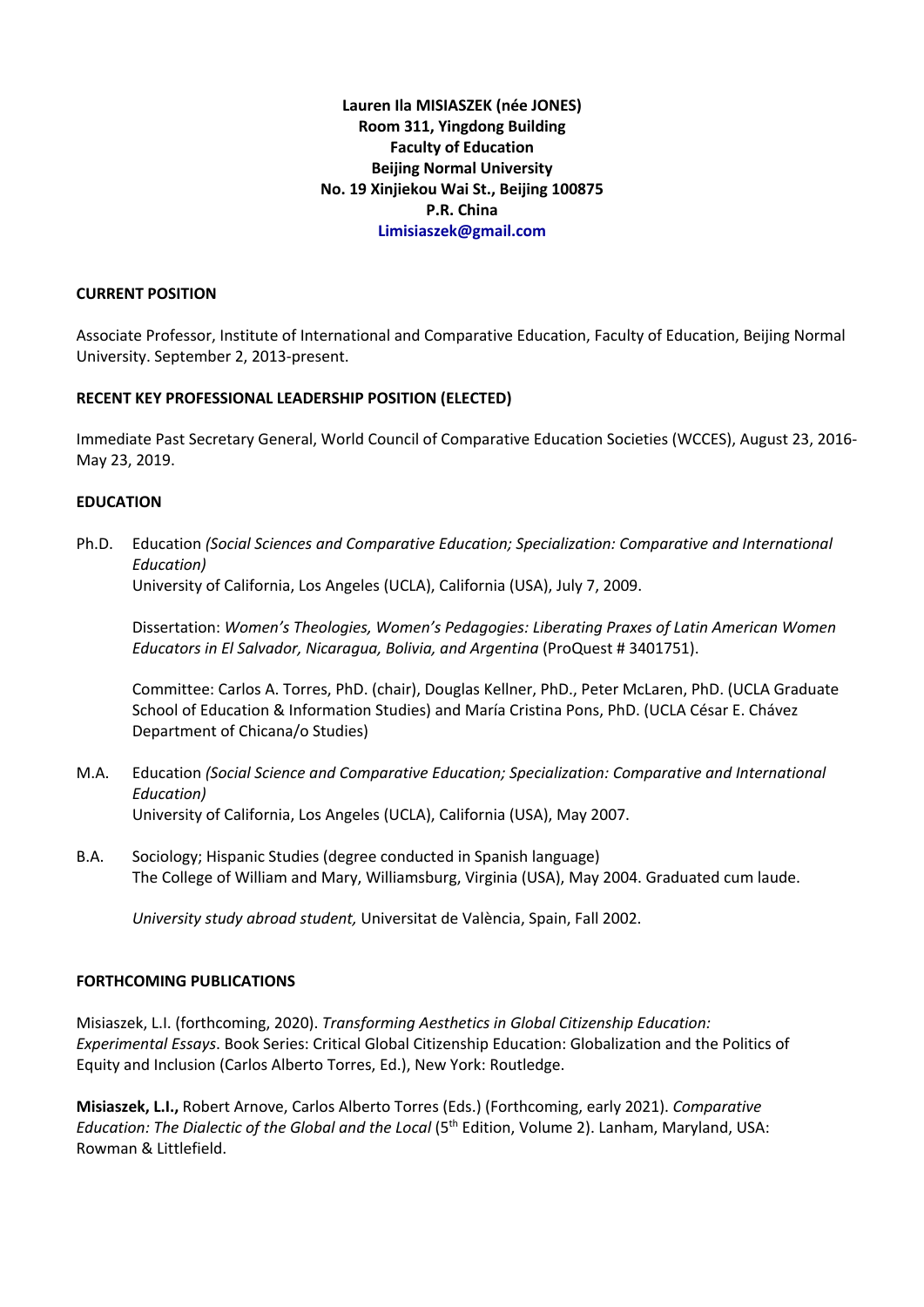Arnove, Robert, Carlos Alberto Torres, and **L.I. Misiaszek** (Eds.) (Forthcoming, early 2021). *Comparative Education: The Dialectic of the Global and the Local* (5<sup>th</sup> Edition, Volume 1). Lanham, Maryland, USA: Rowman & Littlefield.

*Invited Co-Editor* (with Greg Misiaszek) (forthcoming late 2020). Special Issue: Comparative Education and Theories. *Beijing International Review of Education*. ZHU Xudong and Michael Peters, Journal Editors-in-Chief. https://brill.com/view/journals/bire/bire-overview.xml

Misiaszek, L.I. (under review, November 2019). "*In situ*: using timescapes as a pedagogical methodology to explore long-term higher education teaching mentoring." *Teaching in Higher Education* (SSCI).

Kayombo, Joel Jonathan and **Misiaszek, L.I.** (in final revisions, April 2020). "A young dean in a Tanzanian university: transgressing imposterism through dialogical autoethnography." In Taylor, Yvette, Maddie Breeze, and Michelle Addison, *The Palgrave Handbook of 'Imposter Syndrome' in Higher Education*. London: Palgrave.

*Invited contributor,* Misiaszek, L.I. (in press, expected Spring 2020). "Together in the underbelly of widening international participation in the Middle Kingdom." 2019 Occasional Paper, Center of Excellence for Equity in Higher Education, University of Newcastle (Australia) (QS Top 1% of global universities): Reconceptualising Widening Participation through Praxis.

*Invited contributor,* Misiaszek, L.I. (In press, expected Spring 2020) 2019 Occasional Paper, Center of Excellence for Equity in Higher Education, University of Newcastle (Australia) (QS Top 1% of global universities): Stories from Praxis.

# **PUBLICATIONS**

Misiaszek, L.I. (Ed.) (published August 2019, copyright date 2020). *Exploring the Complexities in Global Citizenship Education: Hard Spaces, Methodologies, and Ethics*. Book Series: Critical Global Citizenship Education: Globalization and the Politics of Equity and Inclusion (Carlos Alberto Torres, Ed.), New York: Routledge.

> eBook ISBN 9781315180397 https://doi.org/10.4324/9781315180397 https://www.routledge.com/Exploring-the-Complexities-in-Global-Citizenship-Education-Hard-Spaces/Misiaszek/p/book/9781138746954

Misiaszek, L.I. (published August 2019, copyright date 2020). "An Introduction Label: *Blending New Colors – Enriching the Canvases of Global Citizenship Education*." In Lauren I. Misiaszek (Ed.), *Exploring the Complexities in Global Citizenship Education: Hard Spaces, Methodologies, and Ethics*. Book Series: Critical Global Citizenship Education: Globalization and the Politics of Equity and Inclusion (Carlos Alberto Torres, Ed.), New York: Routledge.

Misiaszek, L. I. (2019). "Engaging gender and Freire: from discoursal vigilance to concrete possibilities for inclusion." In Torres, Carlos Alberto (Ed.) *Wiley Handbook of Paulo Freire*. Boston: Wiley Blackwell Publishing.

Kahn, Peter E. Kahn & **Misiaszek, L.I.** (June 2019), "Editorial: Educational mobilities and internationalised higher education: critical perspectives," *Teaching in Higher Education* (SSCI), 24(5), 587-598, DOI: 10.1080/13562517.2019.1625120.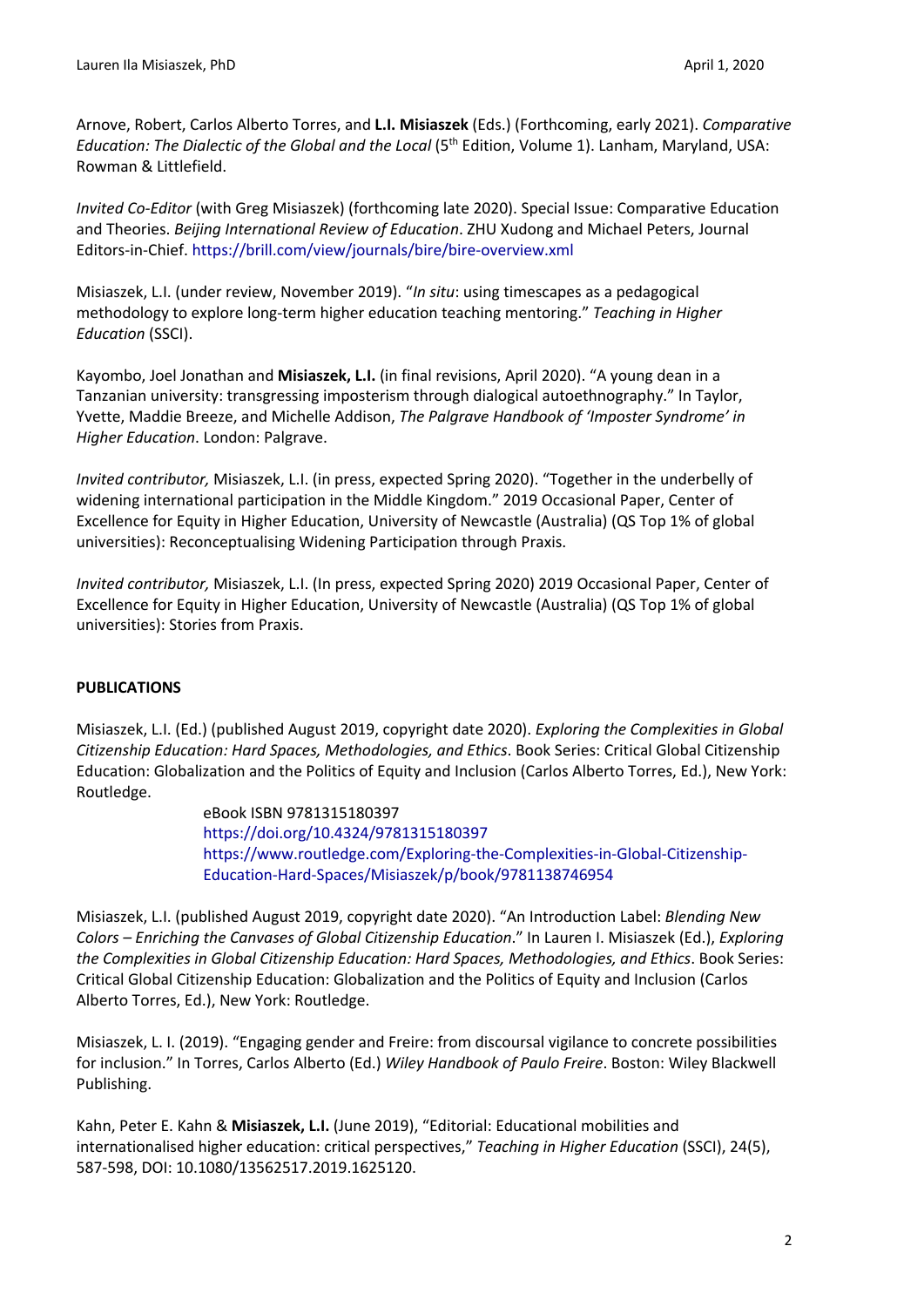• (Invited to collaborate with one of journal's editors as) Co-Editor, *Teaching in Higher Education*  (SSCI) bi-annual special issue.

Misiaszek, L.I. (January 2018). "China with 'Foreign Talent' Characteristics: A 'Guerrilla' Autoethnography of Performing 'Foreign Talentness' in a Chinese University." In Taylor, Yvette and Kinneret Lahad, *Feeling Academic in the Neoliberal University: Feminist Flights, Fights and Failures*. London: Palgrave. https://www.palgrave.com/de/book/9783319642239

Misiaszek, L. I. (November 2017). "Online education as 'vanguard' education: an expert critical educator navigates 'less traditional' higher education spaces in the US." *Gender and Education* (SSCI), *29*(6), 691-708. https://www.tandfonline.com/doi/citedby/10.1080/09540253.2016.1225015?scroll=top&needAccess=true

In (August 2018), *Routledge Focus volume: Gender and Distance Education: Indian and International Contexts*, Routledge, Taylor & Francis, New Delhi. https://www.routledge.com/Gender-and-Distance-Education-Indian-and-International-Contexts/Aneja/p/book/9781138615427

Misiaszek, L.I. (October 2017). "Reflections on book-writing in progress: *Exploring the Complexities in Global Citizenship Education: Hard Spaces, Methodologies, and Ethics*," Occasional Papers, Center of Excellence for Equity in Higher Education, University of Newcastle (Australia), Issue 02, pp. 70-83. https://www.newcastle.edu.au/ data/assets/pdf file/0006/428496/UN005 Occasional Paper Onlin e\_AW.pdf

Burke, Penny Jane and **Misiaszek, L.I.** (October 2017). "Introduction to the International Network on Gender, Social Justice and Praxis," Occasional Papers, Center of Excellence for Equity in Higher Education, University of Newcastle (Australia), Issue 02, pp. 2-6. https://www.newcastle.edu.au/\_\_data/assets/pdf\_file/0006/428496/UN005\_Occasional\_Paper\_Onlin e\_AW.pdf

Burke, P.J., Crozier, G., & **Misiaszek,** L. I. (November 2016/copyright 2017). *Changing Pedagogical Spaces in Higher Education: Diversities, Inequalities and Misrecognition*. London: Society for Research Into Higher Education Book Series/Routledge. *Nominated for the 2018 Society for Educational Studies Book Prize*. https://www.routledge.com/Changing-Pedagogical-Spaces-in-Higher-Education-Diversity-inequalities/Burke-Crozier-Misiaszek/p/book/9781138917224

Misiaszek, G. W. & **Misiaszek, L. I.** (May 2016). "Global Citizenship Education and Ecopedagogy at the Intersections: Asian Perspectives in Comparison." *Asian Journal of Education* (journal of Seoul National University School of Education), *17*(Special Issue), 11-37. http://sspace.snu.ac.kr/bitstream/10371/110046/1/1.%20Misiaszek%28 장%2C%20 절%20 수정%29.pdf

Misiaszek, L. I. (April 2015). "The synergistic relationship of the humanities and social theory in Carlos Alberto Torres' *First Freire*." Invited book review symposium of Carlos Alberto Torres' *First Freire: Early Writings in Social Justice Education* (2014, New York: Teachers College Press). *International Studies in Sociology of Education, 25*(2), 5-9. DOI: 10.1080/09620214.2015.1024403.

Misiaszek, L. I. (January 2015). "'You're Not Able to Breathe': Conceptualizing the intersectionality of early career, gender, and crisis." *Teaching in Higher Education* (SSCI), *20*(1), 64-77, DOI: 10.1080/13562517.2014.957267.

Misiaszek, L. I. (May 2013). "Torres profesor, Torres consejero, Torres pedagogo: una reflexión sobre los componentes epistemológicos de la sociología política de la educación de Carlos Alberto Torres." In César Geronimo Tello (Ed.), *Las epistemologías de la política educativa: enfoques y perspectivas para el análisis de*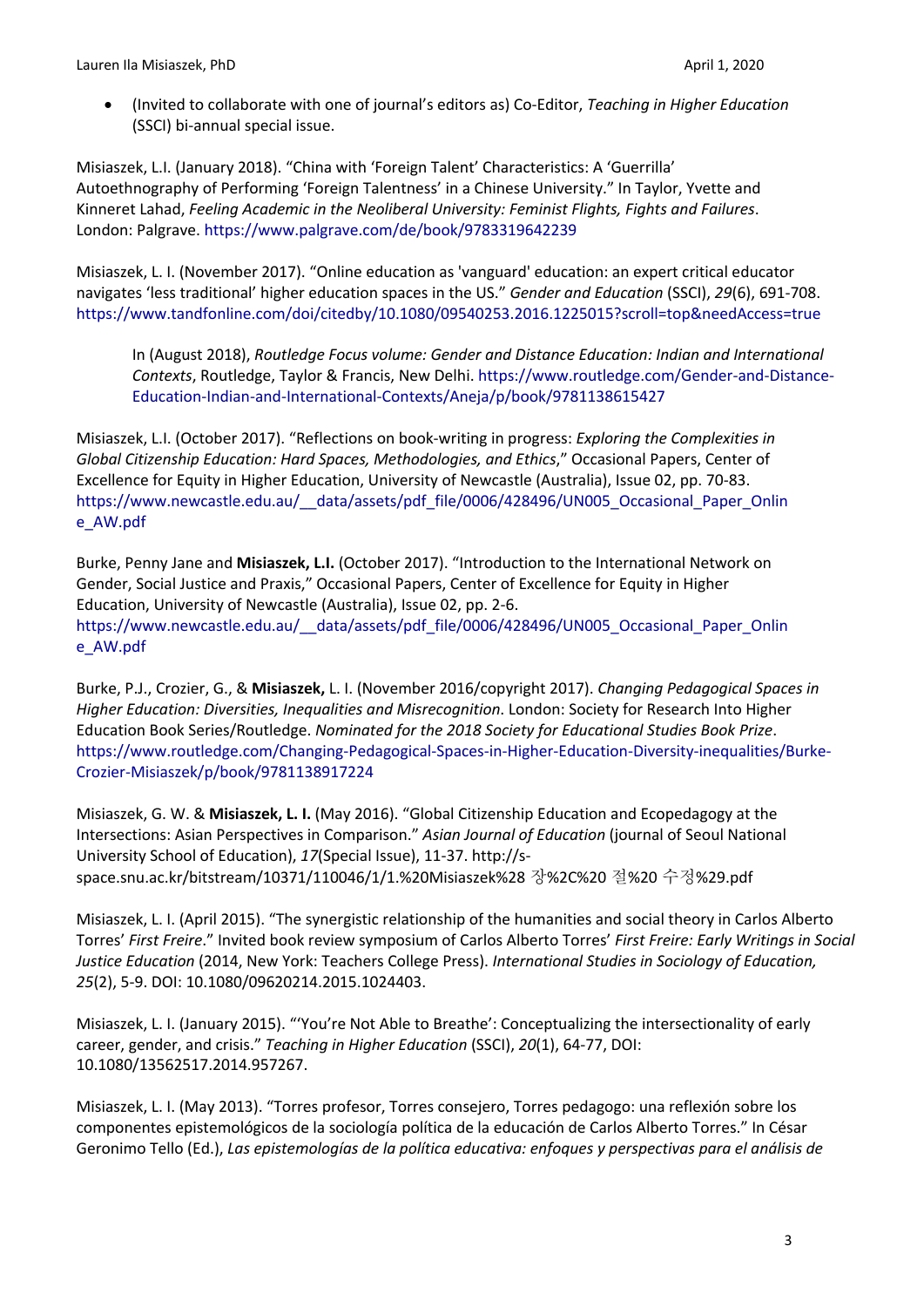*políticas educativas*. Campinas, São Paulo, Brazil: Mercado de Letras. http://www.mercado-deletras.com.br/resumos/pdf-10-06-13-21-58-02.pdf

Jones, L. I. (December 2012). "Women's Theologies, Women's Pedagogies: Globalization, Education, and Liberation in Nicaragua in a comparative perspective." In Davies, Diab, Gross (Eds.), *Gender, Religion and Education in a Chaotic Postmodern World* (pp. 41-53). London: Springer. http://www.springer.com/gp/book/9789400752696

*(First collection to put together gender, religion and education and to give this a specific synthesis)*

Jones, L. I. (June 2012). "Liberating Praxes of Latin American Women Educators in El Salvador, Nicaragua, Bolivia, and Argentina." *Journal of Feminist Studies of Religion (SSCI)*, *28*(1), 197-214. https://www.jstor.org/stable/10.2979/jfemistudreli.28.issue-1

Tumosa, Nina, Horvath, K., Huh, T., Livote, E., Howe, J., **Jones, L. I.,** and Kramer, J. (April 2012). "Healthcare Workforce Development in Rural America: When Geriatrics Expertise is 100 Miles Away." *Gerontology & Geriatrics Education*, *33*(2), 133-151. https://doi.org/10.1080/02701960.2012.661812

Jones, L. I. (October 2011). "Community development through grassroots education in Argentina: a female social movement with Catholic origins." University of London, Institute of Education's *International Studies in Catholic Education*, *3*(2), 198-213. https://doi.org/10.1080/19422539.2011.611690

Misiaszek, G. W., **Jones, L. I.,** & Torres, C. A. (August 2011). "Selling Out Academia? Higher Education, Economic Crises, and Freire's Generative Themes." In K. Kempner, S. Marginson, I. Ordorika & B. Pusser (Eds.), *Universities Beyond the Market: Knowledge creation and state building in the era of globalization* (pp. 179-196). New York: Routledge. https://www.routledge.com/Universities-and-the-Public-Sphere-Knowledge-Creation-and-State-Building/Pusser-Kempner-Marginson-Ordorika/p/book/9780415878470

Portuguese translation:

Misiaszek, G. W., Jones, L. I., & Torres, C. A. (January 2012). "Vendendo a academia? Educação superior, crise econômica e uma resposta baseada nos temas geradores de Paulo Freire." In Adriana Moreira da Rocha Maciel (Ed.), *Universidade hoje: o que precisa ser dito?* (pp. 69-98). Santa Maria, Rio Grande do Sul, Brazil: Editora da Universidade Federal de Santa Maria. https://www.amazon.com.br/Universidade-Hoje-Ainda-Precisa-Dito/dp/8573911654

Weldon, P., **Jones, L. I.**, Layton, L., Liu, A., Misiaszek, G. W., Quon, A., Rexhepi, J., & Torres, C.A. (January 2011). "Globalization and Higher Education in Southern California: Views from the Professoriate." *Compare: A Journal of Comparative and International Education* (SSCI), *41*(1), 5-24. https://doi.org/10.1080/03057925.2010.532360

**Jones, Lauren** & Torres, C. A. (June 2010). The Struggle for Memory and Social Justice Education: Popular Education and Social Movements Reclaiming Latin American Civil Society." In Pauline Rose (Ed.), *Achieving Education for All through public-private partnerships?: Non-state provision of education in developing countries* (pp. 95-106). London: Routledge. https://www.crcpress.com/Achieving-Education-for-All-through-PublicPrivate-Partnerships-Non-State/Rose/p/book/9780415845823

Reprint: **Jones, L. I.** & Torres, C. A. "The Struggle for Memory and Social Justice Education: Popular Education and Social Movements Reclaiming Latin American Civil Society" (June 2010). In *Development in Practice* Special Issue: Achieving Education For All through public-private partnerships?, v. 20, issue 4- 5, pp. 567-576. https://doi.org/10.1080/09614521003763087

Portuguese translation: **Jones, L.,** & Torres, C. A. (2009). The Struggle for Memory and Social Justice Education: Popular Education and Social Movements Reclaiming Latin American Civil Society. In J. Mafra,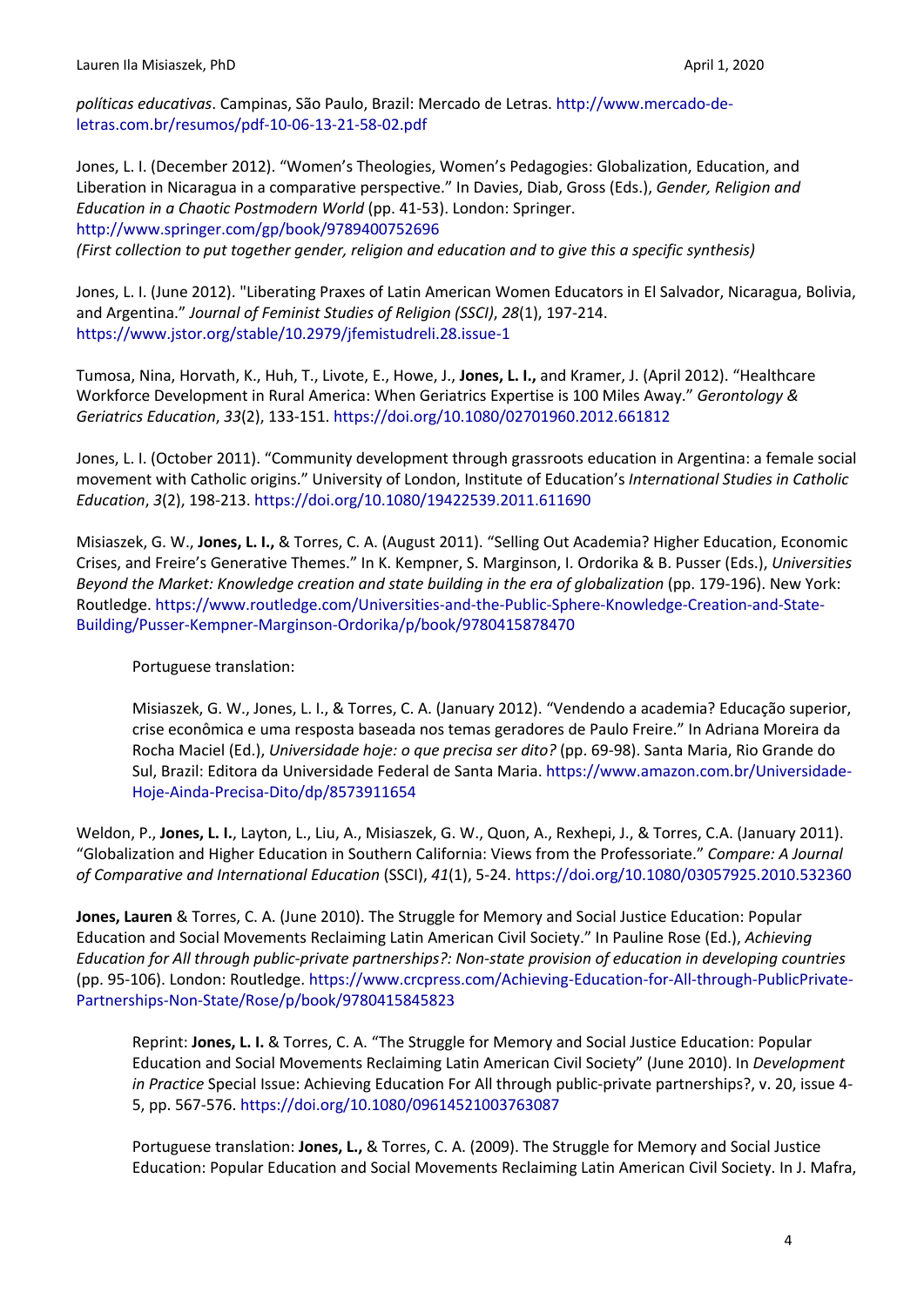J. E. Romão, A. C. Scocuglia & M. Gadotti (Eds.), *Globalização, Educação e Movimentos Sociais 40 anos da Pedagogia do Oprimido* (pp. 37-60). São Paulo: Editora e Livraria Instituto Paulo Freire. http://www.acervo.paulofreire.org:8080/jspui/handle/7891/3083

**Jones, L. I.** & Arries, J. (February 2009). "Searching for Conscientização: Mentoring Field Work in International Service Learning. In Special issue of *Reconstruction*: *Fieldwork and Interdisciplinary Research*,*9*(1), no pages (website). http://www.academia.edu/5930010/9.1\_Fieldwork\_and\_Interdisciplinary\_Modes\_of\_Knowing

Jones, L. I. "Verbete-Libertação" (2008). In Streck, D., Redin, Euclides, and Zitkoski, Jaime José (Eds.), *Dicionário Paulo Freire* (pp. 243-244). Belo Horizonte: Autêntica. https://grupoautentica.com.br/autentica/livros/dicionario-paulo-freire/1343

Portuguese: 2<sup>nd</sup> edition (2010), 3<sup>rd</sup> edition (2016), 4<sup>th</sup> edition (2018)

English translation: Jones (Misiaszek), L. (October 2012). Liberation. *Paulo Freire Encyclopedia*. D. R. Streck, E. Redin and J. J. Zitkoski. Lanham, Rowman & Littlefield Publishers**:** 214-216. https://www.amazon.com/Paulo-Freire-Encyclopedia-Danilo-Streck/dp/1442216565

Spanish translation: Jones (Misiaszek), L. I. (2015). Liberación. *Diccionario Paulo Freire*. D. Streck, E. Redin, J. J. Zitkoski and O. J. Holliday, (editor of Spanish language edition). Lima, Consejo de Educación Popular de América Latina y el Caribe (CEAAL): 306-308. http://www.ts.ucr.ac.cr/binarios/libros/libros-000055.pdf

# **OTHER PUBLICATIONS**

Misiaszek, L.I. (October 2017), poem: "Just three meditations on time." In "Constructing a Radical World of Imagination Through Feminist (Writing) Methodologies and Praxis," Occasional Paper, Center of Excellence for Equity in Higher Education, University of Newcastle (Australia), Issue 2, 19-21. https://www.newcastle.edu.au/\_\_data/assets/pdf\_file/0006/428496/UN005\_Occasional\_Paper\_Onlin e\_AW.pdf

Misiaszek, G. W. and **Misiaszek, L.I.** (October 2016). "Critical Pedagogies and research: transformative role of education in poverty eradication in China." Invited monograph, International Symposium on China Path toward Poverty Eradication and Comprehensive Well-off Society (消除贫困与实现全面小 康的中国道路"国际学术研讨会), School of Marxism, Peking University, Beijing.

Misiaszek, L.I. & WAN Xinke (2016), "开展性教育的常用方法:倾听圈" ("Developing sexual health education methods: listening circles"), chapter and related PPT, adaptation of Joe Proviser's *An introduction to council for educators: Training* manual, in consultation with Joe Proviser, for forthcoming ZiGen-funded ZiGen/BNU Center for Multicultural Education/UNESCO girls sexual health and security rural teachers training manual. All translation by WAN Xinke. First adaption of council circle methodology/pedagogy for Chinese context/in Mandarin.

*Contributor,* Continuing Professional Development (CPD) resource pack: Burke, Penny Jane and Gill Crozier (2013) *Teaching Inclusively: Changing Pedagogical Spaces*. London: The Society for Research in Higher Education.

Misiaszek, L. I. (Fall 2013). "Professor Hale to speak at WCCES." *Comparative and International Education Society's Gender and Education Committee newsletter*.

"Alumni Profile: Lauren Ila Misiaszek" (Written interview) (May 2013). *UCLA GSEIS SSCE Newsletter, 4*(3), 14-15.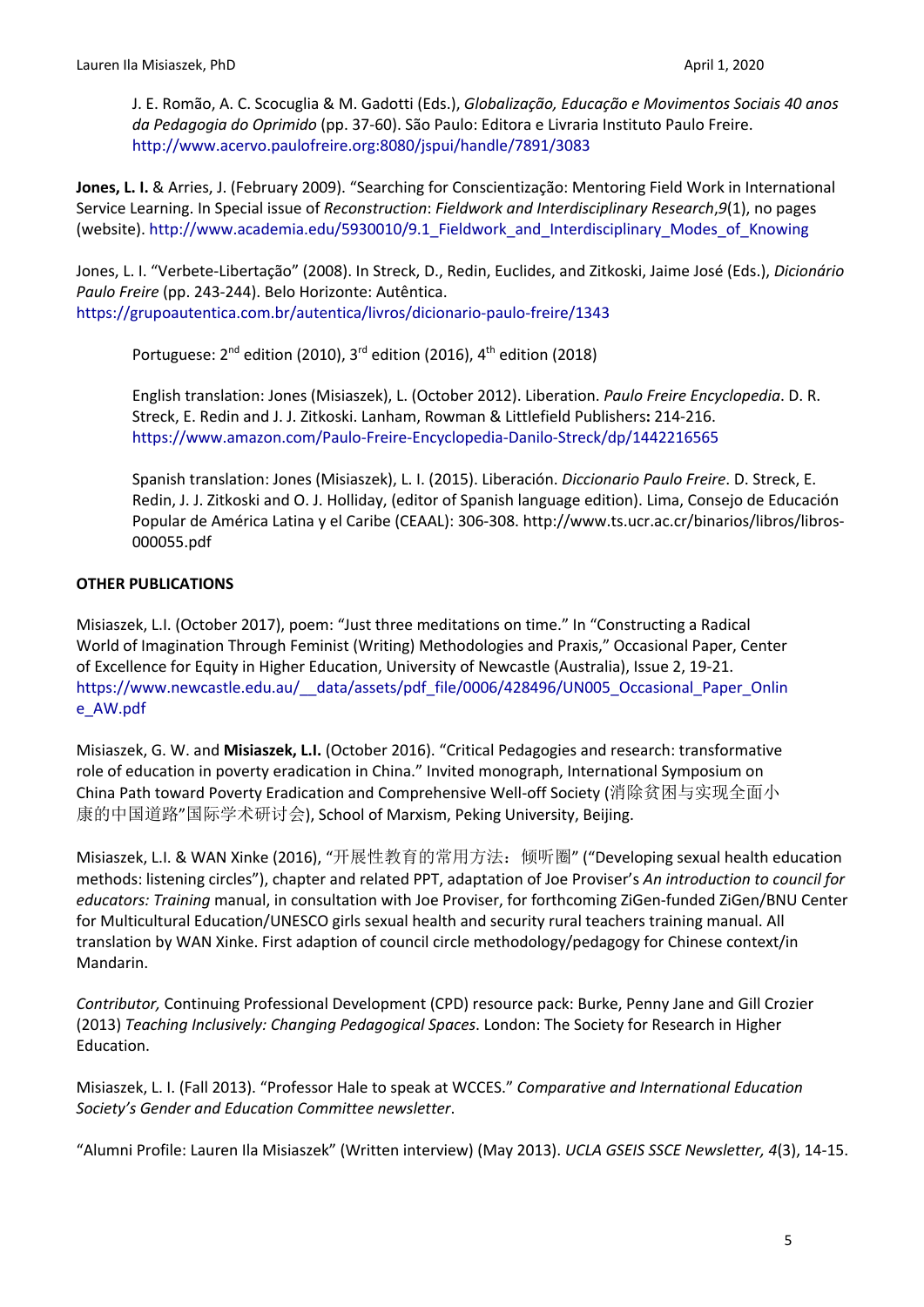Jones, L. I. (Fall 2009). "Featured Article: Teaching at the Intersections: Community, Liberation Theology, and Feminism." *UCLA GSEIS SSCE Newsletter*, *2*(1).

## **ACKNOWLEDGEMENTS IN OTHER PUBLICATIONS (2019-)**

Assié-Lumumba, N'Dri (2020). "Preface and Acknowledgments." In Gross, Zehavit (Ed.), *Immigrants and Comparative Education: Call to Re/Engagement.* New York: Brill.

Bosio, E., & Torres, C. A. (2019). "Global citizenship education: An educational theory of the common good? A conversation with Carlos Alberto Torres." *Policy Futures in Education*, 1478210319825517.

# **KEYNOTE SPEECHES**

*Keynote Speaker*, "Interweaving Critical Pedagogy and Comparative Education in Curriculum: Reflections on Praxis." New Education Association's International Summit on New Education, Zhengzhou, Henan, China, November 14, 2015.

*Keynote speaker,* "Desde el aula: El género y las pedagogías de la educación superior en perspectiva comparada." Inaugural Cáfe Científico, Centro de Investigaciones (Research Center), Universidad Provincial de Córdoba, Córdoba, Argentina, June 18, 2013.

*Plenary speaker,* "Engaging with Reflexive Circles in Community Participatory Research: A Pedagogical Workshop." A workshop on the practice of council circles. 2013 Cardiff University Centre for Critical and Cultural Theory Summer Symposium: "'Engaged': Promoting Collaborative Skills Development by Engaging Local Communities: An Interdisciplinary Symposium in collaboration with the Fulbright Commission and Butetown History & Arts Centre," Butetown History & Arts Centre, Cardiff, Wales, UK, June 6, 2013.

### **CONFERENCE PRESENTATIONS**

*Presenter,* "Transforming Aesthetics in Global Citizenship Education: Experimental Reflections to Expand the Field," in Democratic Citizenship in Education SIG session, "Philosophical, Historical and Global Understandings of Citizenship Education," AERA Annual Meeting, San Francisco, accepted/could not participate – COVID-19.

*Presenter and Session Organizer,* "Grounding Theory around Socio-Environmentally Focused Global Citizenship Education Work in Hard Spaces in the Global South," in International Studies SIG symposium, "Systemic Socio-Environmental Change from the Local to the Planetary: Comparatively Analyzing Needs and Leveraging Possibilities," AERA Annual Meeting, San Francisco, accepted/could not participate – COVID-19.

*Presenter*, ""I am only a student of poetry, not a poet": on being in long-term relationships with Nicaragua and China." Performance Art Session (1<sup>st</sup> year of this format), CIES Annual Meeting, Miami, accepted/could not participate – COVID-19.

*Presenter,* "Struggling to change form: on taking emotional-intellectual risks in writing around aesthetics of Global Citizenship Education," in Post-foundational Approaches to Comparative and International Education SIG Highlighted Paper Session, CIES Annual Meeting, Miami, accepted/could not participate – COVID-19.

*Presenter and Organizer*, Book Launch Session for my edited book, *Exploring the Complexities in Global Citizenship Education: Hard Spaces, Methodologies, and Ethics* (Routledge, 2020), CIES Annual Meeting, Miami, accepted/could not participate – COVID-19.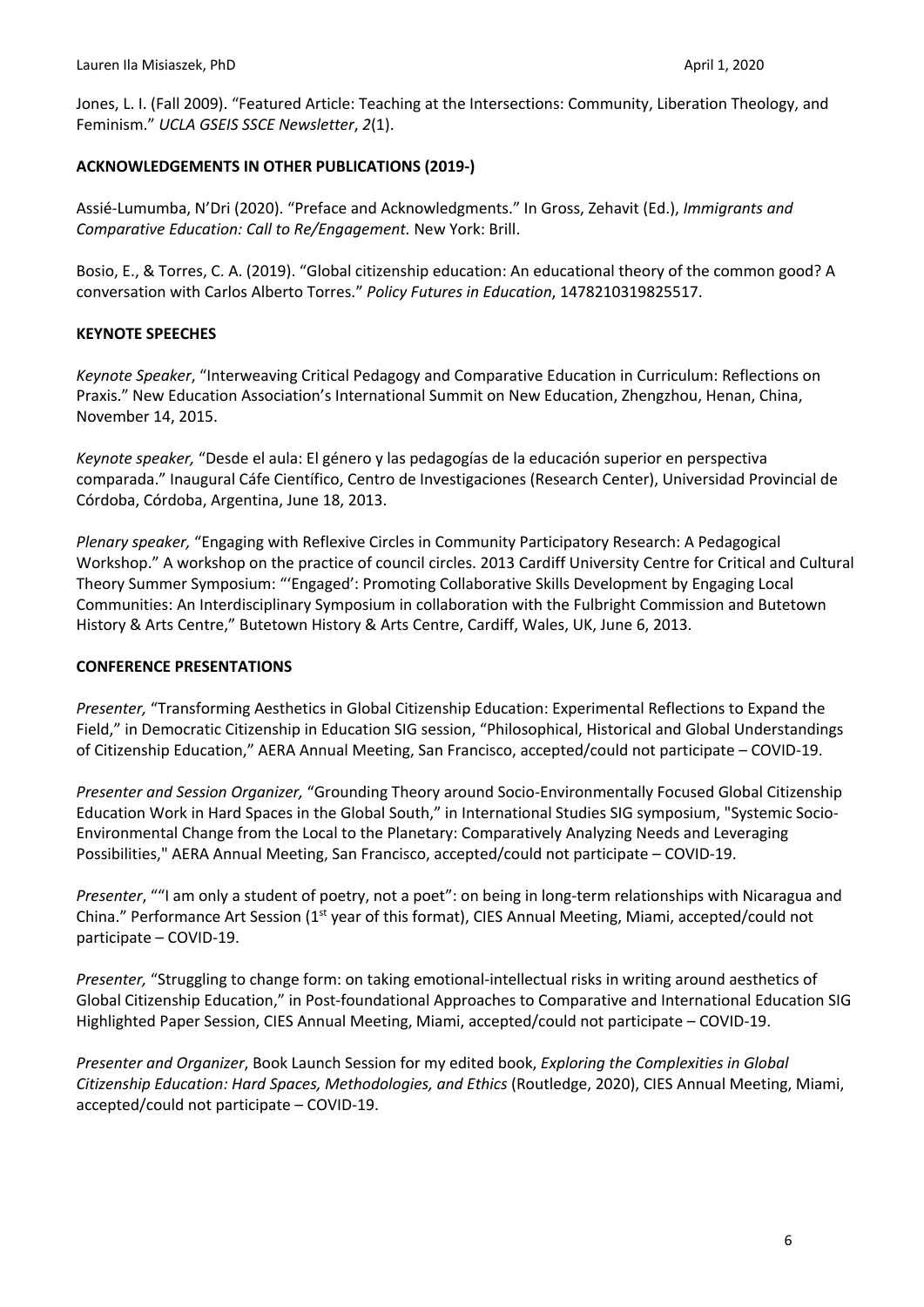*Presenter*, "Perspectivas posfundacionales y feministas para transformar discursos hegemónicos de Educación para la Ciudadanía Global: diálogos experimentales," XXX Congreso de la Asociación de Estudios de Género y Sexualidades (AEGS), Santo Domingo, Dominican Republic, March 17-19, 2020, accepted/postponed – COVID-19.

*Invited Panelist,* International Forum on Youth Generation and Social Movements in Asia, Chinese Taipei Comparative Education Society (CTCES), NTNU College of Education, Taipei, November 9, 2019.

*Invited Presenter*, "Engaging gender and Freire: from discoursal vigilance to concrete possibilities for inclusion." Paulo Freire Institute – Taiwan Center Forum on Reinventing Freire in the World, Department of Education Conference: Education Prospects: Talent Cultivation for Sustainable Development, NTNU, Taipei, November 9, 2019.

*Presenter,* "From Global Citizenship Education, into the world: towards more aesthetically-rich belonging work," in Post-foundational Approaches to Comparative and International Education SIG panel, "The Future that I See: Aspiration, Education, and Visions for 'The Good Life,'" CIES Annual Meeting, San Francisco, April 18, 2019.

*Presenter,* "Engaging gender and Freire: from discoursal vigilance to concrete possibilities for inclusion," in panel, "New transdisciplinary readings of Freire," CIES Annual Meeting, San Francisco, April 18, 2019.

*Presenter,* "Global Citizenship Education work in hard spaces in the Global South," in panel, "Global Citizenship Education for the Global Commons," CIES Annual Meeting, San Francisco, April 16, 2019.

*Presenter,* Book Series Launch, "Critical GCE: Globalization and the Politics of Equity & Inclusion," CIES Annual Meeting, San Francisco, April 16, 2019.

*Presenter*, "Grounding theory around Global Citizenship Education work in hard spaces in the Global South." In Democratic Citizenship in Education SIG symposium, "Exploring the Complexities in Global Citizenship Education: Hard Spaces, Methodologies, and Ethics," AERA Annual Meeting, Toronto, April 7, 2019.

*Presenter*, "Council circles on sensitive topics as a feminist praxis of resistance in "post-truth" times. In Foucault and Contemporary Theory in Education SIG symposium, "Viral modernity in education: Deconstructing posttruth," AERA Annual Meeting, Toronto, April 6, 2019.

*Invited presenter*, "Blending New Colors – Enriching the Canvases of Global Citizenship Education." IV Annual Conference, UCLA UNESCO Chair of Global Learning and Global Citizenship Education, UCLA, February 8, 2019.

*Invited presenter*, "Navigating the Field of Comparative Education Post-PhD," Global Education Collaborative at UCLA , UCLA, February 7, 2019.

*Presenter*, "Symposium: Activist Scholarship: Transnational Conversations - The International Network on Gender, Social Justice and Praxis," Gender and Education Association Conference 2018, Newcastle, Australia, December 12, 2018.

*Invited participant*, Tianjin Technology and Economy Development Area (TEDA)-Mingyuan International Understanding Education Conference, Tianjin, China, November 2, 2018.

*Invited presenter,* "Expanding the cultural imagination" around GCE in hard spaces in the Global South." Conference: "East Meets West: Civic Culture, Civic Education and Global Citizenship for the Twenty-First Century" and Workshop: "Sharing Teaching Experience: Teachers & NGOs in Global Citizenship Education," Global Citizenship Education Center, NCTU, Hsinchu, September 21, 2018.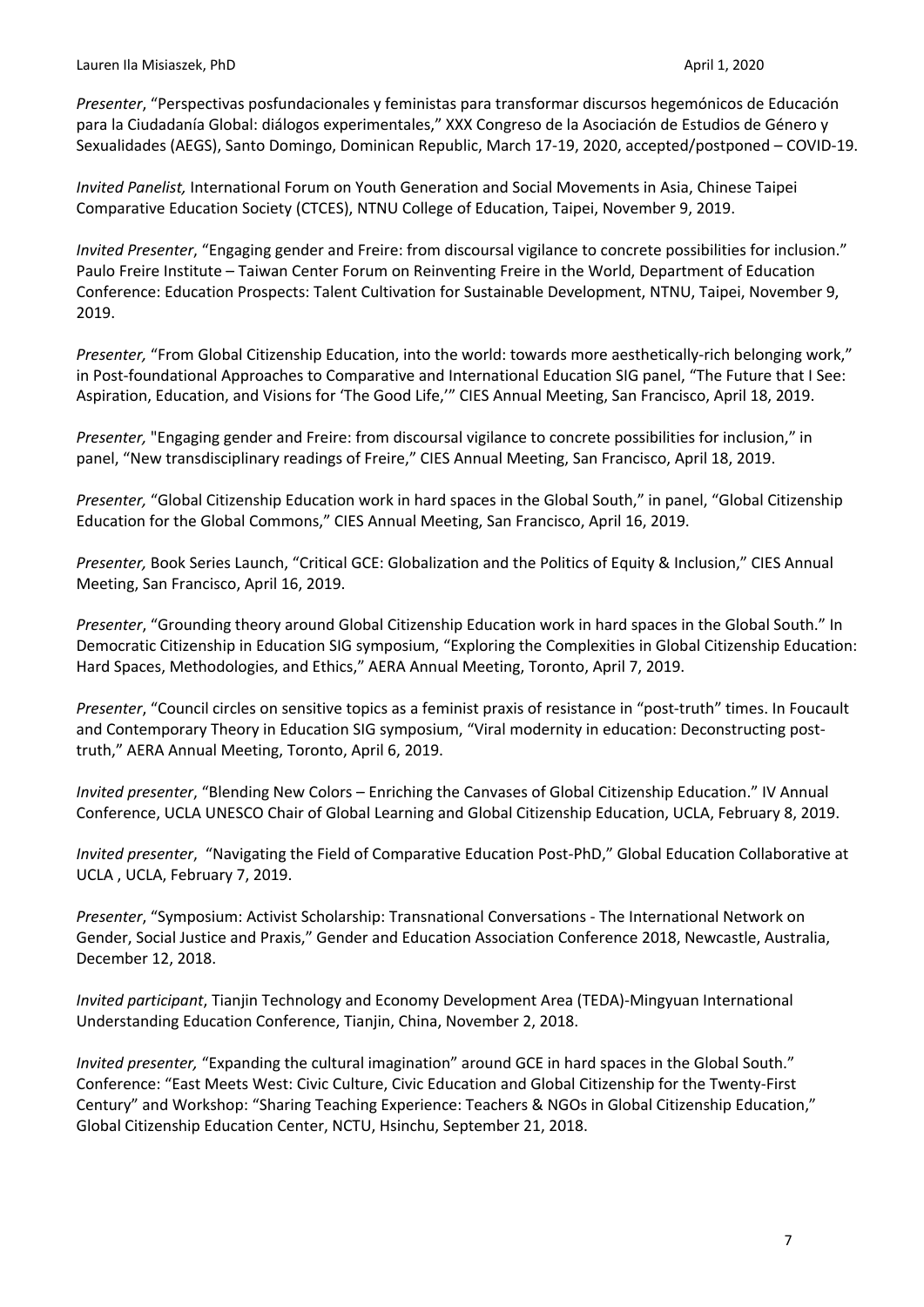*Invited participant,* "Neoliberalism, Gender and Higher Education: Developing leadership capacity for women in higher education," University of KwaZulu-Natal (UKZN), Durban, South Africa, June 28, 2018.

*Invited presenter (Sheree Wilson, co-author),* University of Newcastle (Australia) Centre of Excellence for Equity in Higher Education, in collaboration with the International Gender, Social Justice and Praxis Network, Colloquium, "Gender, post-truth populism and pedagogies: challenges and strategies in a shifting political landscape," Durban, South Africa, June 27, 2018.

*Presenter (Sheree Wilson, co-author),* "Gender-Health-Education Council (GHEC): global pedagogies for practitioners." 1st WCCES Symposium*, Comparative Education for Global Citizenship, Peace and Harmony through Ubuntu* & 5th Indian Ocean Comparative Education Society (IOCES) International Conference, *Rethinking Epistemologies and Innovating Pedagogies to Foster Global Peace*, Ali Mazrui Center for Higher Education, University of Johannesburg, South Africa, June 22, 2018.

*Presenter,* "Authentically" coming to GCE from "hard spaces"?" In Democratic Citizenship in Education SIG symposium: "Global Citizenship Education (GCE) and sustainability theories, practices, and policies," AERA Annual Meeting, New York, April 17, 2018.

*Presenter,* "Engaging gender and Freire: from discoursal vigilance to concrete possibilities for inclusion," AERA Annual Meeting, New York, April 16, 2018.

*Presenter,* "Exploring the Liminalities of GCE: Ethics, Methodologies, and Sensitivities." In Postcolonial Studies and Education SIG symposium: "Doing "Epistemologies of the South": Criticality, Reflexivity and Praxis across Cultures," AERA Annual Meeting, New York, April 14, 2018.

*Presenter,* "Performing 'foreign-talentness' in the Chinese higher education system: a non-committal written performative autoethnography," on panel, "Post-Foundational Approaches to Higher Education and Networks of Global Knowledge Production," Post-foundational Approaches to Comparative and International Education SIG, CIES Annual Conference, Mexico City, March 29, 2018.

*Presenter,* "A Latherian 'Getting Lost' in Global Citizenship Education in 'Hard Spaces': Ethics, Methodologies, and Sensitivities," in organized session, Organizing Moments in Global Citizenship Education and Sustainable Development: the Intersection of Theory, Practice, and Comparative Education, CIES Annual Conference, Mexico City, March 28, 2018.

*Presenter,* "Grounded work on liminalities of Global Citizenship Education in "hard spaces": initial reflections on ethics, methodologies, and sensitivities," Colloque Diversité culturelle et citoyenneté (co-hosted by the Association Francophone d'Education Comparée), Corte, Corsica, October 14, 2017.

*Invited Presenter* (on behalf of WCCES), Union of International Associations Round Table Asia-Pacific 2017, Chiang Mai, Thailand, September 21, 2017.

*Presenter* (co-presenter: Yvette Taylor)*,* "Developing critical feminist sex education in teacher training institutions (Scotland and China): a discussion on our 2016/2017 GEA Fund project." Gender and Education Association Biennial Conference, London, June 22, 2017.

*Presenter,* "Autoethnography." Gender and Education Association Biennial Conference, London, June 22, 2017.

*Presenter,* "Ethics, Methodologies, and Sensitivities: Doing GCE in 'hard spaces.'" 6th Biennial BNU/UCL IOE Conference, BNU, Beijing, May 12, 2017.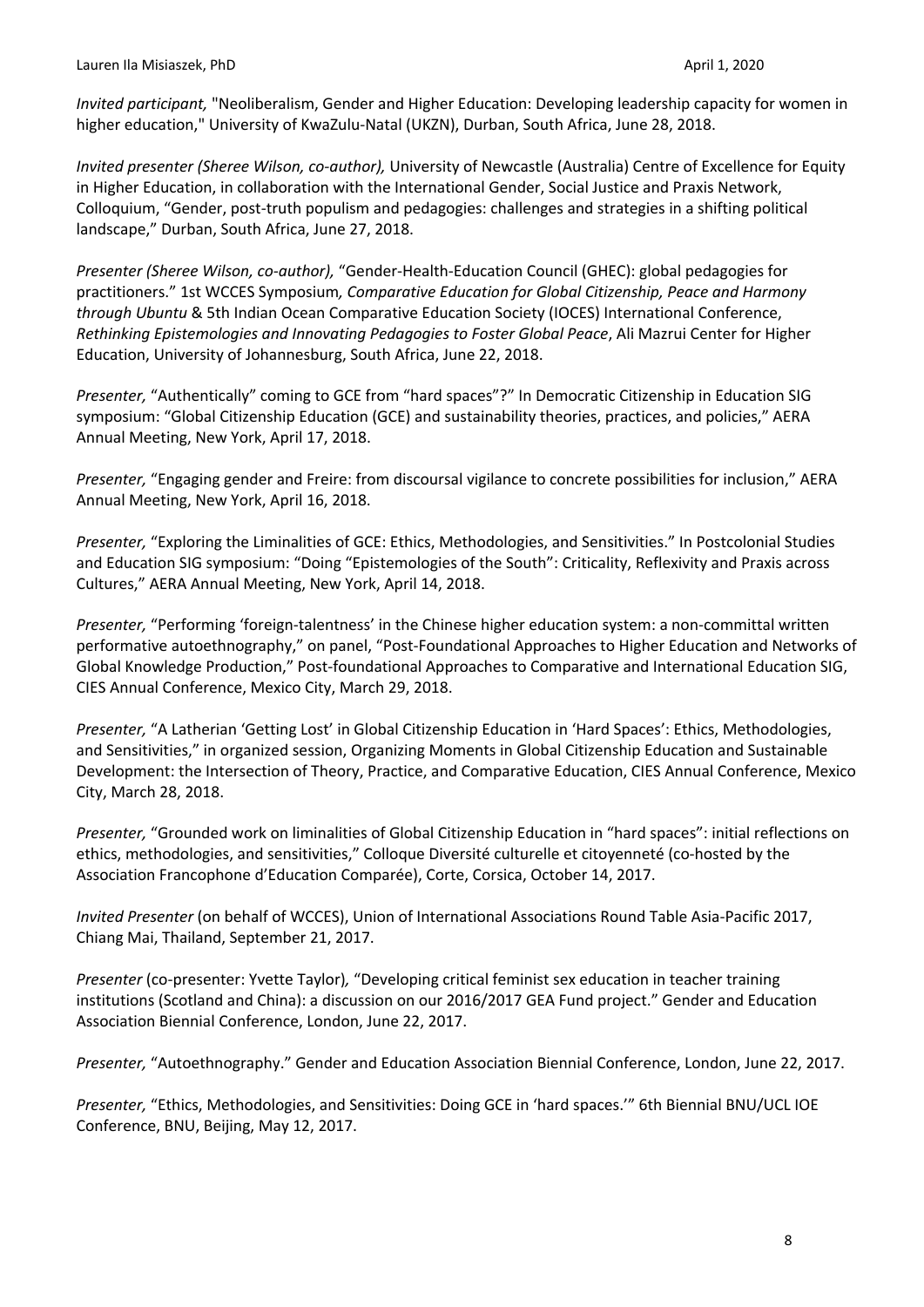*Invited Presenter*, "Conceptual interventions at the Latin America-China/China-Latin America Higher Education Nexus?: Towards critical nuancing" and *Session Translator*. Higher Education in the Americas: Balance and Prospects for Transformation – 1997-2017. Americas Symposia (Co-sponsored by AERA and the World Education Research Association), Worldwide Emphasis Session, AERA Annual Meeting, San Antonio, Texas, USA, April 30, 2017.

*Presenter* (co-presenter: Greg Misiaszek), "Critical Models of Global Citizenship Education and Teaching Environmentalism: Dis/Connections Within the Eastern Contexts." AERA Annual Meeting, San Antonio, Texas, USA, April 28, 2017.

*Presenter,* "Liminalities of Global Citizenship Education in "hard spaces": ethics, methodologies, and sensitivities." Post-foundational Approaches to Comparative and International Education SIG, CIES Annual Meeting, Atlanta, March 9, 2017.

*Invited panelist* (co-presenter: WAN XinKe), "Developing sexual health education methods: listening circles." Conference of Health Education for Female Adolescents, hosted by the China Zigen Rural Education and Development Association*,* China Agricultural University, Beijing, November 21, 2016.

*Invited panelist* (co-presenter: Greg Misiaszek)*,* "Critical Analysis of Education and Economic Justice: Local to Global Perspectives," International Symposium on China Path toward Poverty Eradication and Comprehensive Well-off Society (消除贫困与实现全面小康的中国道路"国际学术研讨会), School of Marxism, Peking University, Beijing, October 22-23, 2016.

*Presenter* (co-presenter: Greg Misiaszek), "Global Citizenship Education (GCE) and Ecopedagogy at the Intersections: Asian Perspectives in Comparison." In "Challenges and opportunities in GCE: the local-global dialectics," the organized panel of the International Advisory Committee of the UNESCO Chair in Global Learning and Global Citizenship Education, WCCES World Congress, Beijing, August 24, 2016.

*Invited presenter and participant* (co-presenter: Greg Misiaszek)*,* "Building on Chinese universities' internationalization goals: supporting international professors' teaching, research, and issues beyond the campus." In session: "How do Chinese universities improve the system and mechanism of attracting and managing international talents?", 2016 International Conference on Chinese Higher Education (theme: "How to Improve Foreign Experts' Experience and Achievement in China"), Northwest A&F (Agriculture and Forestry) University, Yangling City, Shaanxi, China, June 3, 2016.

*Presenter,* "Transformative course evaluations, mentoring, and 'sensitivity': working through ethics in a 'small culture' in China," in WERA symposium, "Border Crossings and Ethical Praxis: Global Educational Pursuits within and across Cultures," AERA Annual Meeting, Washington, DC, April 9, 2016.

*Presenter,* "Distance education as 'vanguard' education: an expert critical educator navigates 'less traditional' higher education spaces in the US." Post-foundational Approaches to Comparative and International Education SIG, CIES Annual Meeting, Vancouver, March 10, 2016.

*Invited Presenter*, "Book Launch: *Muslims and Islam in US Education: Reconsidering Multiculturalism*" [Dr. Liz Jackson, author], CIES Annual Meeting, Vancouver, March 10, 2016.

*Invited Presenter* (co-presenter: Greg Misiaszek), "Ecopedagogy and Global Citizenship Education: Connections and Disconnections between Contexts," UNESCO Chair in Global Learning and Global Citizenship Education 2016 International Research Conference on Global Citizenship Education, Graduate School of Education & Information Studies, UCLA, Los Angeles, February 8, 2016.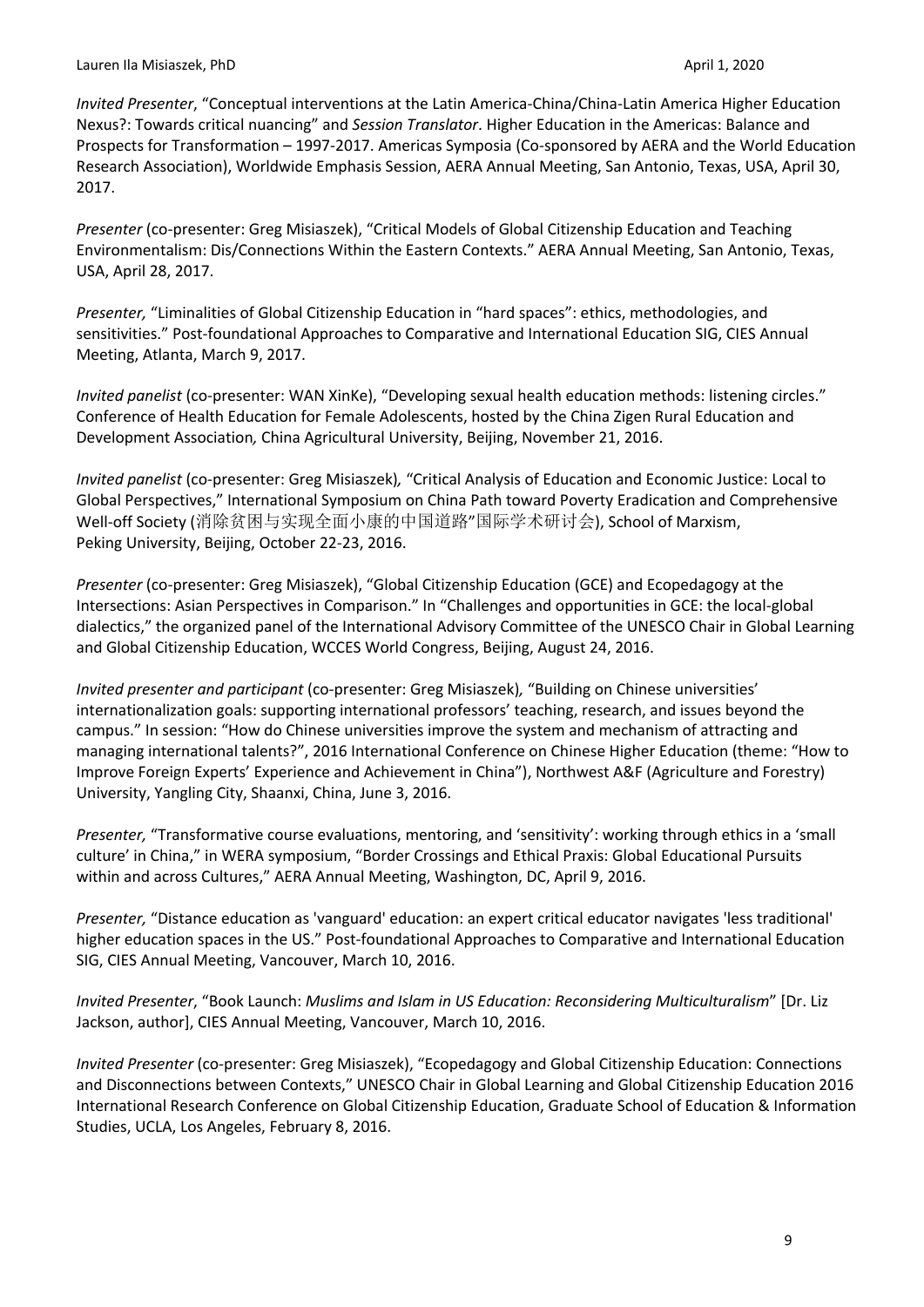*Invited Speaker,* "Applying Comparative Education and Critical Pedagogy in Curriculum: Reflections on Praxis," New Education Association's<sup>1</sup> International Summit on New Education, Zhengzhou, Henan, China, November 15, 2015.

*Invited Speaker,* "Introducing the Paulo Freire Institute – United Kingdom Doctoral and Post-Doctoral Network on Gender, Social Justice and Praxis: theoretical and methodological underpinnings." Centre of Excellence for Equity in Higher Education (CEEHE) Seminar, University of Newcastle (Australia), November 4, 2015.

*Invited Presenter* (co-presenter: Greg Misiaszek)*,* "Global Citizenship Education and Ecopedagogy at the Intersections: Asian Perspectives in Comparison." 16<sup>th</sup> International Conference on Education Research, Seoul, October 15, 2015.

*Presenter,* "Cultivating transformative course evaluation practices: a case study of our work in a Chinese university." In symposium: "Developing a cross-trajectory, geographically diverse, and interdisciplinary network on gender, social justice and praxis: Reflections from a first year of work," Gender and Education Association Biennial Conference, London, June 24, 2015.

*Presenter,* "Introducing the Network: theoretical and methodological underpinnings." In symposium: "Developing a cross-trajectory, geographically diverse, and interdisciplinary network on gender, social justice and praxis: Reflections from a first year of work," Gender and Education Association Biennial Conference, London, June 24, 2015.

*Presenter*, "Developing a Cross-Trajectory, Geographically Diverse, and Interdisciplinary Network on Gender, Social Justice and Praxis," AERA Annual Meeting, Chicago, April 17, 2015.

*Presenter*, "Masculinities and ideological identities in online and entrepreneurial higher education contexts: imagining methodological and theoretical possibilities around these themes," CIES Annual Meeting, Washington, D.C., March 11, 2015.

*Invited participant,* Second UNESCO Forum on Global Citizenship Education (GCED) on the occasion of the 70th Anniversary of UNESCO: "Building peaceful and sustainable societies: preparing for post-2015," Paris, January 28-30, 2015.

*Invited workshop participant,* UNESCO World Conference on Education for Sustainable Development, Aichi-Nagoya, Japan, November 10-12, 2014.

*Invited presenter, "*A meeting of the humanities and social theory: a reflection on Carlos Alberto Torres' First Freire." 3<sup>rd</sup> International Synergy and Innovation Forum on Latin American Studies and Cooperation between China and Latin America: "Walking Towards the Future: Latin American Reform and Educational Innovation." Hangzhou, China, October 18, 2014.

*Invited Speaker, "*Theorizing widening participation to higher education in times of increased quality assurance pressures: perspectives of early career academics." Symposium: Dynamics of Quality Assurance Regime: Changing Relationships among Higher Education, Accreditation Agency and State. Chinese Taipei Comparative Education Society, Taipei, October 4, 2014.

*Presenter,* "New pedagogical spaces, new subjectivities: considering intersections of masculinities, ideologies, and 'non-traditional' higher education spaces." (China Comparative Education Society) Fifth Worldwide Forum for Comparative Education: Global Educational Reform: Internationalization, Regionalization, and Localization, Beijing Normal University, September 27-28, 2014.

 $1$  An influential education reform association in China that promotes fundamental curriculum reform.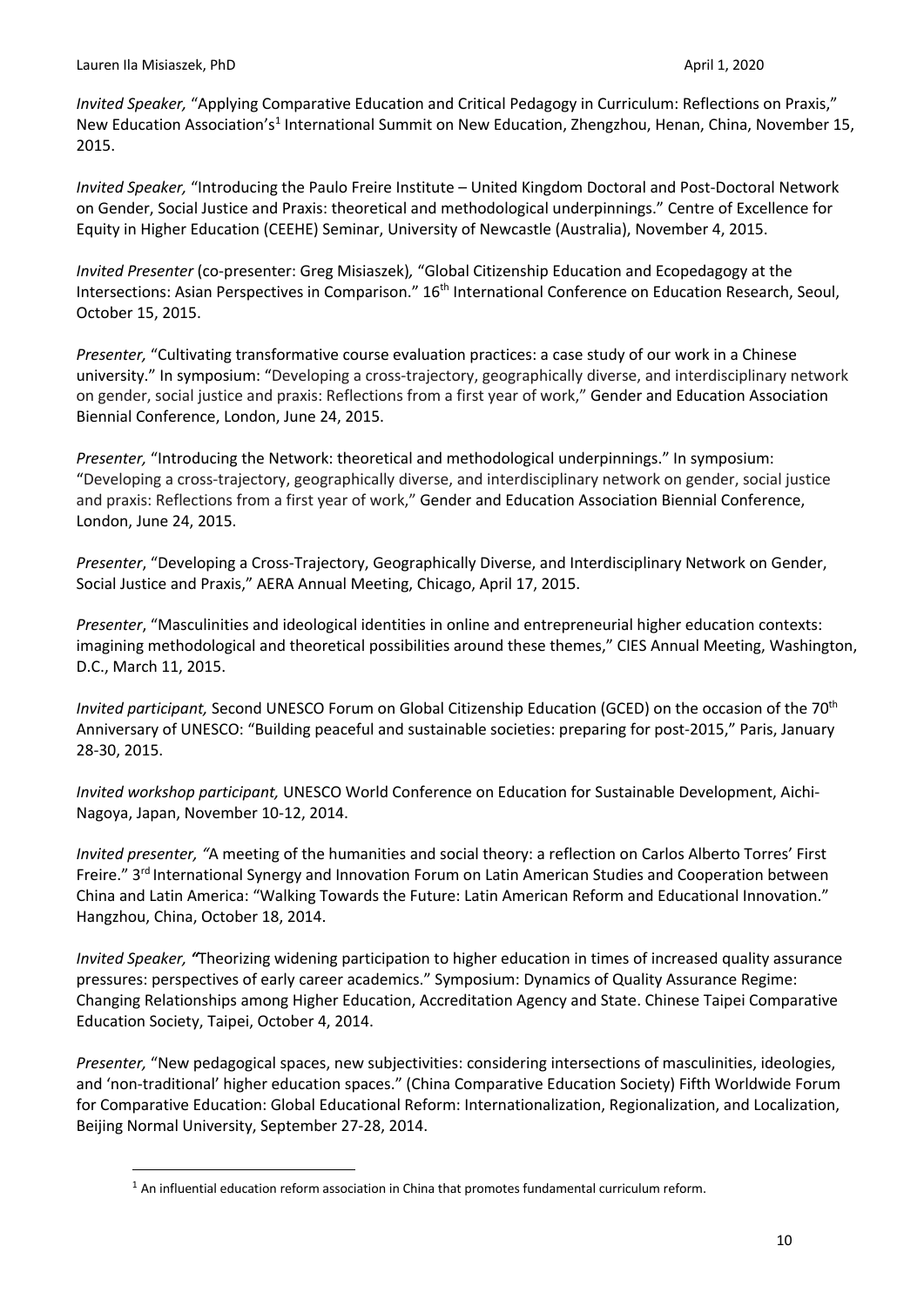*Presenter*, "Masculinities and their intersections with ideological and new online/entrepreneurial identities in higher education in times of crisis: *Results from a 2012-2013 United Kingdom Fulbright Scholar study*." 9th biennial conference of the Comparative Education Society of Asia, Hangzhou Normal University, Hangzhou, P.R. China, May 18, 2014.

*Invited Speaker*, inaugural academic presentation of the Faculty of Education International Student Council Board, "Using bell hooks to reflect on our own pedagogical practices: a dialogical workshop with faculty and students." Beijing Normal University, April 29, 2014.

*Presenter,* "You're Not Able to Breathe": Conceptualizing the intersectionality of early career, gender, and crisis." AERA Annual Meeting, Philadelphia, April 5, 2014.

*Presenter,* "Early career, gender, and crisis in higher education: reflections on negotiating and navigating identity and on pedagogical experiences." CIES Annual Conference, Toronto, March 12, 2014.

*Presenter,* "Conceptualizing the intersectionality of early career, gender, and crisis in higher education, Comparative Education Society of Hong Kong Annual Conference, February 28, 2014.

*Invited speaker,* "Reading Mao through Freire: historical and contemporary applications." International Seminar on Mao and the Modern China & the World, Peking University, Beijing, December 7, 2013.

*Invited speaker,* "Gender and Higher Education Pedagogies in Comparative Perspective: Results from a Fulbright study." 2013 International Alliance of Leading Education Institutes (IALEI) Conference on Access Policy of Higher Education, Faculty of Education, Beijing Normal University, Beijing, November 1, 2013.

*Invited speaker,* "Selling Out Academia?: Higher Education, Economic Crises and Freire's Generative Themes." International Symposium of the Development of Latin America's Education in the Era of Globalization, Institute for International and Comparative Education, Faculty of Education, Beijing Normal University, Beijing, October 26, 2013.

*Presenter*, "Views from the Classroom: Results from a Fulbright Scholar Project, 'Gender and Higher Education Pedagogies in a Comparative Perspective." WCCES World Congress, Buenos Aires, June 25, 2013.

*Invited speaker,* "Views from the Classroom: Gender and Higher Education Pedagogies in Comparative Perspective." Inaugural US-UK Fulbright Commission Fulbright Scholars' Symposium, London, April 26, 2013.

*Presenter,* "Gender and Higher Education Pedagogies in a Comparative Perspective." In the symposium, "Widening Participation: rich pedagogical opportunities, complex challenges: Findings from the 2010-2012 Higher Education Academy National Teaching Fellowship Scheme 'Formations of Gender and Higher Education Pedagogies (GaP)' project and its Fulbright expansion, 'Gender and Higher Education Pedagogies in a Comparative Perspective.'" Gender and Education Association Biennial Conference, London, April 26, 2013.

*Invited speaker,* "Widening Participation: rich pedagogical opportunities, complex challenges: a dissemination of findings from the 2010-2012 United Kingdom Higher Education Academy National Teaching Fellowship Scheme 'Formations of Gender and Higher Education Pedagogies (GaP)' project and its UK Fulbright expansion, 'Gender and Higher Education Pedagogies in a Comparative Perspective.'" Paulo Freire Institute, UCLA Lecture Series, Los Angeles, March 19, 2013.

*Presenter,* "Gender and Higher Education Pedagogies in a Comparative Perspective." CIES Annual Conference, New Orleans, Louisiana, March 13, 2013.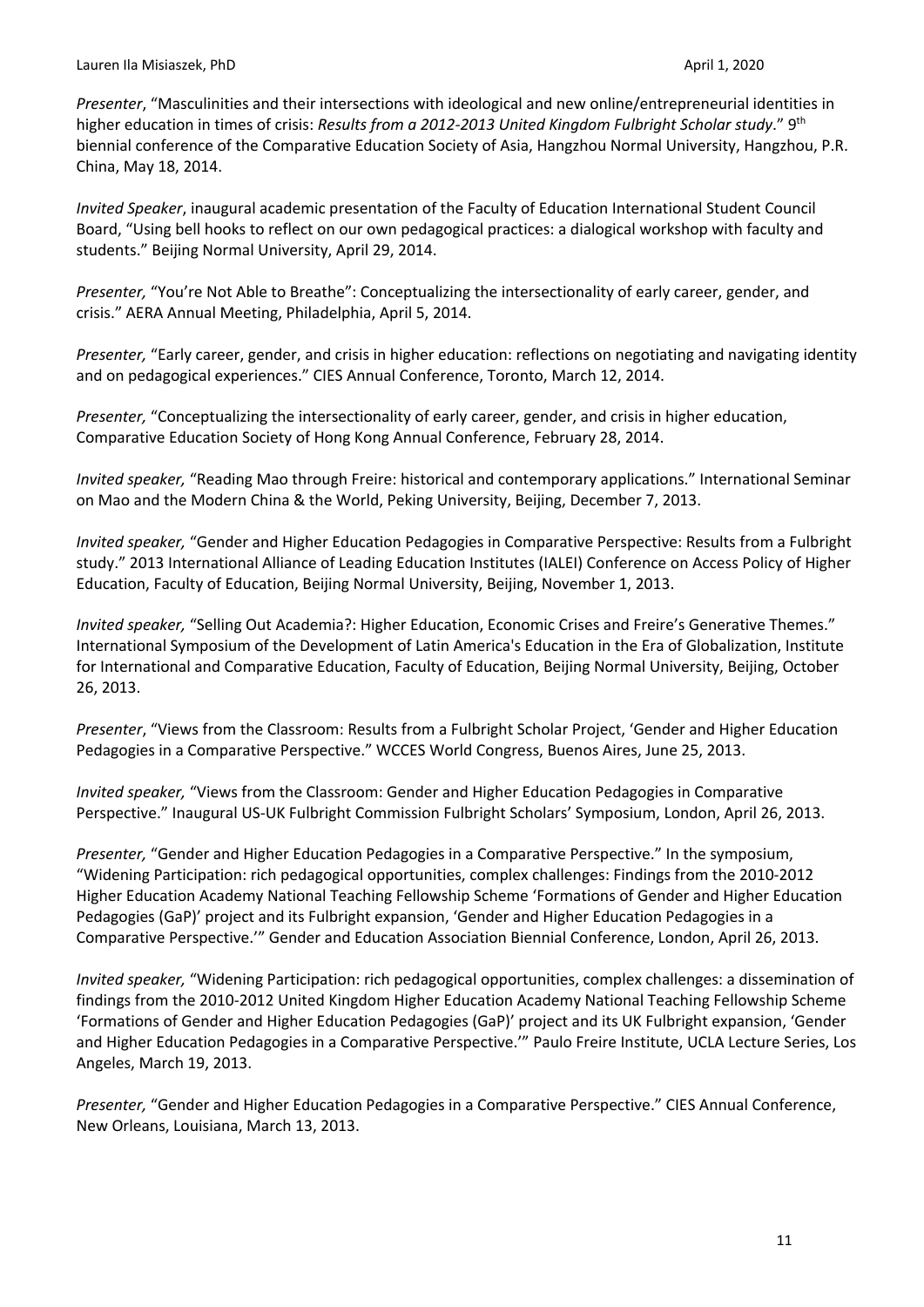*Invited speaker,* "Why social justice education and widening participation matter across the disciplines." 2013 US-UK Fulbright Commission Forum, Cardiff, Wales, UK, January 10, 2013.

*Invited speaker,* "Poets, Pedagogy, and Community-Based Research in Nicaragua: Understanding Poetry as a Tool for Critical Literacy in Schools." Latin American SIG Pre-Opening Lecture, Latin American Perspectives in Education (LAPE)'s Latin American Cultural Week, Institute of Education, University of London, London, October 10, 2012.

*Presenter,* "Creating a Learning Community and Webinar Series for Clinicians Working with Older Veterans in Rural Settings." In the symposium, "Using Distance Learning Technology to Reach Clinicians Working with Older Veterans in Rural Settings." Annual Meeting of the Gerontological Society of America, Boston, MA, November 20, 2011.

*Presenter,* "Poets, Pedagogy and Community-Based Research in Nicaragua: Understanding Poetry as a Tool for Critical Literacy in Schools, CIES Western Division Annual Conference, Stanford, California, Stanford University, October 28, 2011.

*Presenter,* "Theology as a tool of action and reflection: Women Popular Educators in El Salvador, Nicaragua, Bolivia, and Argentina." CIES Annual Conference, Montreal, May 2, 2011.

*Presenter,* "Theology "on the Move": A Critical Sociology of Theology from a Freirean Perspective: A Case Study of Women Popular Educators in El Salvador, Nicaragua, Bolivia, and Brazil." International Sociology Association World Congress of Sociology, Göteborg, Sweden, July 15, 2010.

*Presenter*, "Critical Sociology of Theology in a Comparative Context: A Study of Women Popular Educators in El Salvador, Nicaragua, Bolivia, and Argentina." WCCES World Congress, Istanbul, June 15, 2010.

*Presenter,* "Inéditos Viables, Theology, and Popular Education: Liberating Praxes of Women Educators in El Salvador, Nicaragua, Bolivia, and Argentina." AERA Annual Meeting, Denver, May 3, 2010.

*Presenter*, "'Reimagining' religion and education for holistic community development: a 4-country study of Latin American women educators." CIES Annual Conference, Chicago, March 4, 2010.

*Presenter,* "The Role of Liberatory Theology in Holistic Community Development: A Case Study of Women Popular Educators in El Salvador, Nicaragua, Bolivia, and Argentina." Annual meeting of the CIES Western Region, Los Angeles, November 13, 2009.

*Presenter,* "International Service-Learning in Nicaragua." Annual meeting of the International Association for Research on Service-Learning and Community Engagement, Ottawa, October 11, 2009.

*Presenter,* "Searching for Conscientização: Mentoring Fieldwork in International Service Learning." International Meeting of the Latin American Studies Association, Rio de Janeiro, June 12, 2009.

*Presenter,* "Searching for Conscientização: Mentoring Fieldwork in International Service Learning." AERA Annual Meeting, San Diego, California, April 16, 2009.

*Presenter,* "The Theology of the People, the Education of the People: Latin American Women in Religion, Faith, and Social Movements." AERA Annual Meeting, San Diego, California, April 14, 2009.

*Invited speaker,* "The Struggle for Memory and Social Justice Education: Popular Education and Social Movements Reclaiming Latin American Civil Society." 6<sup>th</sup> International Meeting of the Paulo Freire Forum, São Paulo, September 16, 2008.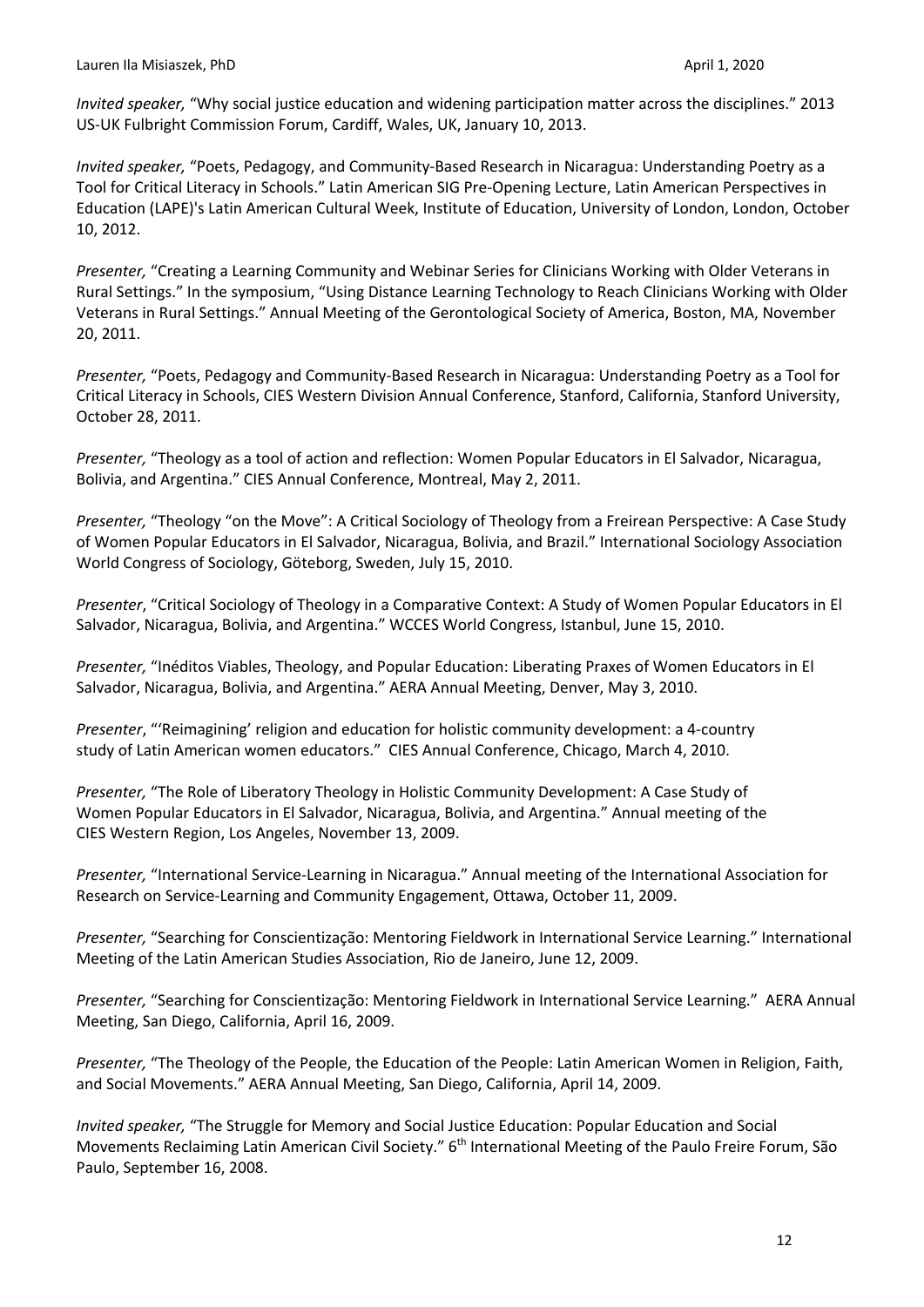*Presenter,* "The Theology of the People, The Education of the People: Religion, Faith, and Social Movements in El Salvador, Nicaragua, Argentina, and Brazil." Lilly Fellows Program National Research Conference at Loyola Marymount University: "Convivencia: Religious Identities in the New World," Los Angeles, March 28, 2008.

*Presenter,* "Expressions of faith in new social movements." CIES Annual Meeting, New York City, New York, March 17, 2008.

*Presenter,* "Expressions of faith in new social movements: the cases of the U.S., Argentina, Brazil, and Nicaragua." WCCES World Congress, Sarajevo, September 6, 2007.

*Presenter,* "Towards a critical liberating theology for the non-poor in the United States: a look at the religious right through the lens of Paulo Freire." CIES Annual Conference, Baltimore, Maryland, February 27, 2007.

# **CONFERENCE CHAIR/DISCUSSANT POSITION**

Invited Discussant, "The politics of mothering: A history of women's experiences with maternal education," by Professor Emerita Rima D. Apple (University of Wisconsin-Madison), Faculty of Education Academic Gala – Lecture Series for the 10<sup>th</sup> Anniversary of FOE, BNU, October 29, 2019.

*Invited Discussant*, Session: Golden Jubilee of Partnership between WCCES and UNESCO: Reflections and Ways Forward, WCCES XVII World Congress of Comparative Education Societies, May 20, 2019.

*Invited Discussant,* Speaker: Carlos Alberto Torres, "The development and challenge of global multicultural education," on the occasion of the Mainland China launch of the Mandarin translation of *Global Citizenship Education and the Crises of Multiculturalism: Comparative Perspectives* (Massimiliano Tarozzi and Torres), DaXia Forum (大夏讲坛) for the Humanities and Social Sciences, East China Normal University, Shanghai, March 27, 2019.

*Invited Discussant,* Highlighted Session, "Rethinking learning sites, communities, and what is educationally valuable in Amdo and Kham Tibetan regions," in SIG, Cultural Contexts of Education and Human Potential (CCEHP), CIES Annual Meeting, San Francisco, April 17, 2019.

*Chair,* Democratic Citizenship in Education SIG symposium, "Exploring the Complexities in Global Citizenship Education: Hard Spaces, Methodologies, and Ethics," AERA Annual Meeting, Toronto, April 7, 2019.

*Chair*, 3 sessions, Gender and Education Association Conference 2018, Newcastle, Australia, December 10-12, 2018.

*Chair,* "Diversity & Inclusive Pedagogy." 1st WCCES Symposium*, Comparative Education for Global Citizenship, Peace and Harmony through Ubuntu* & 5th Indian Ocean Comparative Education Society (IOCES) International Conference, *Rethinking Epistemologies and Innovating Pedagogies to Foster Global Peace*, Ali Mazrui Center for Higher Education, University of Johannesburg, South Africa, June 22, 2018.

*Chair*, "Crafting Success for Women and Girls in STEM," AERA Annual Meeting, New York, April 14, 2018.

*Chair,* Mobilities of Ideas (double) session. 6th Biennial BNU/UCL IOE Conference, BNU, Beijing, May 12, 2017.

*Chair,* "Issues related to educational policies," Colloque Diversité culturelle et citoyenneté (co-hosted by the Association Francophone d'Education Comparée), Corte, Corsica, October 14, 2017.

*Chair,* "National policies in multiple contexts," AERA Annual Meeting, Washington, DC, April 8, 2016.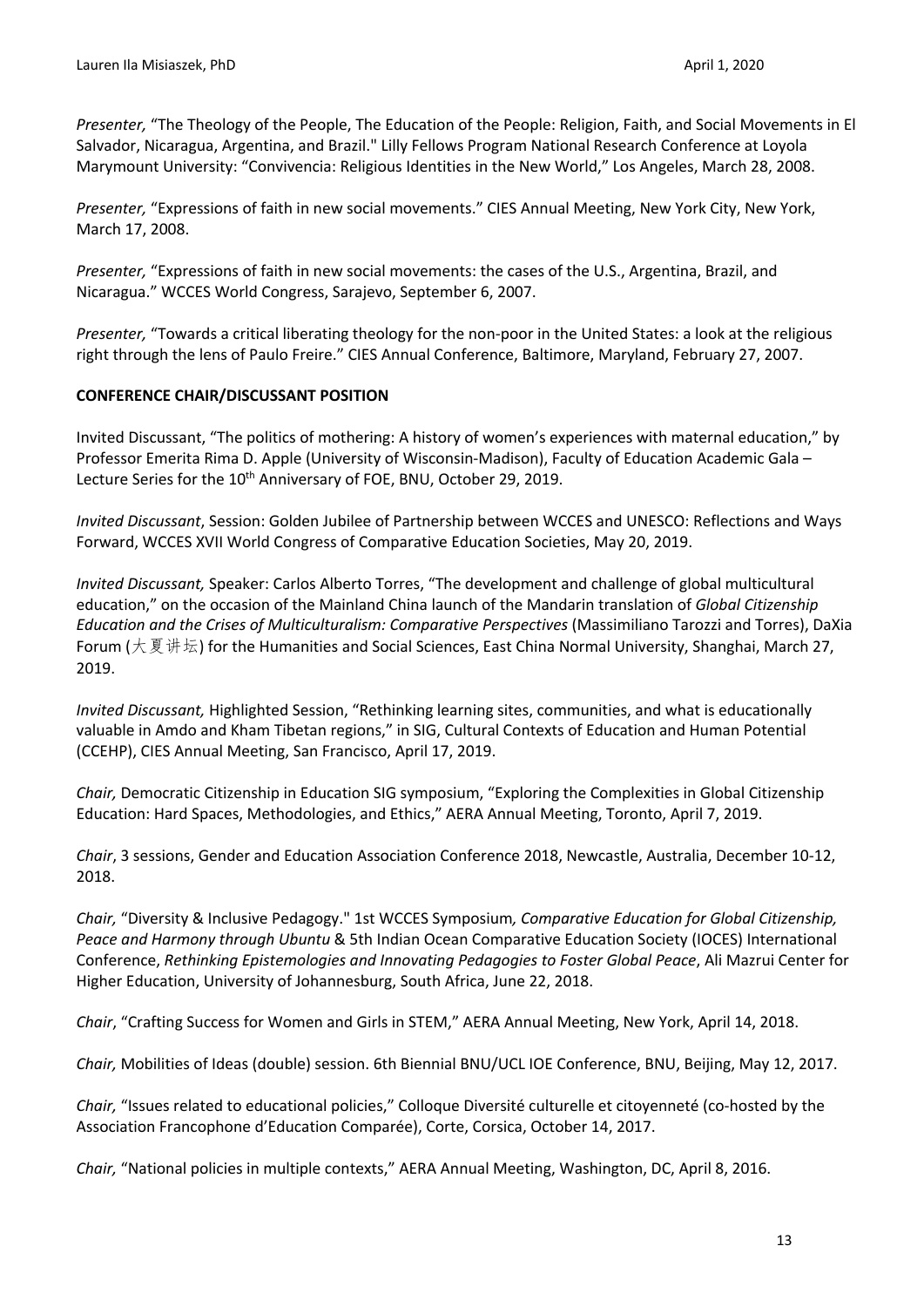*Symposium Chair (Double Session Symposium)*, "Developing a cross-trajectory, geographically diverse, and interdisciplinary network on gender, social justice and praxis: Reflections from a first year of work," Gender and Education Association Biennial Conference, London, June 24, 2015.

*Chair,* "Higher education in an era of expansion" (Session 2). 9<sup>th</sup> biennial conference of the Comparative Education Society of Asia, Hangzhou Normal University, Hangzhou, P.R. China, May 17, 2014.

*Chair,* "Higher education in an era of expansion" (Session 1). 9<sup>th</sup> biennial conference of the Comparative Education Society of Asia, Hangzhou Normal University, Hangzhou, P.R. China, May 17, 2014.

*Invited highlighted session co-chair*, inaugural Religion and Education SIG Highlighted Session: "Religion and education: Policies, practices, and outcomes." CIES Annual Conference, Toronto, March 12, 2014.

*Chair,* "Poverty reduction, gender mainstreaming, and sexuality education: policy debates and struggles." CIES Annual Conference, Toronto, March 13, 2014.

*Invited discussant,* "Critical and Dialectical Questions on Globalization, Internationalization, and Higher Education." 2013 Annual Conference of SIHRDIHL (Society for International Human Resources Development of the Institutions of Higher Learning)<sup>2</sup> and the International Forum of Higher Education, Peking University, Beijing, December 2, 2013.

*Session chair,* WCCES World Congress, Buenos Aires, June 25, 2013.

*Symposium coordinator,* "Widening Participation: rich pedagogical opportunities, complex challenges: Findings from the 2010-2012 Higher Education Academy National Teaching Fellowship Scheme 'Formations of Gender and Higher Education Pedagogies (GaP)' project and its Fulbright expansion, 'Gender and Higher Education Pedagogies in a Comparative Perspective.'" Gender and Education Association Biennial Conference, London, April 26, 2013.

*Symposium chair,* "Using Distance Learning Technology to Reach Clinicians Working with Older Veterans in Rural Settings." Annual Meeting of the Gerontological Society of America, Boston, MA, November 20, 2011.

*Chair,* "Diverse perspectives on gender, education, and liberation." CIES Annual Conference, Montreal, May 2, 2011.

*Chair,* "Social Justice and Education in the World of Globalization and the Information Knowledge Society." CIES Annual Conference, Chicago, March 2, 2010.

*Chair,* "Higher Education, Service Learning, and a Pedagogy of the Future." California Association of Freirean Educators (CAFE) Conference, Los Angeles Trade Technical College, Los Angeles, May 9, 2009.

*Chair*, "Critical, Literacy, Empowerment, and the Subaltern." California Association of Freirean Educators (CAFE) Conference, UCLA, Los Angeles, May 15, 2008.

*Chair,* "Using Generative Themes to Generate Pedagogical Practices." California Association of Freirean Educators (CAFE) Conference, UCLA, Los Angeles, May 15, 2008.

# **MEDIA**

 $2$  A civil academic research community composed of 254 major universities and colleges in China.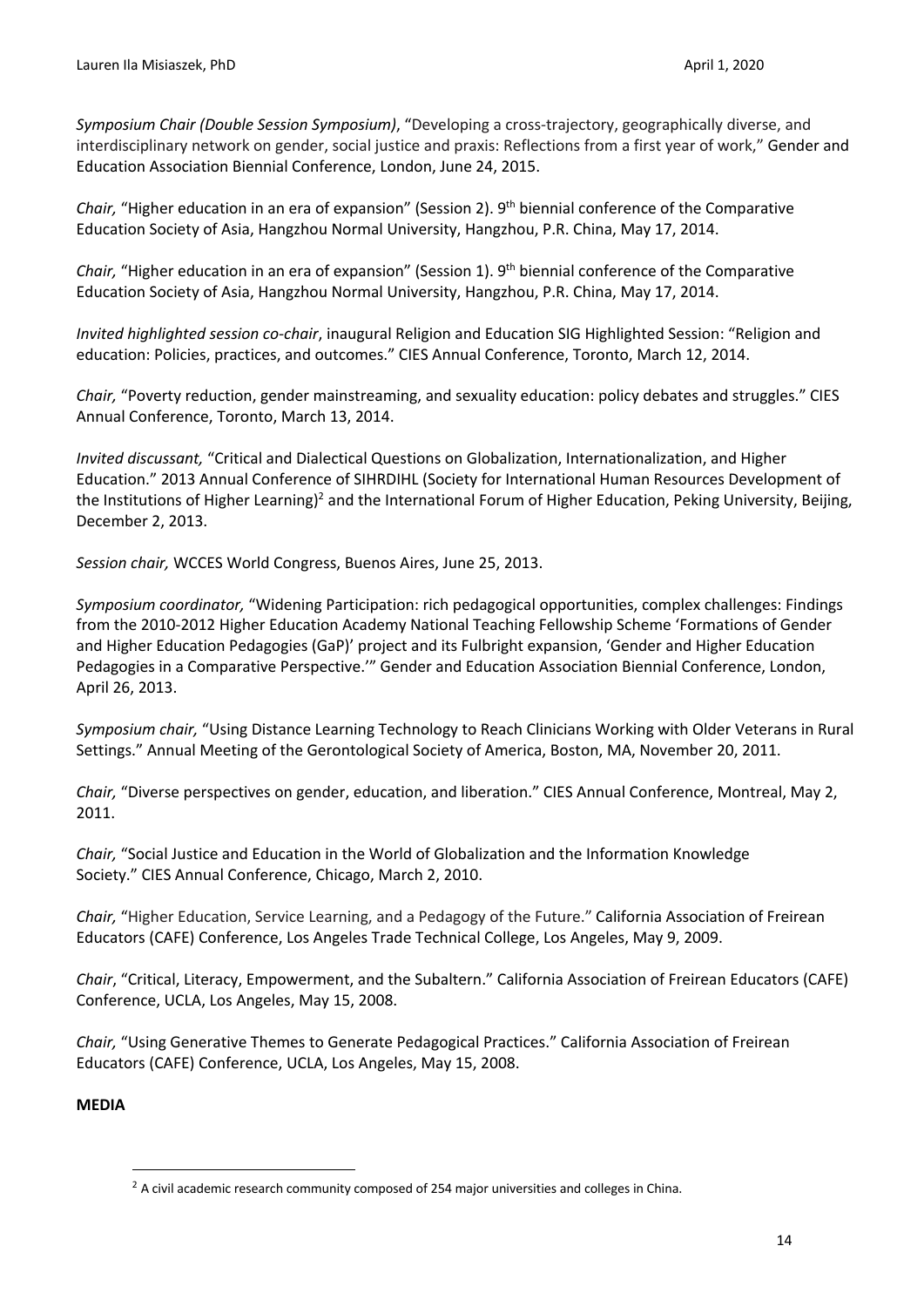Quoted in Chen, Laurie, "From Africa and across Asia, students follow the belt and road map to an education at Chinese universities." *South China Morning Post*, June 16, 2019. https://www.scmp.com/news/china/society/article/3014670/africa-and-across-asia-students-follow-belt-androad-map

# **CURRENT RESEARCH**

*Co-Coordinator – China*, European Research Council (ERC) Synergy Grant 2020 proposal, "Understanding teacher praxis for sustaining the public good: a cross-national study of teacher bildung and global citizenship education in an age of extremes, under review, November 2019.

*Principal Investigator,* Working title: "Gender-Health-Education Council (GHEC): Global pedagogies for practitioners," International Network on Gender, Social Justice and Praxis Supporting Research to Make a Difference Grant Scheme, a peer-reviewed grant from the Center of Excellence for Equity in Higher Education/University of Newcastle (Australia), AU\$18,900.00, September 2017-present.

- Partner: the Los Angeles NGO, CircleWays (circleways.org)
- Country contexts: China, Cotê d'Ivoire, Malawi, Tanzania, The Philippines
- Research Associates: all BNU students/graduates

*Co-Principal Investigator* (with Prof. Yvette Taylor, University of Strathclyde, UK)*,* "Developing critical feminist sex education in teacher training institutions (Scotland and China)," 2016-2017 Gender and Education Fund, 2016-present. Blog: http://www.genderandeducation.com/issues/developing-critical-feminist-sex-education-inteacher-training-institutions-scotland-and-china/

*Faculty advisor/team member,* China Zigen Rural Education and Development Association (http://zigenfund.org) girls' sexual health and security education research and training program development, Qinglong Manchu Autonomous County, Hebei Province, and Yulong Naxi Autonomous County, Yunnan Province, China. Collaboration between Zigen, the BNU Research Center for Minority Education and Multicultural Studies, and the UNESCO International Research and Training Centre for Rural Education. Training manual forthcoming. Funded by Zigen and a national Chinese grant, April 2015-present.

*Co-Principal Investigator, "*Sustaining praxis through the Network on Gender, Social Justice, and Praxis (NGSJP): a case study of a trajectory, geographically, and disciplinary diverse research network." (International Co-PI: Professor Penny Jane Burke (Roehampton University). Co-investigator: ZHANG Lili (Institute for Educational Theories, Beijing Normal University). Funded by the Beijing Normal University Seed Funding Programme for Collaborative Research grant, 70,000RMB. October 2014 – December 2015 (work ongoing).

*Co-Investigator,* "Educating the Global, Environmental Citizen: International Perspectives on the connections between Global Citizenship Education and Ecopedagogy." Funded by the Beijing Normal University Seed Funding Programme for Collaborative Research grant, 70,000RMB. October 2014 – December 2015 (work ongoing).

*Principal Investigator*, "Gender and Higher Education Pedagogies in a Comparative Perspective." Fulbright Scholar Award research project. Research project funded by the Centre for Education Research in Equalities, Policy and Pedagogy, Department of Education, Roehampton University, London, September 2012-June 2013. This project focuses on participation in higher education across five country contexts- the United Kingdom, Italy, Spain, and Portugal, and the United States. This is an expansion research project of the United Kingdom's 2010- 2012 Higher Education Academy National Teaching Fellowship Scheme Project, "Formations of Gender and Higher Education Pedagogies" (GaP). The aim of conducting an international expansion of the GaP project is three-fold 1) to examine gender sensitive and inclusive teaching practices across five country contexts; 2) from the results of this examination, to develop an agenda for research on higher education (HE) pedagogies and gender within a large international network [the Paulo Freire Institute (PFI) network] and to expand and strengthen this area of research in the United Kingdom, Europe, and the United State; and, more broadly 3) with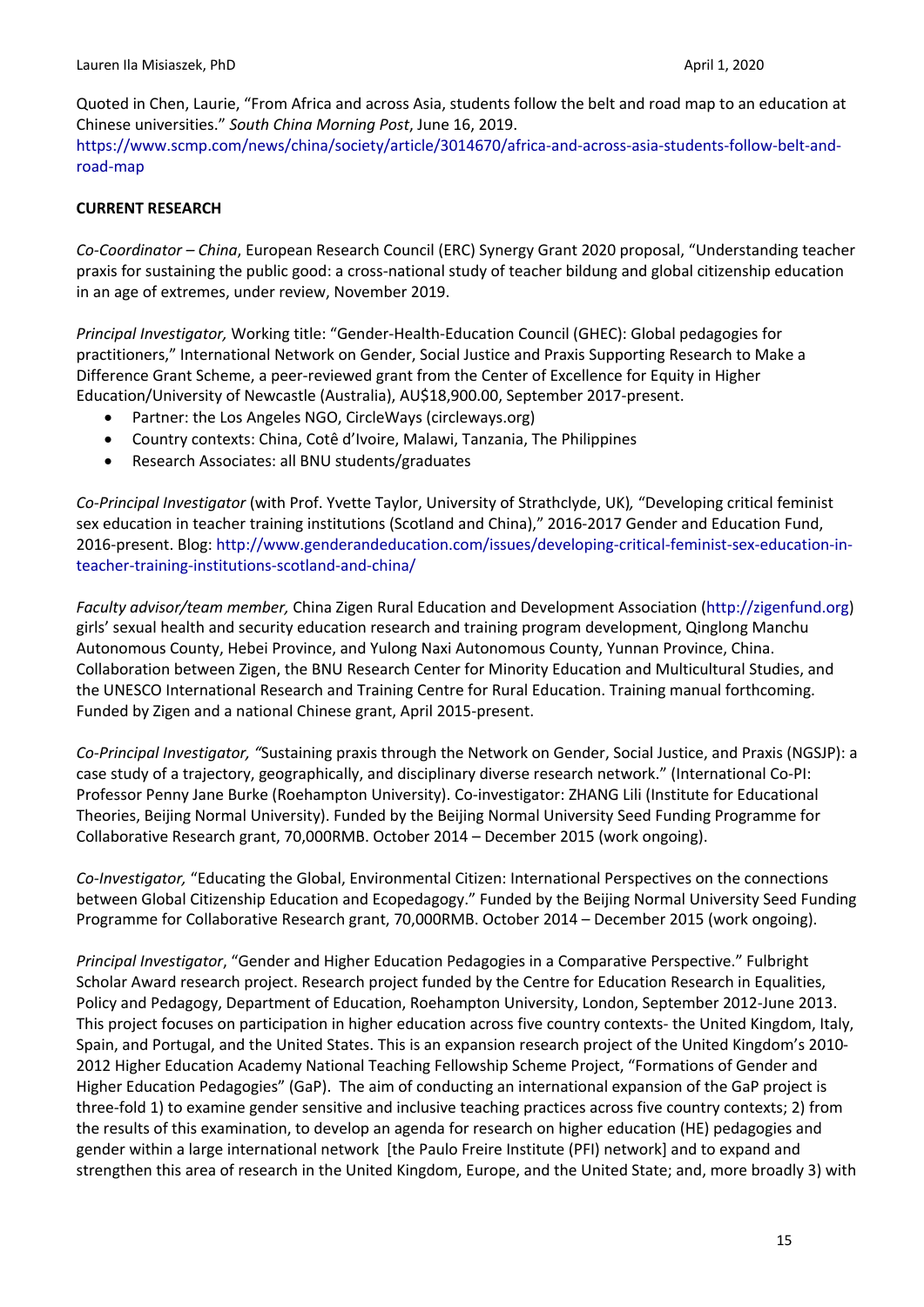this agenda to promote the development of gender-sensitive and inclusive pedagogies in HE with the goal of expanding these studies---critical to expand the field of comparative social justice education ---within the UK, Europe, and the United States and beyond. In addition, participation in GaP dissemination activities has included the development of a policy briefing, academic and newspaper press releases, a website article, materials for a continuing professional development resource pack, and the coordination of a successful symposium submission.

*Associate,* Paulo Freire Institute-United Kingdom, Centre for Higher Education and Equity Research (CHEER) at the School of Education and Social Work, University of Sussex, Brighton, United Kingdom, September 2012-June 2013. Worked with Director on large-scale grant applications, development of conferences and workshops in UK (including contributing to the 2015 Gender and Education Association Biennial Conference), and collaboration with other Paulo Freire Institutes.

*Co-Researcher (with Professor Jonathan Arries)*, "Poets, Pedagogy and Community-Based Research in Nicaragua: Understanding Poetry as a Tool for Critical Literacy in Schools." Department of Modern Languages and Literatures, College of William & Mary, Virginia, United States, August 2011-present. Partially funded by the William & Mary Philpott-Perez Student-Faculty Research Funding (\$2500). Includes interviews with poets, educational leaders, former volunteer teachers or adult learners involved in literacy campaigns conducted in Nicaragua between 1980 and 2000. Rationale: Although the design and implementation of the Nicaraguan literacy campaign of 1980 has been well documented, leading figures in that campaign have articulated very different opinions about the precise role that poetry played as a tool for combating illiteracy. The interviews of leading poets and the educational leadership from that period will reveal their opinion as to the relative importance of poetry as a pedagogical tool compared to other teaching strategies such as theater or direct instruction in phonemic awareness. In addition, the value of the outcomes of Nicaraguan literacy campaigns has been the subject of dispute for many years; U.S. government officials and affiliated agencies claim that the Sandinista government's claims of success were fraudulent, while UNESCO granted Nicaragua the Krupskaya Award for literacy six times between 1980 and 2000. Interviews with teachers and adult learners from the local school community who participated in those campaigns will add the perspective of the average Nicaraguan to the literature about the value of those campaigns. Application of the Nicaraguan experience as it relates to the utilization of poetry to confront illiteracy in the United States will also be analyzed.

*Program Manager,* Geriatric Scholars Program, Geriatric Research, Education and Clinical Center, United States Veterans Health Administration, United States Department of Veterans Affairs (VA), Los Angeles, CA (Full-time). Design, implementation, and analysis of program assessment-including participants' learning plans and posttests for national adult education program. Funded by a grant from the VA Office of Rural Health and additional grant from the VA Office of Primary Care, funded in 2012-2013 at \$4.1 million. The project has been honored at the highest levels of the VA. Los Angeles, November 2009-September 14, 2012. See Program Management for additional details and Appendix A for full job description.

*Dissertation*: Women's Theologies, Women's Pedagogies: Liberating Praxes of Latin American Women Educators in El Salvador, Nicaragua, Bolivia, and Argentina, UCLA, June 2009.

*Research assistant,* Graduate School of Education and Information Studies, UCLA, 2007-2009.

*Research assistant,* Paulo Freire Institute Ecopedagogy Project, Brazil and Argentina, September 2009.

*Doctoral Cognate Research*: SOC 285B: Brazilian Sociology (taught in Portuguese); SPAN281: Contemporary Issues of Chicanas (taught in Spanish); Urban Planning 235B: NGOs in International Development, September 2007-June 2008.

*Researcher*, pre-field work for PhD. dissertation. Buenos Aires, Córdoba, San Juan, Salta, Jujuy, and Mar de Plata, Argentina and São Paulo, Brazil, June-July 2007.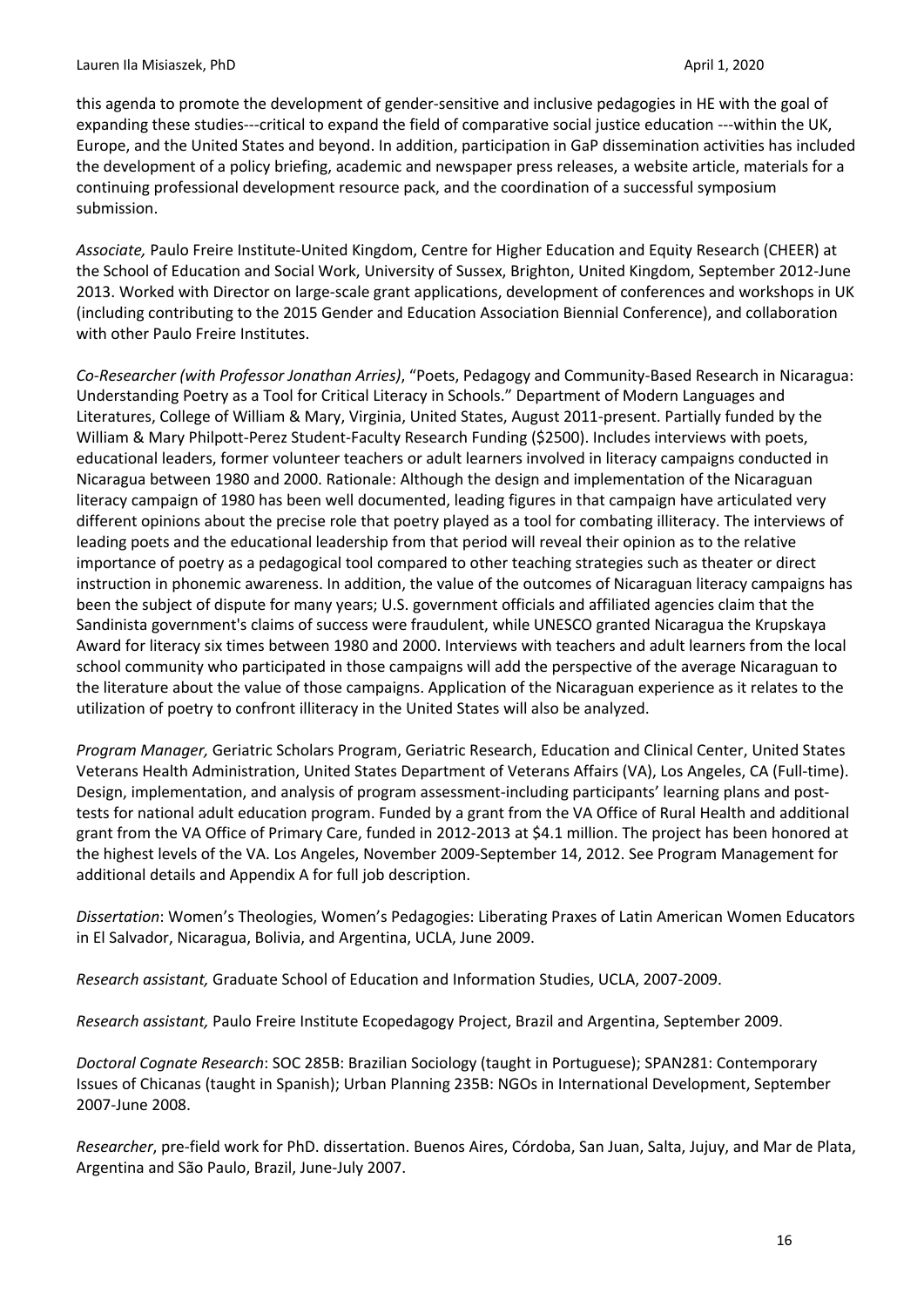*Research assistant,* Department of Sociology, The College of William and Mary. Assisted in design and implementation of study to investigate needs of local suburban Latino community as well as the quality of their social services. Conducted and transcribed interviews. Used as a needs-assessment for local social service organizations. Nominated for President's Award for Community Service at the College. Williamsburg, Virginia, August 2003-May 2004.

*Scholar*, Youth Theological Initiative, Candler School of Theology, Emory University. Program focuses on ecumenical exploration of theology and social justice with additional research opportunities afterward, with such teachers as Archbishop Desmond Tutu and monks who worked with Martin Luther King. One of 64 students selected in U.S. for the 1999 cohort. Atlanta, GA, Summer 1999-May 2002.

# **TEACHING**

Beijing Normal University. September 2013-present. (Master's and Doctoral level students)

Current courses (yearly):

- "Comparative Education Research Methodologies." International PhD Program in Educational Leadership and Policy (Comparative Education) core course.
- "Educational Policy Analysis: International Perspectives." International PhD Program in Educational Leadership and Policy (Comparative Education) core course.\*
- "Politics of Education in Global Perspective." International MA/PhD Program in Educational Leadership and Policy (Comparative Education) course.\*
- "Academic Writing." Core course: International MA Program in Educational Leadership and Policy (Comparative Education); International MA Program in Higher Education and Student Affairs. (2018-)
- "MARIHE 17: Reforms in Higher Education." Erasmus Mundus Masters in Research and Innovation in Higher Education course.<sup>3</sup> (2013-2017)

\*Experience launching emergency online courses: fully built and launched Spring 2020 courses online via Slack during COVID19 outbreak.

Other sessions:

- "Major Issues of Educational Reform: International Perspectives." Sessions: Professionalization of Teachers and Teachers' Educational Reform (2013, 2014, 2016, 2017); Internationalization, Regionalization and Localization of Higher Education (2013, 2014, 2017, 2018). International PhD Program in Educational Leadership and Policy (Comparative Education) course.
- "Gender and Education." Session: Gender and Higher Education Pedagogy. Institute for Educational Theories course, Fall 2013.

*Invited Lecturer,* gender and health education in global perspectives, Western China Human Resources Development Foundation (http://www.chinawesthr.org/), expected 2020.

*Invited Lecturer,* Education and Minority Education: Cross-cultural Perspectives Grant, Northern Nationalities University (北方民族大学, expected 2020.

*Lecturer*, Paulo Freire Institute Summer Program (13th Edition), an intensive international month-long program designed for graduate students, teachers, professors, and researchers worldwide who are interested in

<sup>&</sup>lt;sup>3</sup> The Institute for International and Comparative Education, Faculty of Education, Beijing Normal University is the first Chinese partner in an Erasmus Mundus program. See http://www.marihe.eu/index.php?id=1 for more information about the program.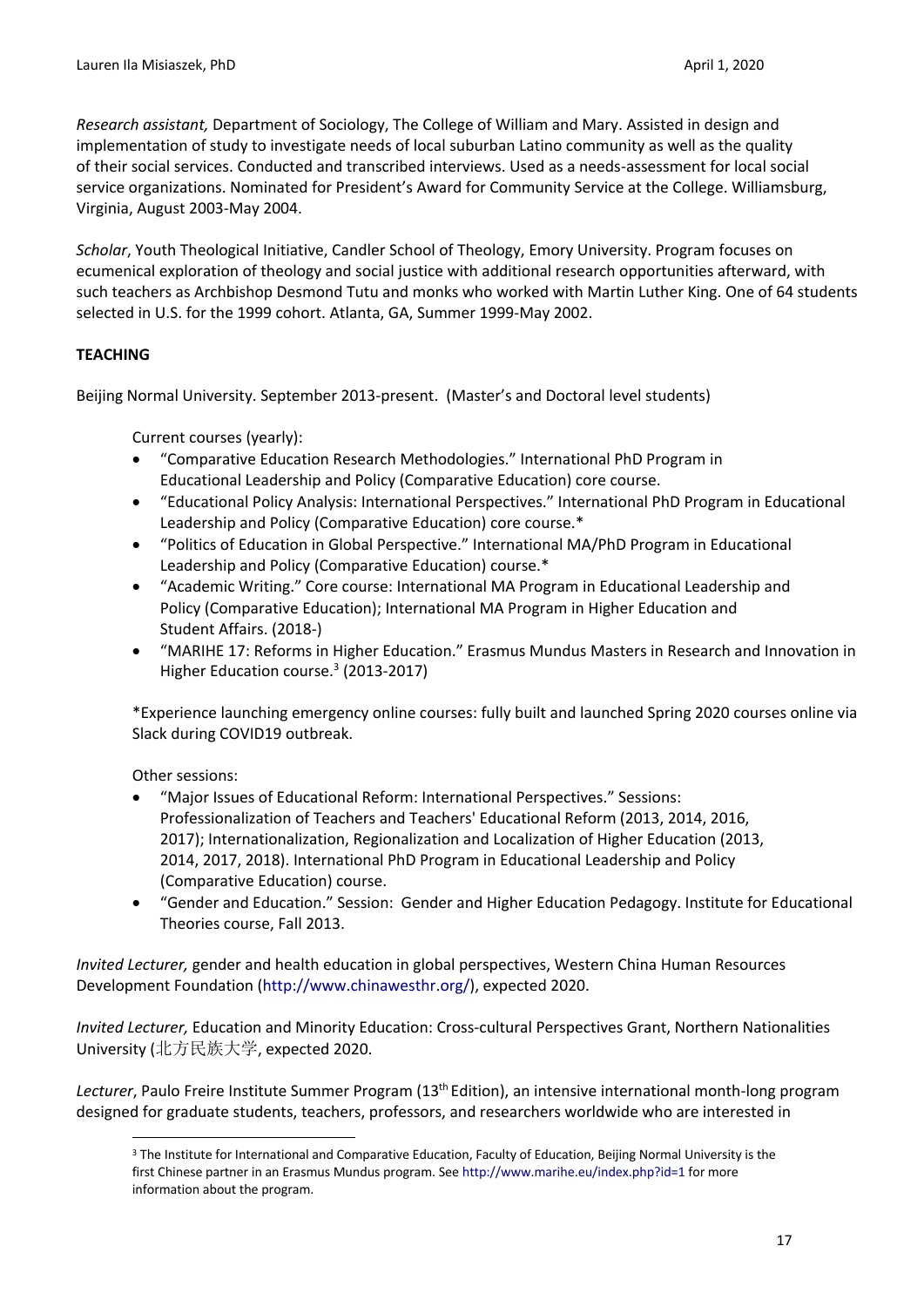broadening their scholarship in the fields of social sciences and comparative education. Accredited by UCLA Extension, UCLA, Los Angeles.

- "We Make the Road by Walking": Identities, reflexivity, positionalities and the politics of scholar-activist lives." Politics of Education course, July 18, 2019.
- "Doing interdisciplinary/post-foundational/'alternative' work in comparative education." Comparative Education course, July 19, 2019.

Lecturer, Paulo Freire Institute Summer Program (12<sup>th</sup> Edition), an intensive international month-long program designed for graduate students, teachers, professors, and researchers worldwide who are interested in broadening their scholarship in the fields of social sciences and comparative education. Accredited by UCLA Extension, UCLA, Los Angeles.

- "We Make the Road by Walking": Identities, reflexivity, positionalities and the politics of scholar-activist lives." Politics of Education course, July 25, 2018.
- "Doing interdisciplinary/post-foundational/'alternative' work in comparative education." Comparative Education course, July 26, 2018.

*Invited Lecturer,* Education and Minority Education: Cross-cultural Perspectives Grant, Northern Nationalities University (北方民族大学), 2 lectures and 1 salon on sociology of education and comparative education (in Chinese with supplemental translation), Yinchuen, Ningxia Hui Autonomous Region, China, November 13-14, 2017.

*Invited lecturer,* lectures and dialogues with administrators, teachers, and students, Yuelu Senior Middle School, Yinchuen, Ningxia Hui Autonomous Region, China, November 13, 2017.

Lecturer, Paulo Freire Institute Summer Program, UCLA (11<sup>th</sup> Edition) (see description above).

- "What does it mean to 'reinvent' Freire in our own work? A creative exploration and a meta-reflection." Comparative Education course, July 18, 2017.
- "Self-Actualization in Higher Education: the Perspective of bell hooks." Politics of Education course, July 19, 2017.

*Lecturer,* "Exploring the liminalities of GCE: ethics, methodologies, and sensitivities," International Institute on Global Citizenship Education, cohosted by the UNESCO Chair in Global Learning and Global Citizenship Education, UCLA, Los Angeles, July 26, 2016.

Lecturer, Paulo Freire Institute Summer Program, UCLA (10<sup>th</sup> Edition) (see description above).

- "Self-Actualization in Higher Education: the Perspective of bell hooks." Politics of Education course, July 26, 2016.
- "What does it mean to 'reinvent' Freire in our own work? A creative exploration and a meta-reflection." Comparative Education course, July 25, 2016.

*Invited Lecturer*, "Imported Training to Improve Internationalized Professionalism for Teachers and Management: a University of Massachusetts Teacher Leadership course," hosted by the Education Committee of ChaoYang District, the Beijing Institute of Education, ChaoYang branch, and CERNET Education Development (Beijing), December 7, 9, 14, 16-17, 2015. A yearly continuing professional development course on international issues for primary and high school teachers and administrators from Beijing and Inner Mongolia; 32 hours on critical pedagogy and comparative analysis in teaching and leadership; Freirean pedagogy and leadership; peace education; Global Citizenship Education.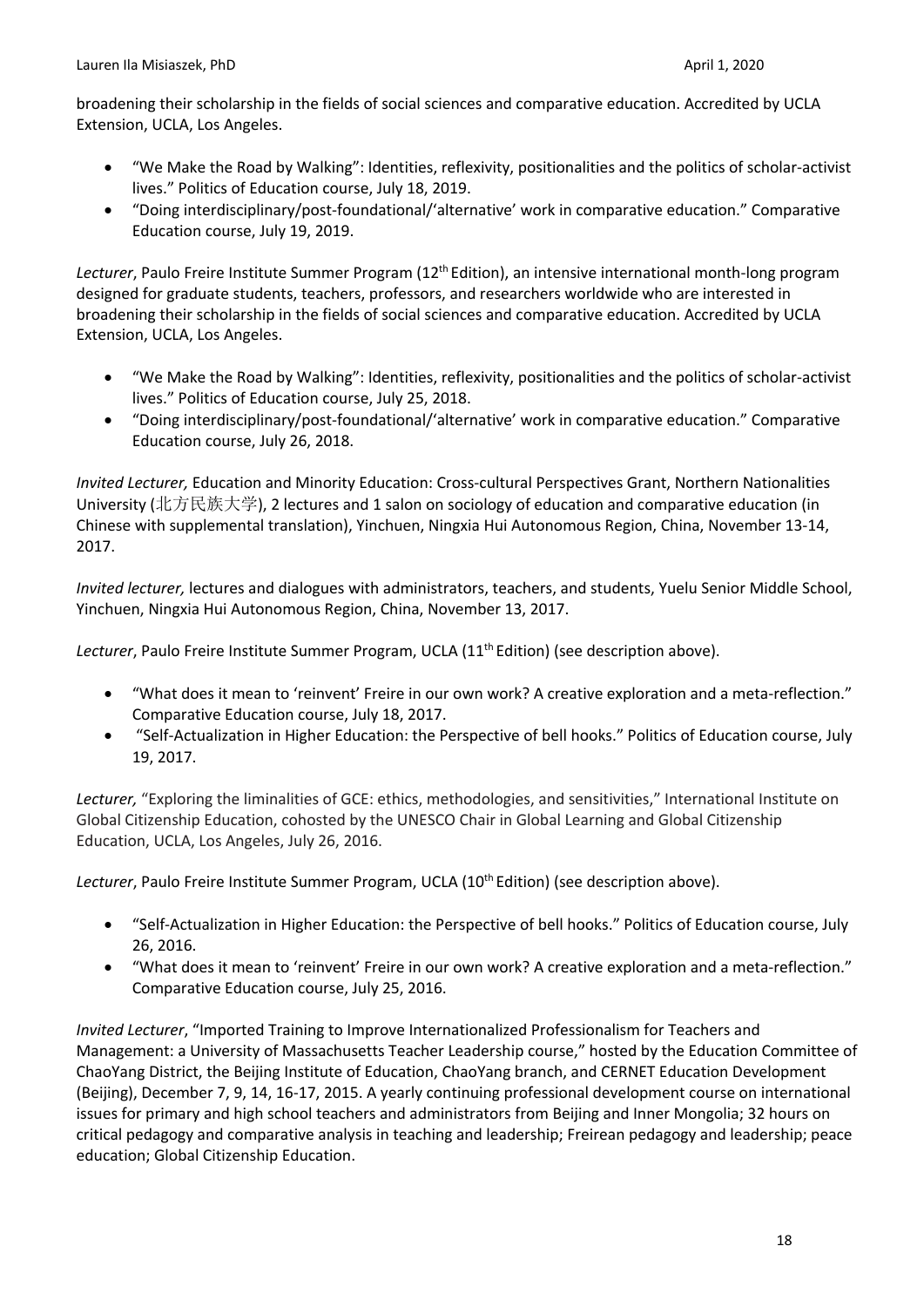Lecturer, Paulo Freire Institute Summer Program, UCLA (9<sup>th</sup> Edition) (see description above).

- "Centering a hooksian understanding of "self-actualization" within higher education: reflections on personal and group ethics in and outside the classroom." Politics of Education course, July 28, 2015.
- "What does it mean to "reinvent" Freire in our own work? A creative exploration and a meta-reflection." Comparative Education course, July 29, 2015.

*Inaugural Guest Lecturer,* "Research Methodology," Academic Study Group, School of Social Development and Public Policy (SSDPP), Beijing Normal University, November 24, 2014.

*Invited lecturer, "*Doing" critical pedagogy: What does this look like? *A short reflection activity,"* Sociology of Education (undergraduate class), NTNU, Taipei, October 1, 2014 (2 sessions).

Lecturer, Paulo Freire Institute Summer Program, UCLA (8<sup>th</sup> Edition) (see description above).

- "Centering a hooksian understanding of "self-actualization" within higher education: reflections on personal and group ethics in and outside the classroom." Politics of Education course, July 23, 2014.
- "Confronting deficit thinking and micro-aggressions in place: applying Tuhiwai Smith's *Decolonizing Methodologies* in the communities in which we live and work." Comparative Education course, July 24, 2014.

*Convener*, Town Hall Series, Paulo Freire Institute Summer Program, UCLA (7th Edition) (see description above).

Lecturer, Paulo Freire Institute Summer Program, UCLA (7<sup>th</sup> Edition) (see description above).

- "Council Circles: Living Out Critical Pedagogy," Town Hall lecture, August 7, 2013.
- "Applied Ethics in Comparative Education Research: Engaging with the Issues," Comparative Education course, July 25, 2013.
- "If you scratch a theory…," Town Hall lecture, July 17, 2013.
- "Politics and Education: Perspectives from the United States and Latin America," Politics of Education course, July 7, 2013.

*Fulbright Inter-Country Lecturer*, Fulbright Inter-Country Lecturing Programme, Department of Education, Faculty of Philosophy, University of Niš, Serbia. Lecturing trip sponsored by the US Department of State's Bureau of Educational and Cultural Affairs in Belgrade (and Washington, DC) to enable European Fulbright recipient to travel to and lecture in a European country outside of her research context. Lectured on Politics of Education and Research on Gender and Higher Education, conducted meeting with researchers interested in grant collaboration, and visited community groups focused on gender and social justice issues, May 3-12, 2013.

*Invited Lecturer (Fulbright Scholar)*, Roehampton University Education Department, London, September 2012- June 2013. Lectured on philosophy of education, methodology (including feminist methodologies), gender and higher education, dissertation writing.

> • "Gender and Higher Education Pedagogies in a Comparative Perspective: results from an expansion of the Higher Education Academy National Teaching Fellowship Scheme Project, "Formations of Gender and Higher Education Pedagogies" (GaP) (Centre for Education Research in Equalities, Policy and Pedagogy Internal Lecture Series), May 22, 2013.

*Taught on the following courses (degree programs):*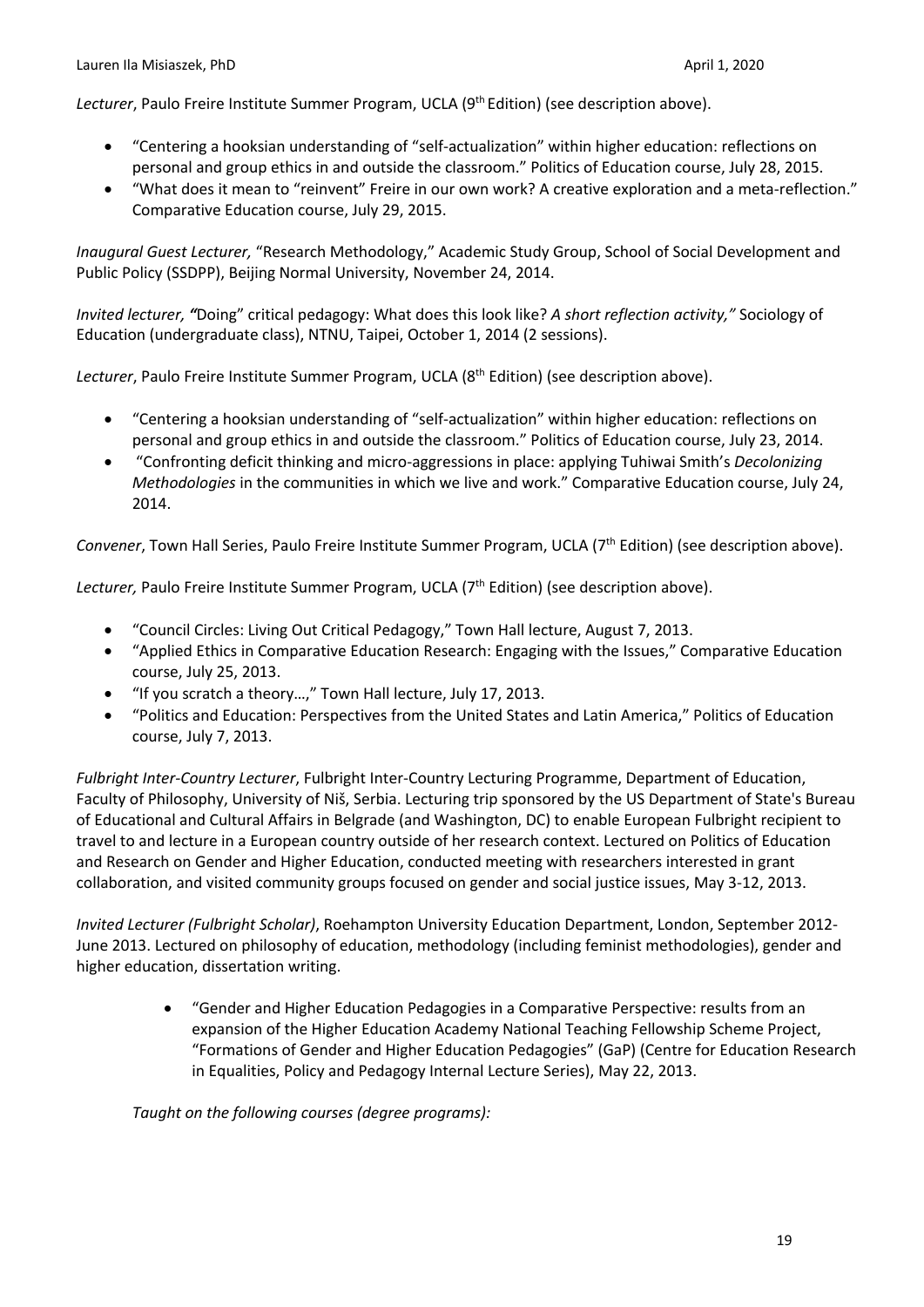- Education PhD [Centre for Education Research in Equalities, Policy and Pedagogy, Department of Education, Roehampton University doctoral student reading group]. "Exploring ethics in the dissertation process: reflections on a qualitative, comparative doctoral study." January 28, 2013.
- Philosophy of Social Science Research Module (Master's and PhD –level course). November 14 and December 5, 2012.

*Lecturer,* "Teaching and Researching International Service Learning," Paulo Freire Institute Summer Program, UCLA (6<sup>th</sup> Edition) (see description above), July 2012.

*Guest lecturer,* "Teaching and Researching International Service Learning" and "Experiences conducting and publishing comparative, narrative inquiry-centered research." "Educational Issues in Global Perspective" course, California State University-Long Beach, April 25, 2012.

*Guest lecturer,* "Teaching and Researching International Service-Learning." "Cohort course" for Social Science and Comparative Education Master's students (EDU288), UCLA, Los Angeles, February 16, 2012.

*Guest lecturer,* dialogue with student-run discussion section about experiences in the classroom and advice for graduate school. "Academic Success in Undergraduate Experience" course (EDU92F), UCLA, Los Angeles, October 26, 2011.

*Instructor,* College of William and Mary's "Modern Language and Literatures Summer Institute in Nicaragua." Codeveloped (with Professor Jonathan Arries) three-week course for ESL and EFL educators based on service learning and critical pedagogy in Managua and Masaya, Nicaragua. Students from wide range of disciplines: government, applied linguistics, education, Hispanic Studies, and Latin American studies. Lived with students for entire trip, facilitating close mentoring. Supervised classroom instruction, taught selected readings and articles; guided construction of hypothetical action plan with host school and colleagues; evaluated class writing during and after time in-country, coordinated related research projects (See "Research"). Managua and Masaya, Nicaragua, August 2007, 2008, and 2011.

*Lecturer*, "Politics and Education." UCLA, Los Angeles, Summer Session: June-August, 2010 and, June-July 2011.

Guest lecturer, "Comparative Education." Paulo Freire Institute Summer Program, UCLA (5<sup>th</sup> edition) (see description above), July 21, 2011.

*Guest lecturer,* "Qualitative Methodology and the Dissertation Process." "Research Apprenticeship Course" (EDU288), UCLA, Los Angeles, November 18, 2009.

*Guest lecturer,* "Feminism and Freire." "Politics and Education" course (EDUC207), November 10, 2009.

*Instructor,* ESL, Paulo Freire Institute Summer Program (3<sup>rd</sup> Edition) (see description above). Developed 3-week ESL course taught concurrently and in conjunction with Issues in Comparative Education and Politics of Education. Focused on academic writing and presentations in English and on conversational English within the context of Los Angeles. UCLA, Los Angeles, July 2009.

*Guest lecturer*, "Women, social movements, and theology in Latin America." "Politics and Education" course (EDUC207), UCLA, Los Angeles, July 22, 2009.

*Instructor,* "Current Problems in Contemporary Education: Teología Feminista, Teología de la Liberación" (EDUC 253A)*.* Designed and marketed new graduate course with Carlos A. Torres based on my dissertation research. Course taught in Spanish and open to community through UCLA Extension, UCLA, Los Angeles, April-June 2009.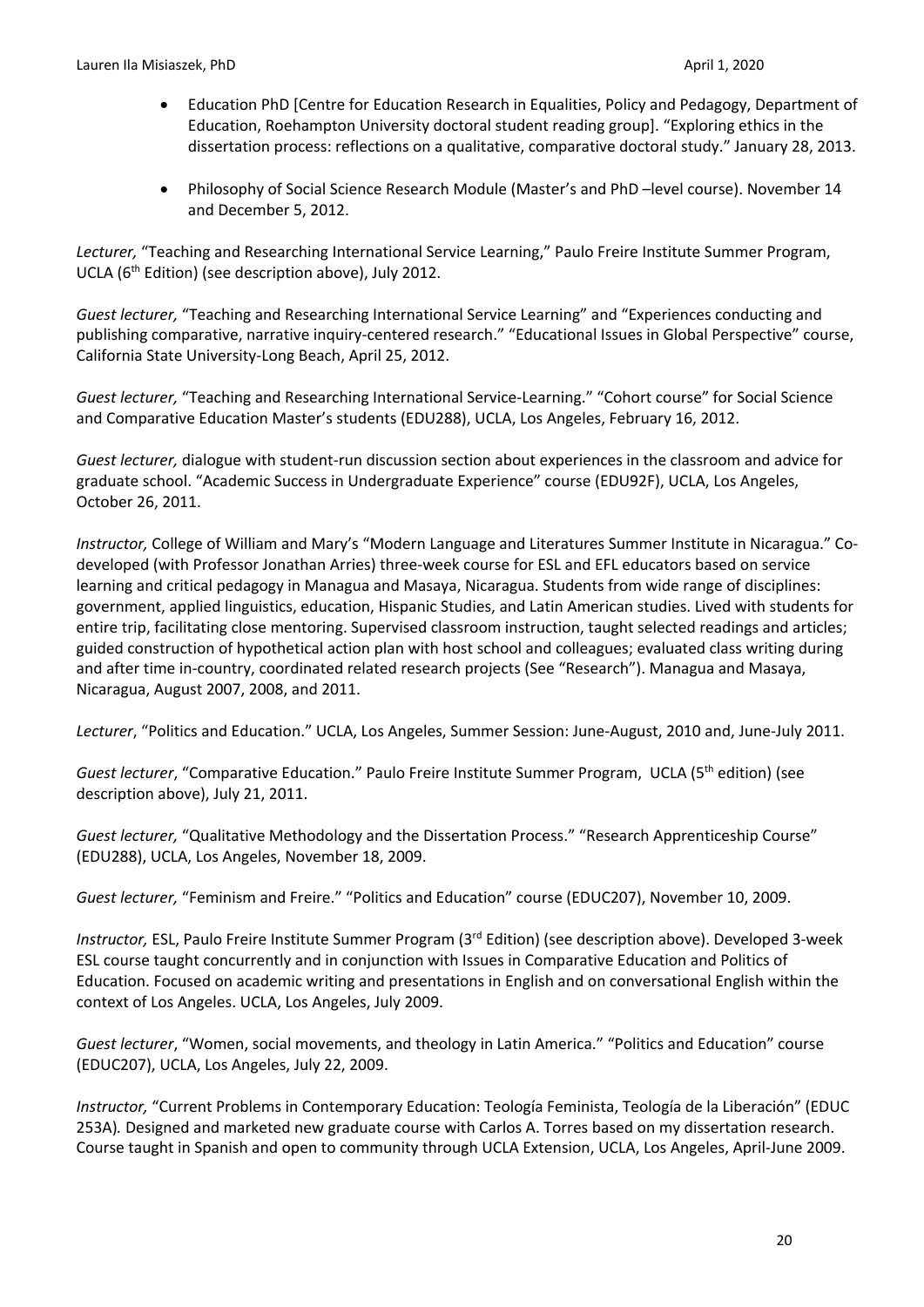*Guest lecturer*, "Multiculturalismo." "Semana da Pedagogia" [Education Week] Conference, Faculdades Integradas Torricelli, Guarulhos, São Paulo, September 26, 2008.

*Guest lecturer,* "Liberation theology." Politics and Education course (EDUC207/C125). Paulo Freire Institute Summer Program (2nd Edition). UCLA, Los Angeles, July 7, 2008.

*Teaching Assistant*, "Politics of Education" (EDUC C207/C125). Combined graduate and undergraduate course. Provided regular guidance to students about course presentations and papers through office hours. Developed themes for and evaluated 7 short writing topics designed to help students create final papers. Lectured on course readings; debriefed students after field work experiences. Evaluated final papers, UCLA, Los Angeles, March-June 2008.

*Guest lecturer,* "Liberation theology." "Politics of Education" (EDUC C207/C125), UCLA, Los Angeles, April 14, 2008.

*Guest lecturer,* "Liberation theology." "Intellectual Traditions in Latin America" (CS 111), Department of Chicana/Chicano Studies, UCLA, Los Angeles, November 13, 2007.

*English teacher and guidance counselor,* Instituto Central Carlos Vega Bolaños, a public high school with 3500 students. Through the Foundation for Sustainable Development. Masaya, Nicaragua, August-December, 2005.

*Fellow, Sharpe Community Scholars Program: Service Learning and Hispanic Studies, College of William and Mary*. Civil renewal program designed to engage first year students in service learning and structural change projects. Acted as teaching assistant and mentor to 15 freshmen selected for the program. Helped run their freshman seminar, edited and advised students on writing assignments, and monitored and participated with their work in the community. Supervised their creation of an ESL parents´ resource center in the public schools. Williamsburg, Virginia, August 2003-May 2004.

*Teaching assistant, Hispanic Studies Department, The College of William and* Mary. Assisted professor in the creation of first ESL conversation class in city. Class served approximately 30 Latino adults and beginning college Spanish students for 8 weeks. Helped design curriculum and promote and facilitate classes. Program has been on-going since then, and developed into CPALS (Community Partnership for Adult Learners), a student-run organization that offers free English language classes for the local community. Williamsburg, Virginia, May-August 2003.

### **PROGRAM MANAGEMENT**

*Program Manager,* Geriatric Scholars Program, Geriatric Research, Education and Clinical Center, Veterans Health Administration, United States Department of Veterans Affairs (VA). Full time (40 hours/week) hub-site manager for national adult education program for clinicians seeking to improve care of older military veterans living in rural areas. As the first person to hold this position, my responsibilities included: management of intensive geriatric medicine and Quality Improvement courses, conferences, online Learning Community, and individualized education (online courses, Webinars, toolkits, in-person practica). Funded by a grant from the VA Office of Rural Health and additional grant from the VA Office of Primary Care, funded in 2012-2013 at \$4.1 million. The project has been honored at the highest levels of the Veterans Health Administration. Los Angeles, November 2009-September 14, 2012. See Research for additional details and Appendix A for full job description.

*Program Officer*, Paulo Freire Institute, UCLA, August 2009-June 2010; June 2007-September 2008; Member, 2006-present. A research institute of the Graduate School of Education & Information Studies, UCLA. Coordination of monthly meetings and online correspondence; coordination of the *Educating the Global Citizen* project, a 20 country study of the effects of globalization on P-20 and adult educators; coordination of forums with international education specialists and visiting scholars; coordination of annual Californian Association of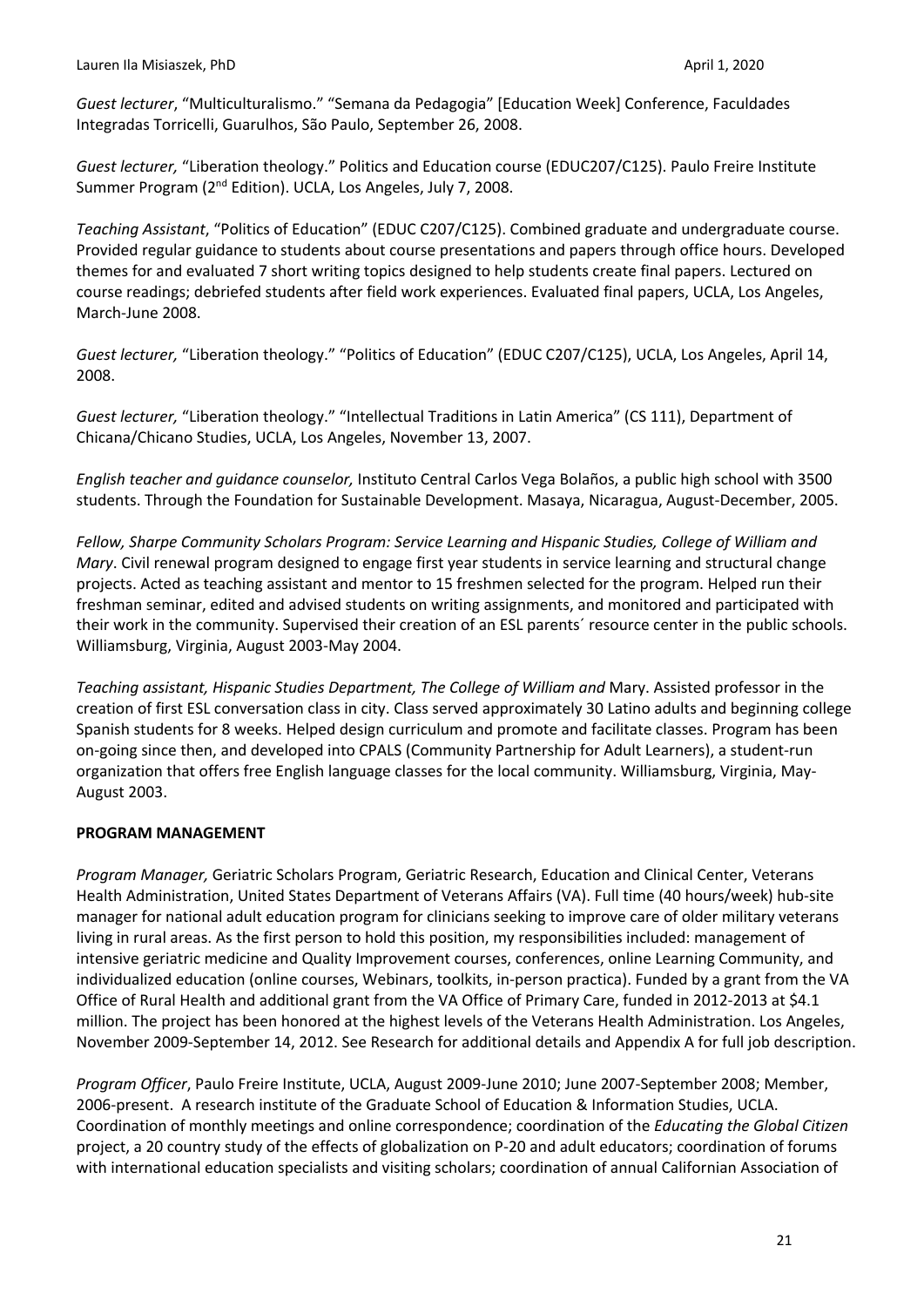Freirean Educators (CAFE) conference for community educators, students, and faculty in Los Angeles; consultant to international educators looking for access to various academic resources related to Paulo Freire; preparation of internal and external grants.

*Coordinator,* College of William and Mary's Modern Language and Literatures Summer Institute in Nicaragua (with Professor Jonathan Arries). Responsibilities included health and safety, communication with students' families, in-country trips, all necessary translation, disciplinary issues, program budgets (including transfer of funds), online blogging project, Nicaragua, August 2007, 2008, and 2011.

*Outreach Coordinator, Cross-Over Ministry*. Coordinate the 3 satellite clinics of Cross-Over Health Center. Clinic sites provide general medical, OB/GYN, and dental care. Duties include management of front office responsibilities, management of volunteers, social work for patients, and Spanish and Portuguese translation. Richmond, Virginia, January 2006-September 2006.

*Founding team member*, Nueva Ola. Assisted in design and training for new curriculum for 5th grade students in Ciudad Sandino, Managua, Nicaragua. Teaches communication techniques designed to prevent domestic violence and teen pregnancy. Nicaragua, October 2004-May 2006.

*Fellow, Foundation for Sustainable Development (FSD), Nicaragua*. As GradCorp Fellow, assisted in the coordination of short-term academic study-abroad programs, service trips, and short and long-term individual intern and academic programs for individuals ages 18-65; was the Foundation's first GradCorp Fellow (the position evolved into an Assistant Director position in the 10 cities in 6 countries in which FSD works); supervised students daily work and grant writing in numerous Nicaraguan micro-credit, health, and education NGOs, Nicaragua, October 2004-December 2005.

*Co-leader*, FSD service trip for UNC-Chapel Hill and the University of Massachusetts. Trip focused on education and development. Nicaragua, March 12-20, 2005.

*Program Assistant,* FSD academic trip for UC-Berkeley, St. Mary's University, and the University of San Francisco. Trip focused on sustainable development projects in the coffee trade, the environment, education, and health. Nicaragua, December 30, 2004-January 22, 2005.

*Intern*, CrossOver Health Center, a multi-site clinic providing over 45,000 annual patient visits for patients who are uninsured. In conjunction with physician mentor and clinic staff, coordinated a program for CrossOver and other community medical staff to provide regular care at CARITAS (the largest provider of homeless services in the Metro Richmond area). Also worked in Spanish-English medical translation and in the front office, Richmond, Virginia, September 1999-June 2000 (Internship led to a paid front office position from June-August, 2000).

### **OTHER INTERNATIONAL NON-PROFIT**

*Intern,* Ixchen Masaya, a national women's clinic specializing in legal, psychological, and medical care for victims of domestic violence. Through the Foundation for Sustainable Development. Masaya, Nicaragua, February-May 2005.

*Intern,* Hospital Ciudad Sandino (Department of Social Work; Epidemiology; emergency room). Through the Foundation for Sustainable Development. Ciudad Sandino, Managua, Nicaragua, October-December 2004.

*Workshop leader, Casa de Las Mujeres.* Assisted with workshops that teach political, social, and economic rights and domestic violence prevention. Organized women behind "La ley de igualdad y oportunidad de los derechos de las mujeres" to prepare for presentation of this reform to the Nicaraguan government. Matagalpa, Nicaragua, August-September 2004.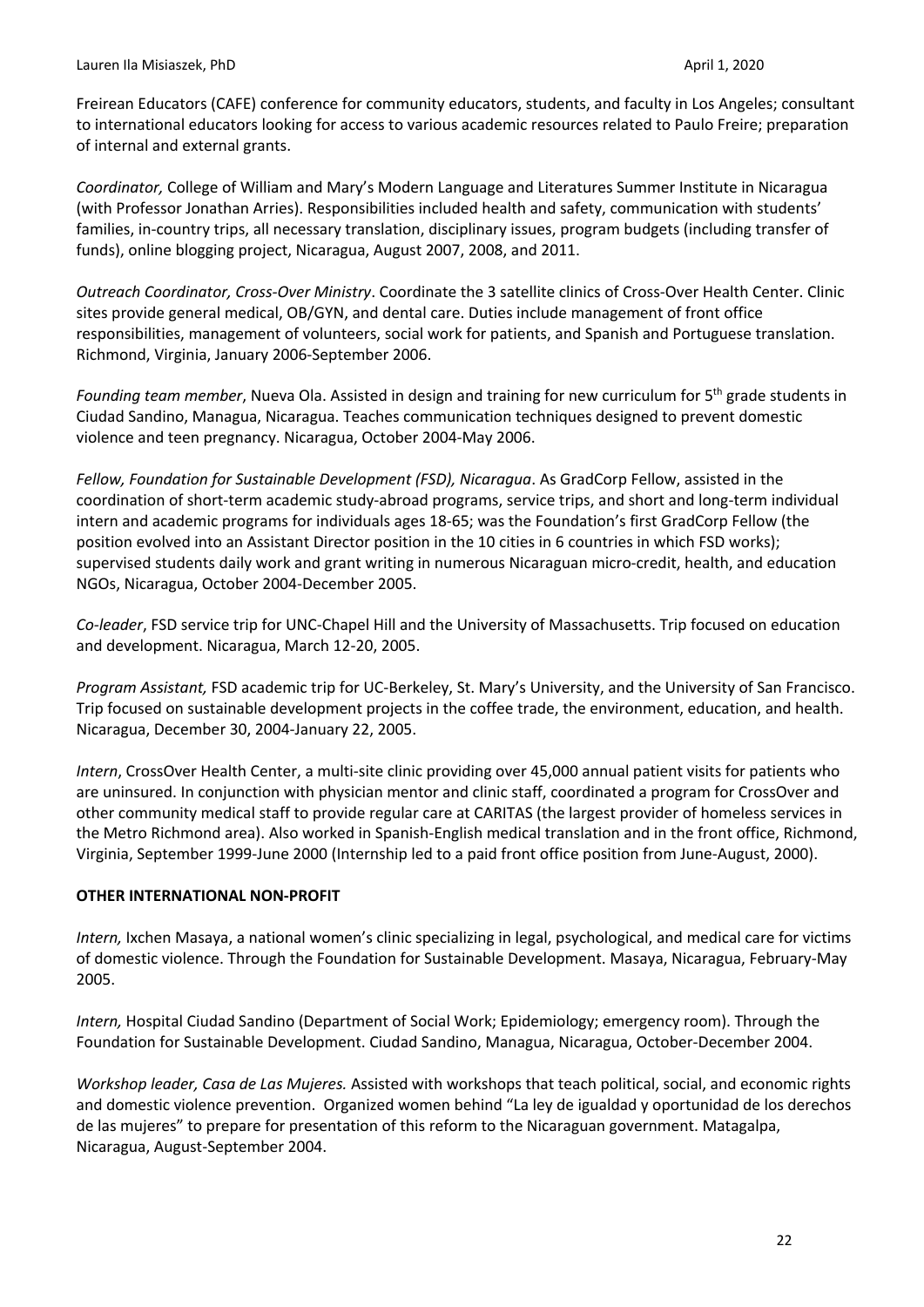*Intern, Habitat for Humanity Nicaragua - Matagalpa*. Worked on community development projects, including a needs-assessment of rural Matagalpa for donors giving to Habitat projects and on the organization of local and international volunteers. Matagalpa, Nicaragua, July-September 2004.

*Alumna,* Habitat for Humanity's Global Village Project: Nicaragua, College of William & Mary. Year-long project (with weekly commitments) at William & Mary that cumulated in week-long project in Matagalpa, Nicaragua in March 2004. August 2003-May 2004.

### **OTHER DOMESTIC (USA) NON-PROFIT**

*Translator* (Spanish/Portuguese)/*staff*, multiple community organizations including legal aid/paralegal work, Women Infants and Children Supplemental Nutrition Program, literacy programs, 2000-2006.

*Multiple youth program counseling and director (part-time and full-time) positions*, YMCA, 2001-2003.

*Co-President,* Students Against the Death Penalty, College of William & Mary, 2002-2003.

### **SELECTION OF HONORS AND GRANTS**

*Invited, Associate Editor, American Education Research Journal (AERJ)* team proposal, March 2018 (no proposal chosen that round).

*Featured alumna*, UCLA GSEIS SSCE Newsletter, May 2013.

*Recipient,* Fulbright Inter-Country Lecturing Programme, Department of Education, Faculty of Philosophy, University of Niš, Serbia, US Department of State's Bureau of Educational and Cultural Affairs, Belgrade and Washington, DC, January 2013.

*Recipient,* research grant, London Paulo Freire Institute, Centre for Education Research in Equalities, Policy and Pedagogy (CEREPP), Department of Education, Roehampton University, London, £6000, September 2012- June 2013.

*Recipient,* Fulbright Scholar Award, Roehampton University, United Kingdom, £20,475/9 months, September 2012- June 2013.

*Honorary Founder* (named), Paulo Freire Institute, UCLA, May 2010.

*Recipient,* Graduate Student Scholarship, annual meeting of the International Association for Research on Service-Learning and Community Engagement (IARSLCE), Ottawa, Canada, 2009.

*Recipient,* Distinguished Teaching Assistant Award, UCLA Graduate School of Education and Information Studies, 2008-2009 (1 of 2 awards annually in department of over 300 graduate students).

*Recipient,* World Council of Churches Scholarship (Geneva, Switzerland), CHF\$10,000, 2008 (only award to US scholar that year).

*Recipient,* CIES New Scholar award, 2008.

*Recipient,* UCLA Graduate Student Association of Education travel grant, 2008.

*Recipient,* Graduate School of Education & Information Studies Fellowship, UCLA, \$11,000, 2007-2008.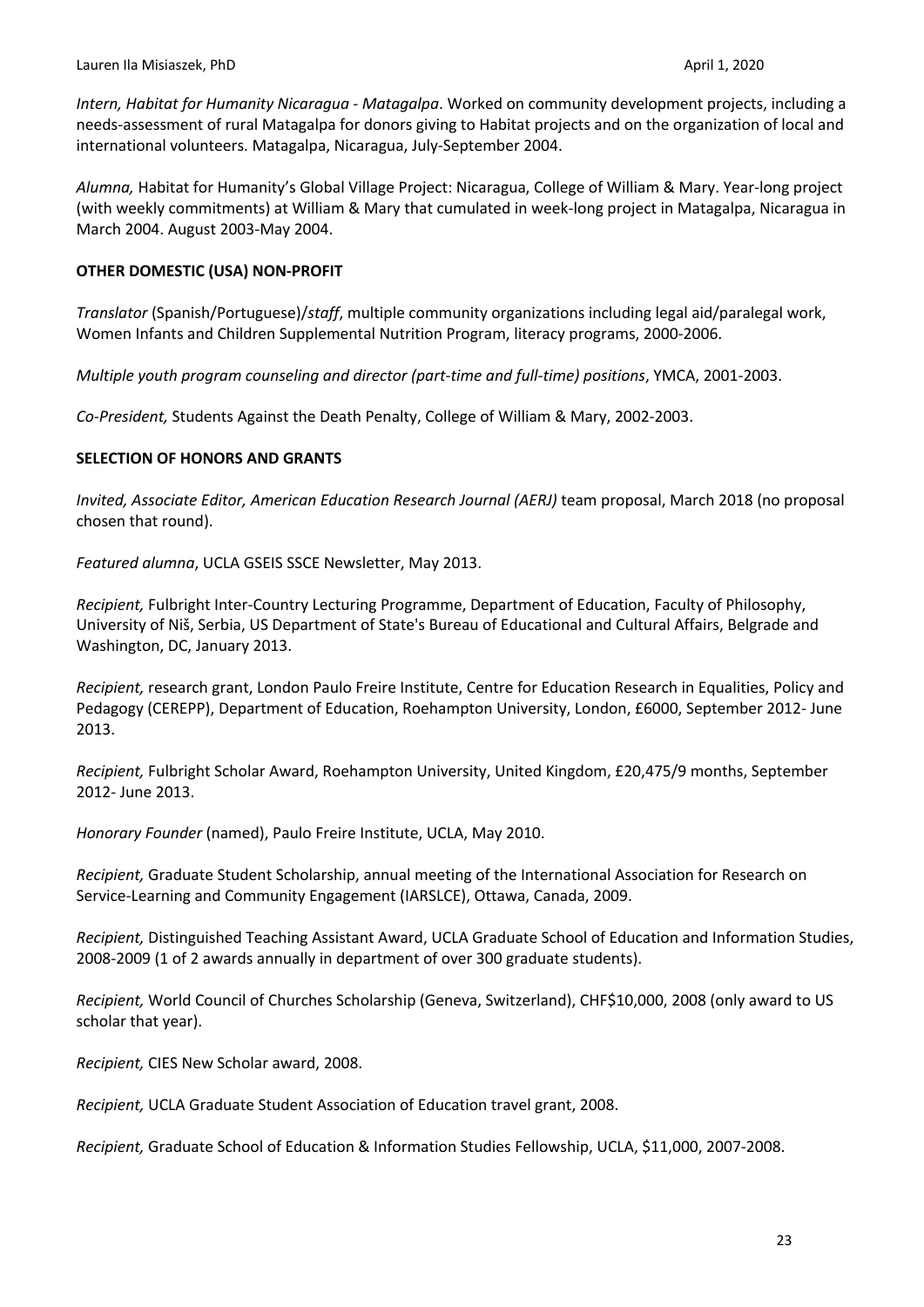*Recipient,* Graduate School of Education & Information Studies travel grant, UCLA, 2007 and 2008.

*Recipient,* U.S. Department of Education Foreign Language and Area Studies scholarship in Portuguese with support from UCLA Graduate School of Education and Information Studies, \$40,000, 2007.

*GradCorps Fellow,* Foundation for Sustainable Development (FSD), Nicaragua. First recipient (worldwide). October 2004-December 2005.

*Recipient,* American Association of Teachers of Arabic Summer Arabic Language Intensive Scholarship (AIMS), Tangier, Morocco, 2004.

*Recipient,* full scholarship, Summer Youth Course, St. George´s College, Jerusalem, July 2000. Two-week course in Palestine and Israel.

*Recipient*, Brotherhood Sisterhood Youth Award, Interfaith Council of Greater Richmond, June 2000.

*Recipient,* Virginia Attorney General's office scholarship (one of five statewide), June 2000.

#### **CURRENT PROFESSIONAL ASSOCIATION POSITIONS - APPOINTMENTS**

## *Paulo Freire Institute (PFI), a research institute of the Graduate School of Education & Information Studies, UCLA.*

*Associate Director*, September 2018-present.

*Assistant Director*, June 2011-September 2018.

Consult on and participate in development of Institute activities, particularly publications, grants, and conferences. Represent PFI at international conferences. Serve as liaison between PFI, UCLA and other PFIs.

## *International Network on Gender, Social Justice and Praxis, hosted and funded by the University of Newcastle (Australia)* (AUD\$150,000 (2016-2019)).

*Fellow and Founding Member,* August 2016-present.

*Co-Founder and Director*, May 2013-August 2016.

Partner institutions include Beijing Normal University, University of Newcastle (Australia), Ghana Institute of Management and Public Administration (GIMPA), UCLA (USA), Sudanese Knowledge Society (Sudan), University of Stellenbosch (South Africa), and the University of KwaZulu-Natal (South Africa). The Network aims to build capacity of, mentor and draw on new insights of researchers dedicated to research and praxis of social justice in education (and in other social contexts such as social work and healthcare, for example). It emphasizes the creation and dissemination of inclusive pedagogical work by cross-trajectory, university–community relationship–centered teams of experienced and early-career academics.

### **PAST PROFESSIONAL ASSOCIATION POSITIONS - ELECTED**

#### *World Council of Comparative Education Societies (WCCES)*

*Secretary General*, August 2016-May 2019.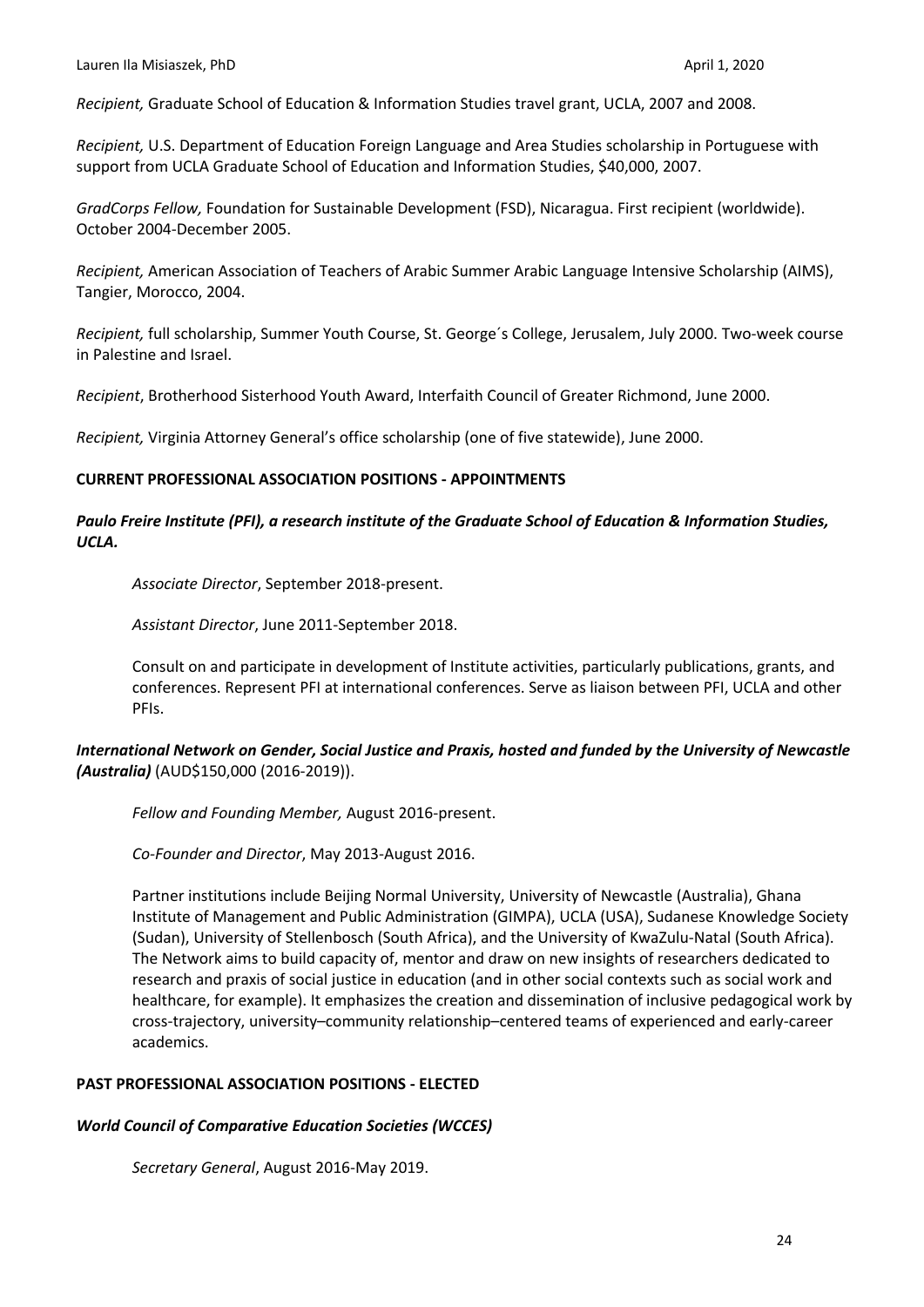#### **PAST PROFESSIONAL ASSOCIATION POSITIONS - APPOINTMENTS**

#### *World Council of Comparative Education Societies (WCCES)*

*Assistant Secretary General*, February-August 2016.

*Chair,* Finance Standing Committee, August 2015-August 2016. *Member,* December 2014-August 2016.

*Liaison,* Task Force on Peace Education – Bureau, April 2016-August 2016.

*Member,* Special Projects Standing Committee, September 2013-August 2016.

### **CURRENT INTERNATIONAL ADVISORY BOARD APPOINTMENTS**

*Member*, Expert Advisory Group, Federal government's National Priority Pool funding for international literature review on equity in higher education, Center for Excellence in Equity in Higher Education, University of Newcastle (Australia), February 2019-present.

The project consists of four methodological layers to closely examine large bodies of international research through the lens of Australian HE and aims to feed into national strategic decision making on the use of precious funds to maximise impact of equity programs. The project will develop accessible and useful recommendations for policy-makers and university leaders, including the identification of future research areas. The team, led by Professor Penny Jane Burke, includes Associate Professor Peter Howley, Professor Andrew Brown, Dr Matthew Bunn, Matt Lumb and Belinda Munn at UON, joined by Dr William Locke who has recently taken on the role of Director for the Centre for the Study of Higher Education at the University of Melbourne.

*Member*, Global Learning and Global Citizenship Education International Advisory Committee member, United Nations Education, Scientific, and Cultural Organization (UNESCO), UNESCO Chair in Global Learning and Global Citizenship Education, 2014-present.

#### **CURRENT PROFESSIONAL ASSOCIATIONS**

*Member,* China Comparative Education Society, September 2013-present.

*Member,* Fulbright Association, September 2012-present.

*Member*, Gender and Education Association, February 2012-present.

*Member,* American Educational Research Association, August 2007-present.

*Member,* World Council of Comparative Education Societies, July 2007-present.

*Member,* Comparative and International Education Society, January 2007-present.

Special Interest Groups (SIGs)

*Member:*

- Sexual Orientation & Gender Identity & Expression SIG, January 2019-present.
- Post-foundational Approaches to Comparative and International Education SIG, March 2015 present.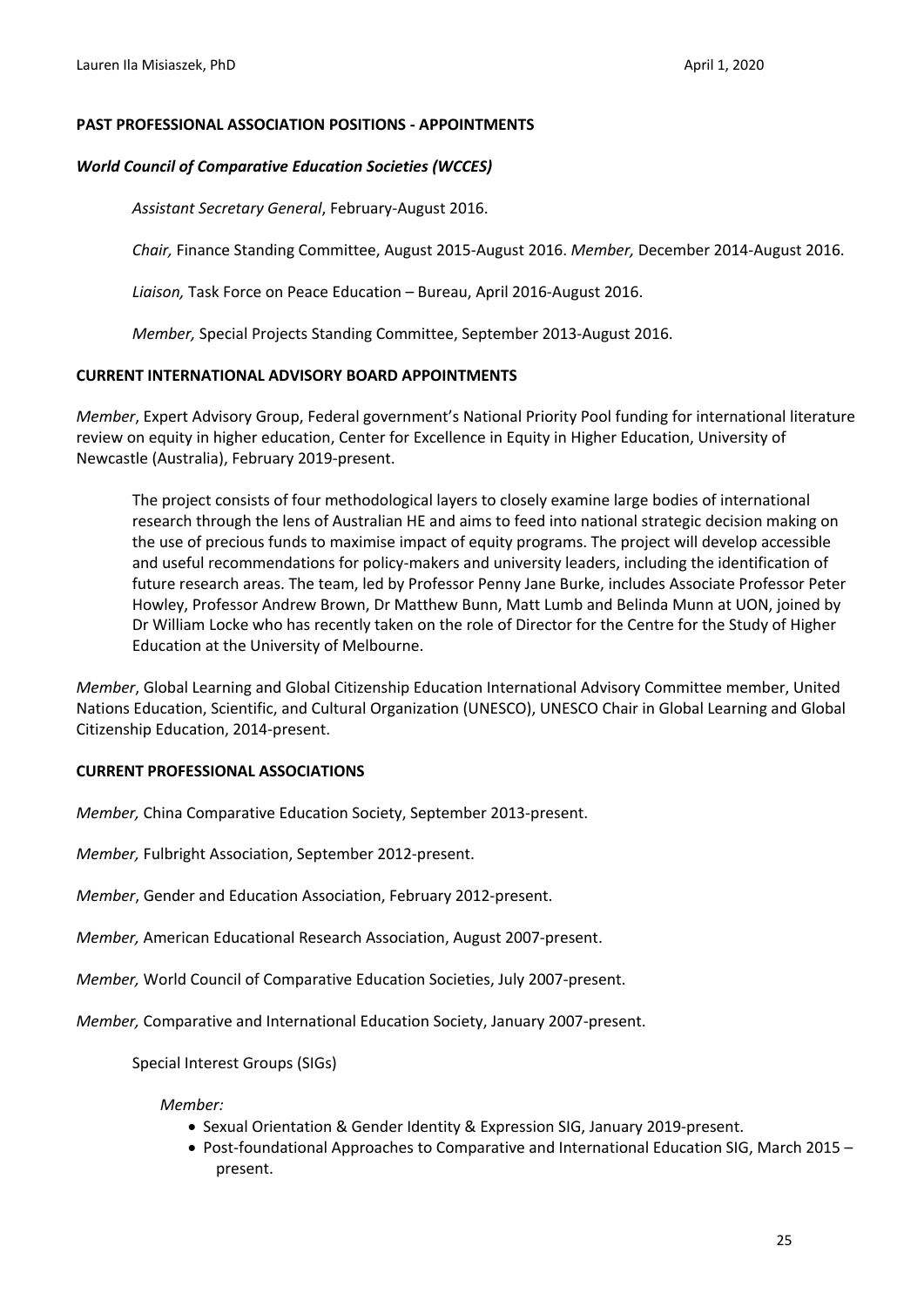#### *Past member*

- Gender and Education Committee
- Teaching Comparative Education SIG
- Religion and Education SIG

*Member,* Paulo Freire Institute, September 2006-present.

*Member,* Comparative Education Society of Asia, May 2014-2015.

*Member,* Comparative Education Society of Hong Kong, February 2014-2015.

### **SELECT CONFERENCE ORGANIZATION**

*Co-Convener*, Meeting of the International Doctoral and Post-Doctoral Network on Gender, Social Justice and Praxis, University of KwaZulu-Natal (UKZN), funded by the Centre of Excellence for Equity in Higher Education (Director Prof. Penny Jane Burke; Co-Director Prof. Geoff Whitty), with additional support from UKZN, Durban, KZN, South Africa, August 8-12, 2016. Meeting objectives include preparing collaborative journal editions, holding a public symposium and workshop around South Africa's National Women's Day, and preparing largescale collaborative grants to sustain the work of the Network.

*Convener,* 8th International Meeting of the Paulo Freire Forum, UCLA, Los Angeles, September 19-22, 2012. Over 500 hours of (volunteer) work from September 2011-September 2012.

*Chair,* Paulo Freire Institute (PFI) Californian Association of Freirean Educators (CAFE) 10<sup>th</sup> anniversary conference pre-conference professional development workshop, "Teachers as Cultural Workers in the Midst of the California Educational Crisis." UCLA: Los Angeles, April 1, 2011. Supported by a University of California Institute for Research on Labor & Employment grant. Over 100 hours of volunteer work from September 2010- April 2011.

*Coordinator,* numerous meetings, conferences, practica, seminars, etc. for Veterans Administration. See Appendix A for full job description. November 2009-September 2012.

*Coordinator,* PFI CAFE. UCLA and Los Angeles Trade Technical College: Los Angeles, May 8-9, 2009. Over 200 hours of volunteer work from September 2008-May 2009.

*Coordinator,* PFI CAFE. UCLA: Los Angeles, May 14-15, 2008; May 20 and 22, 2010. Over 200 hours of volunteer work from September 2007-May 2008, and September 2009-May 2010.

*Conference chair,* PFI CAFE. UCLA: Los Angeles, February 9-10, 2007. Over 200 hours of volunteer work from September 2006-February 2007.

### **EDITORIAL BOARDS**

*Member*, Editorial Board, *Beijing International Review of Education.* October 2019-present.

*Member*, Series Advisory Group*, Bloomsbury Research Series on Gender and Education: Intersectional and international perspectives* (Marie-Pierre Moreau, Penny Jane Burke, Nancy Niemi, Eds.), March 2019-present.

*Member,* Editorial Board, *Global Commons Review,* Journal of the UNESCO Chair of Global Learning and Global Citizenship Education, UCLA, November 2017-present.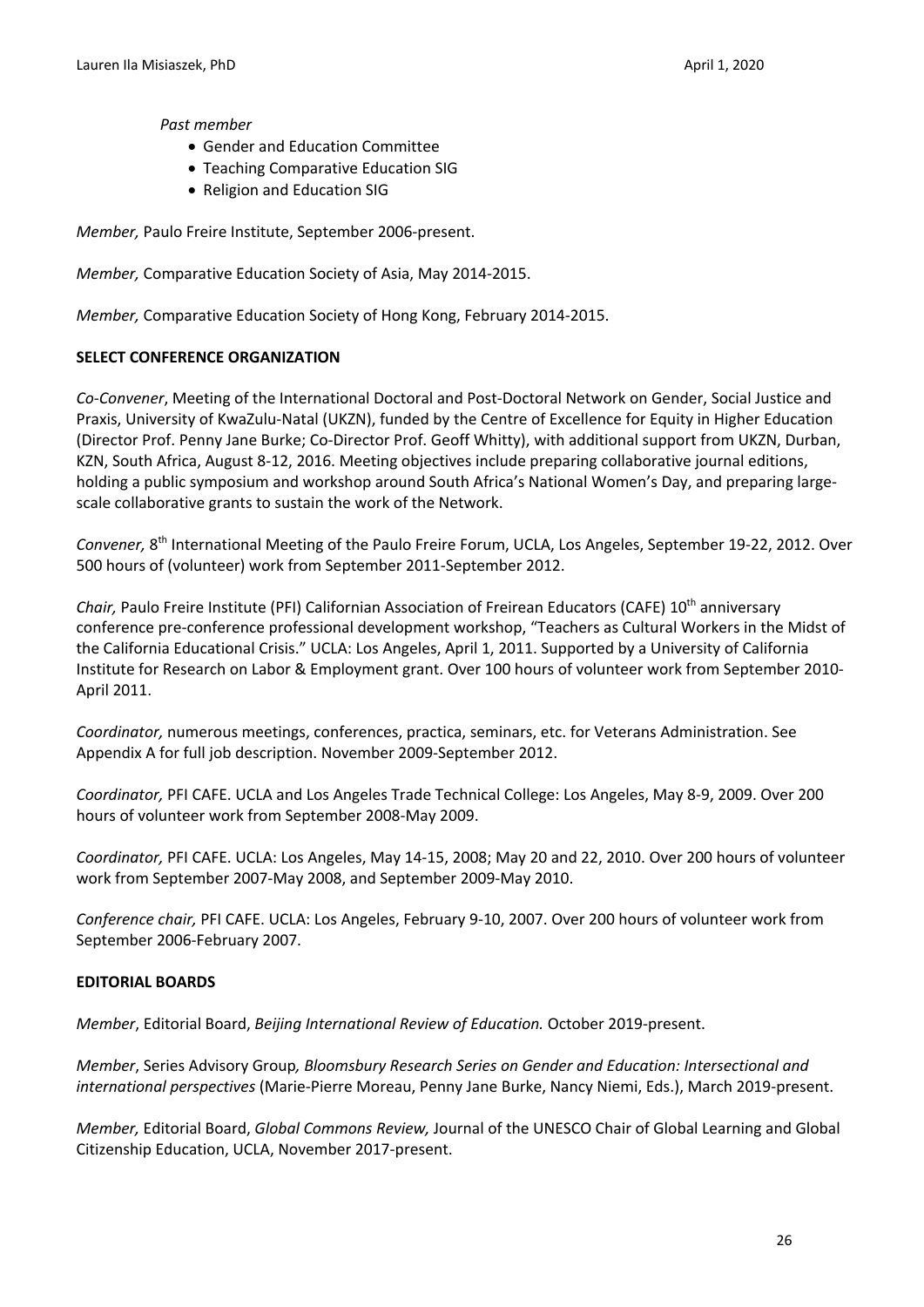*Member*, Editorial Board, *Teaching in Higher Education (SSCI)*. November 2013-present.

#### **JOURNAL REVIEW SERVICE**

*Reviewer, Frontiers of Education in China* (Springer), April 2018-present.

*Reviewer*, Journal of Applied Social Theory (JAST) (United Kingdom), March 2018-present. http://socialtheoryapplied.com/journal/ Example of review work: *Special Edition: Futures and Fractures in Feminist & Queer Education*.

*Reviewer, Gender and Education (SSCI),* April 2016-present.

*Reviewer, International Studies in Sociology of Education*, Special Issue: Environmental Justice Education, March 2020.

*Reviewer,* Special Issue: History and Administration of Higher Education, *Journal of Educational Administration and History*, April 2016.

*Reviewer*, *Revista Latinoamericana de Educación Comparada* (Journal of the Argentine Comparative Education Society (La Sociedad Argentina de Estudios Comparados en Educación)), May 2014-present.

*Reviewer, Rivista Encyclopaideia - Journal of Phenomenology and Education* (Department of Education - University of Bologna, Italy). December 2012.

*Reviewer, Asia Pacific Journal of Educational Development (APJED)* (Journal of the National Academy for Educational Research), Taipei, June 2014-December 2014.

*Reviewer, Religions*, 2012-2013.

### **RECENT CONFERENCE REVIEW SERVICE**

*Invited Reviewer*, Asian Conference on Education & International Development 2018, International Academic Forum (IAFOR), November 2017-January 2018.

*Reviewer*, CIES Annual Meeting, SIG-Higher Education; SIG – East Asia; General Pool, November 2014.

*Reviewer*, AERA Annual Meeting, Division G - Social Context of Education Section 4: Social Context of Educational Policy, Politics, and Praxis; Division J - Section 4: Faculty, Curriculum, and Teaching, June 2014-September 2014.

*Reviewer*, CIES Annual Meeting, SIG-Religion and Education; Gender and Education Committee, November 2013.

*Reviewer*, AERA Annual Meeting, Division G - Social Context of Education Section 4: Social Context of Educational Policy, Politics, and Praxis; SIG-Service-Learning & Experiential Education; SIG-Paulo Freire, Critical Pedagogy, and Emancipation, June 2013.

### **OTHER EXTERNAL PROFESSIONAL SERVICE**

*Dissertation Workshop Mentor (Issues in Inequ(al)ity in Education),* New Scholars Committee, CIES Annual Conference, Miami, March 2020 (virtual).

*Invited Reviewer*, book proposal peer review, Routledge, December 2019.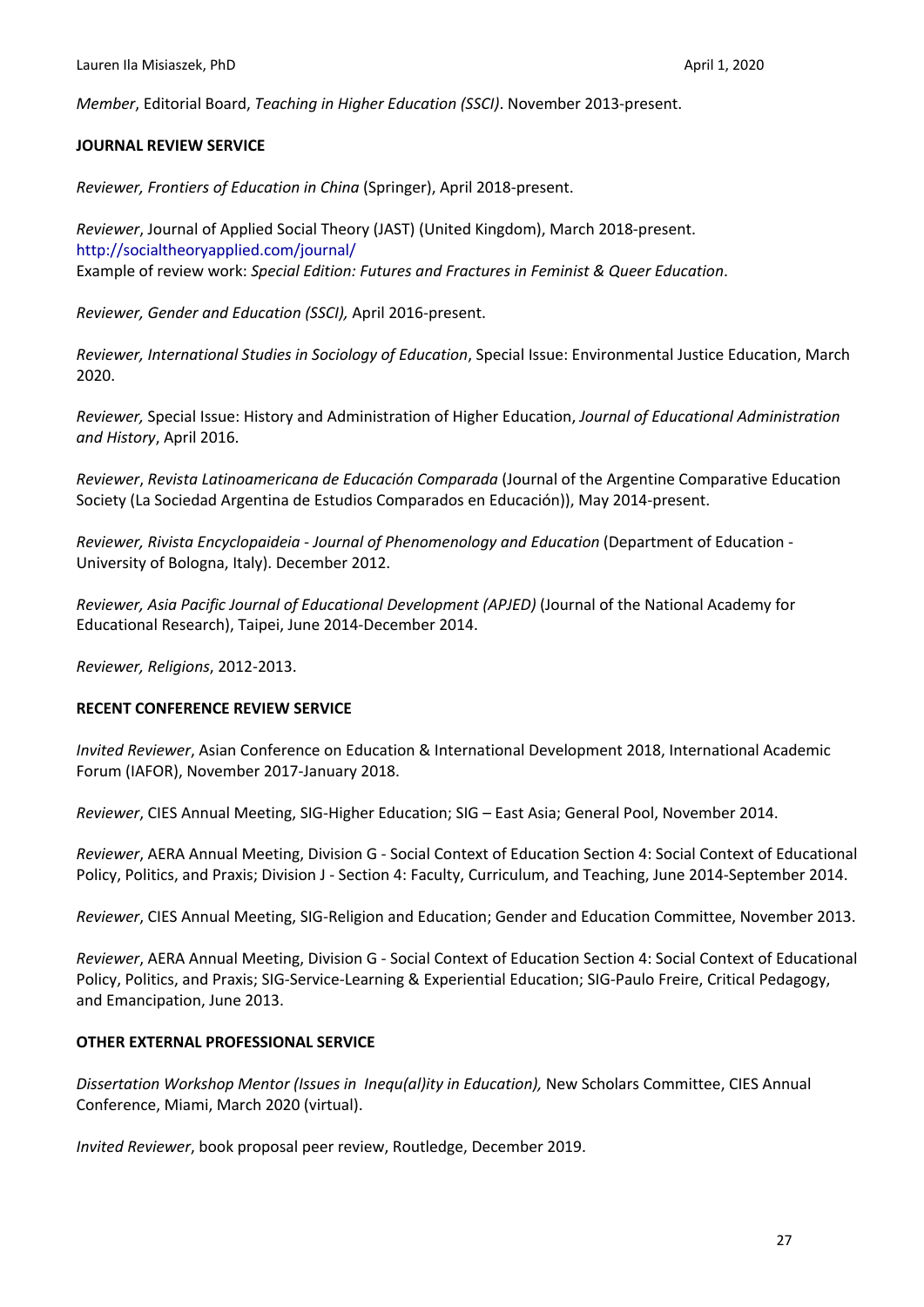*Invited Reviewer*, book proposal peer review (2 books), Bloomsbury, December 2019.

*Invited Reviewer*, book series proposal peer review, Routledge, August 2019.

*Publishing Workshop Mentor (Professional Development and Learning)*, New Scholars Committee, CIES Annual Conference, San Francisco, April 15, 2019.

*Invited Reviewer*, book series proposal peer review, Bloomsbury, March 2019.

*Invited Reviewer*, book series proposal peer review, Bloomsbury, June 2018.

*Dissertation Workshop Mentor (Education and Ethnography),* New Scholars Committee, CIES Annual Conference, Mexico City, March 26, 2018.

*Invited Reviewer*, book pre-publication peer review, Palgrave Macmillan, June 2017.

*Dissertation Workshop Mentor (Global Citizenship and Human Rights Education),* New Scholars Committee, CIES Annual Conference, Atlanta, March 7, 2017.

*Invited Reviewer*, book pre-publication peer review, Palgrave Macmillan, May 2016.

*Member*, Fulbright-Hays Doctoral Dissertation Research Abroad (DDRA) Review Committee, UCLA, 2015, 2016.

*Dissertation Workshop Mentor,* New Scholars Committee, CIES Annual Conference, Vancouver, March 7, 2016.

*Invited Reviewer,* Book Prospectus, *Freire Handbook* (Carlos Alberto Torres), Wiley-Blackwell Reference Books Series, June 2015.

*Dissertation Workshop Mentor* (Citizenship Education workshop)*,* New Scholars Committee, CIES Annual Conference, Washington, D.C., March 9, 2015.

*Dissertation Workshop Mentor,* New Scholars Committee, CIES Annual Conference, Toronto, March 11, 2014.

*Member,* Doctoral Thesis Defense Committee, Department of Sociology and Social Anthropology, University of Valencia, Valencia, Spain, December 2014 (1 student).

#### **INTERNAL PROFESSIONAL SERVICE**

### *Ongoing*

*Editor/Consultant,* School of Continuing Education and Teacher Training, FOE, BNU, May 2016-present.

*Editor*, IICE, FOE, BNU, January 2015 - present. Regular editing of work of Chinese-English professional translator and his team on IICE website content (Institute News and Lecture News). (Occasional consultancy on IICE virtual and written communications, October 2013-present).

*Faculty Facilitator,* events of the BNU Research Center for Minority Education and Multicultural Studies, December 2013-present.

- Consultant, We For You (为好优女生职业发展中心), a women's career center in Beijing, 2015.
- Women's Professor Forum: International Women's Day event, March 19, 2015.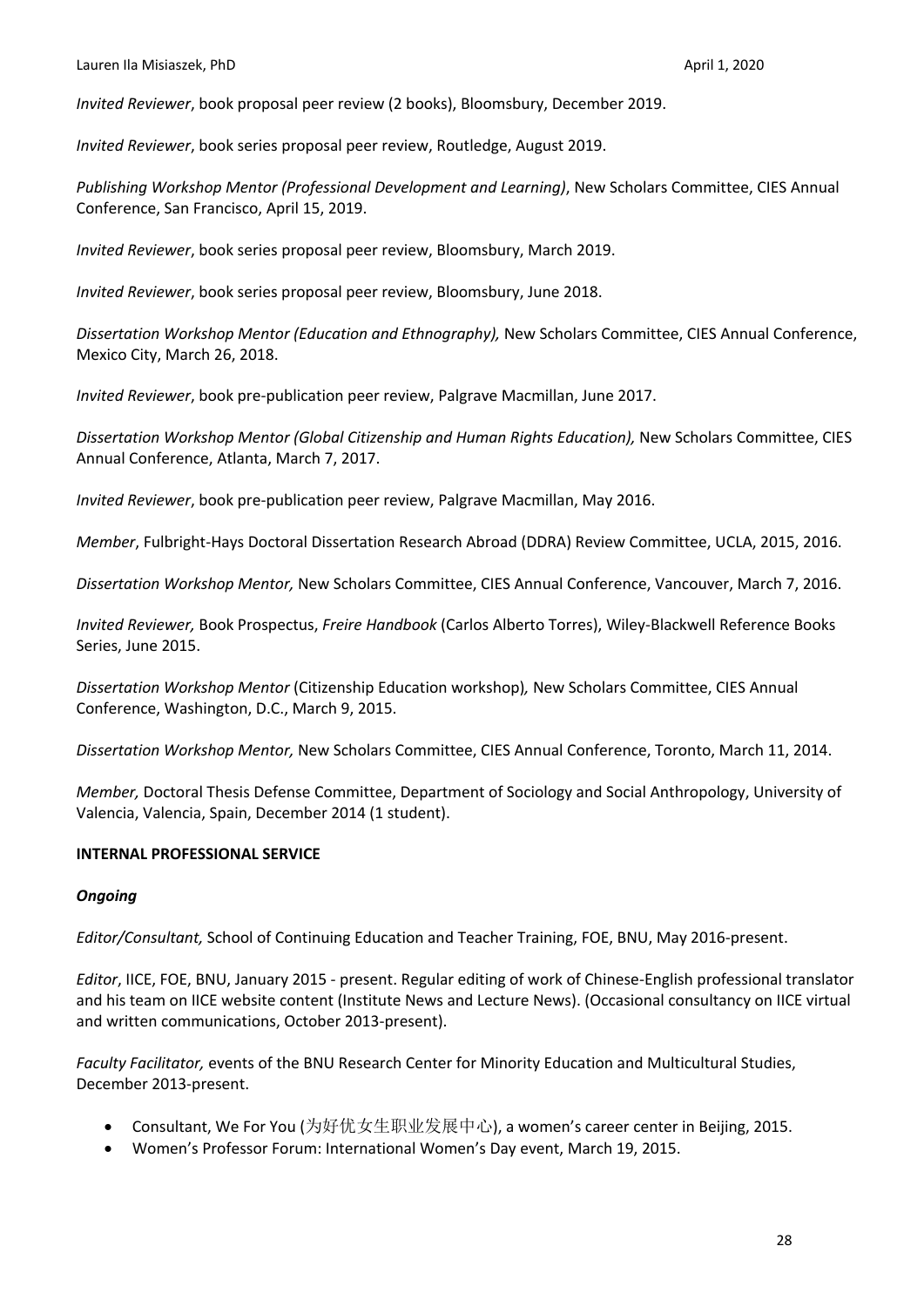- "女德馆(Nü de guan) (Women's morals schools), workshop on Gender Equality, November 4, 2014 (student-led).
- "女汉子 (Nü han zi)," Third Salon of the Center, an event for International Women's Day week. March 4, 2014 (student-led). http://news.bnu.edu.cn/xysh/74075.htm
- Discussant, ZHANG Lili's undergraduate Chinese-language gender studies course, FOE, BNU, June 3 and 10, 2014.

# *Theses*

*Organizer and member*, Doctoral Thesis Pre-Defense Committees, International PhD Program in Educational Leadership and Policy (Comparative Education), FOE, BNU, March 20, 2020 (7 students, including 4 advisees and 2 co-advisees).

*Reviewer,* Online Master's Thesis Review, International Master Program in Educational Leadership and Policy (Comparative Education), FOE, BNU, May 1, 2019 (3 students).

*Reviewer,* Secondary Internal Review of Doctoral Thesis, PhD Program in Educational Leadership and Policy (Comparative Education), FOE, BNU, April 24, 2019 (1 student).

*Member,* Doctoral Thesis Pre-Defense Committees, International PhD Program in Educational Leadership and Policy (Comparative Education), FOE, BNU, March 18, 2019 (3 students).

*Member,* Doctoral Thesis Defense Committee, International PhD Program in Educational Leadership and Policy (Comparative Education), FOE, BNU, May 25, 2018 (5 students, including 2 advisees and 1 co-advisee).

*Reviewer,* Online Master's Thesis Review, International Master Program in Educational Leadership and Policy (Comparative Education), FOE, BNU, April-May 2018 (1 student).

*Member,* Doctoral Thesis Pre-Defense Committees, International PhD Program in Educational Leadership and Policy (Comparative Education), FOE, BNU, March 2018 (6 students, including 2 advisees and 1 co-advisee).

*Member,* Master's Thesis Defense Committees, International Master Program in Educational Leadership and Policy (Comparative Education), FOE, BNU, May 24, 2017 (8 students).

*Member,* Doctoral Thesis Defense Committee, International PhD Program in Educational Leadership and Policy (Comparative Education), FOE, BNU, May 23, 2017 (2 students).

*Reviewer,* Online Master's Thesis Review, International Master Program in Educational Leadership and Policy (Comparative Education), FOE, BNU, May 10, 2017 (1 student).

*Reviewer,* Online Master's Thesis Review, International Master Program in Higher Education & Student Affairs Administration, FOE, BNU, May 10, 2017 (1 student).

*Member,* Doctoral Thesis Proposal Defense Committee, International PhD Program in Educational Leadership and Policy (Comparative Education), FOE, BNU, May 9, 2017 (3 students).

*Member,* Doctoral Thesis Pre-Defense Committee, International PhD Program in Educational Leadership and Policy (Comparative Education), FOE, BNU, March 14, 2017 (3 students, including my advisee).

*Member,* Doctoral Thesis Proposal Defense Committee, International PhD Program in Educational Leadership and Policy (Comparative Education), FOE, BNU, December 6, 2016 – (ongoing mentoring) (3 students, including my advisee and co-advisee).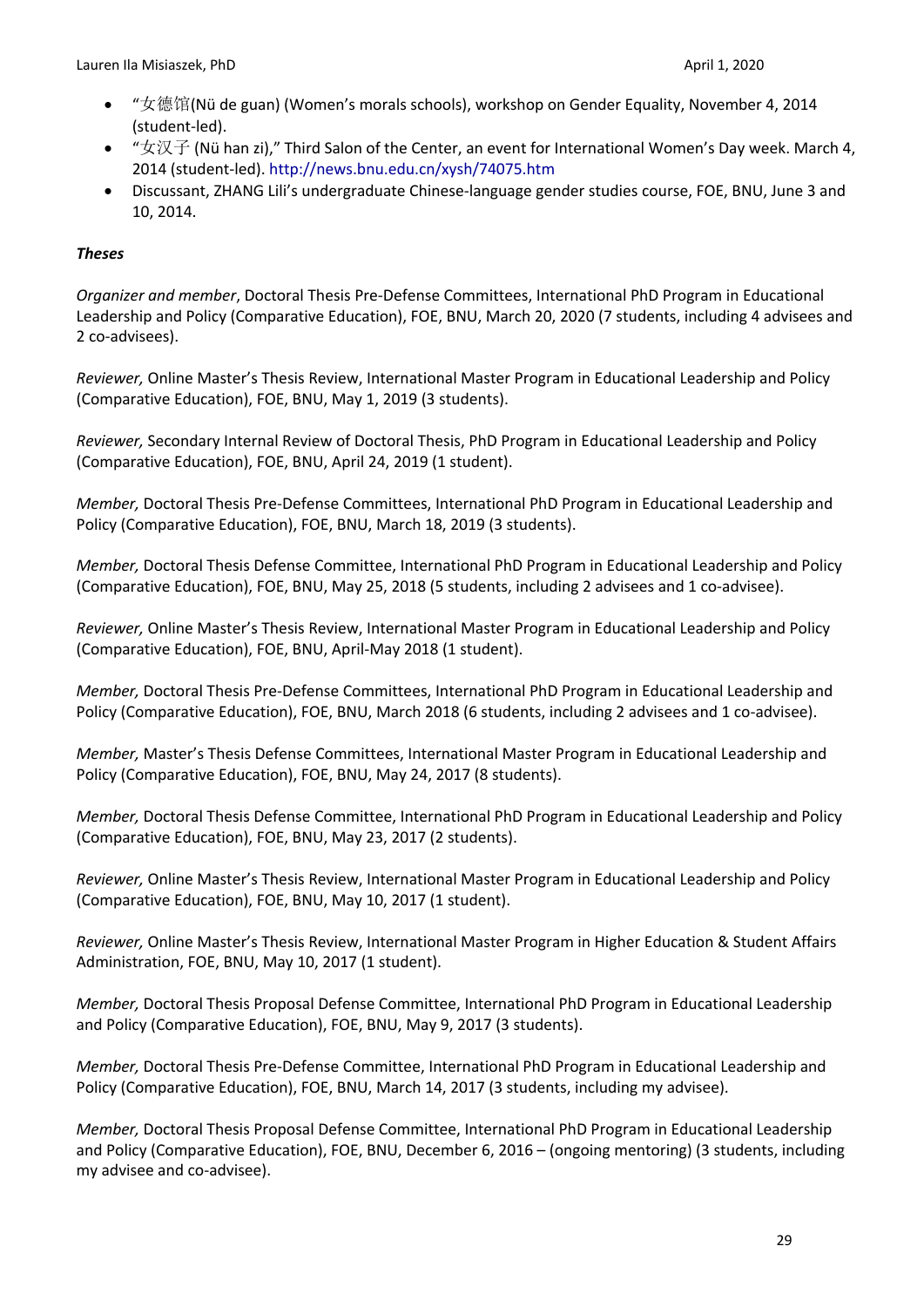*Member,* Master's Thesis Proposal Defense Committee, International Master Program in Educational Leadership and Policy (Comparative Education), FOE, BNU, November 28, 2016 – present (ongoing mentoring) (4 students).

*Member,* Doctoral Thesis Proposal Defense Committee, International PhD Program in Educational Leadership and Policy (Comparative Education), FOE, BNU, April 5, 2016 (1 student).

*Member,* Doctoral Thesis Proposal Defense Committee, International PhD Program in Educational Leadership and Policy (Comparative Education), FOE, BNU, November 2015 - present (ongoing mentoring) (4 students).

*Member,* Master's Thesis Defense Committee, International Master Program in Educational Leadership and Policy (Comparative Education), FOE, BNU, May 19, 2015 (4 students).

*Internal Reviewer*, Master's Thesis, International Master Program in Educational Leadership and Policy (Comparative Education), FOE, BNU, May 2015 (3 students).

*Member,* Doctoral Thesis Proposal Defense Committee, International PhD Program in Educational Leadership and Policy (Comparative Education), FOE, BNU, October 2014 –May 2015 (ongoing mentoring) (4 students).

*Member,* Master's Thesis Proposal Defense Committee, International Master Program in Educational Leadership and Policy (Comparative Education), FOE, BNU, October 29, 2014 – May 2015 (ongoing mentoring) (4 students).

*Member,* foreign faculty recruitment interview committee, FOE, BNU, June 19, 2014.

*Member,* Master's Thesis Defense Committee, International Master Program in Educational Leadership and Policy (Comparative Education), FOE, BNU, May 2014 (4 students).

*Chair,* Master's Proposal Defense Committee, International Master Program in Educational Leadership and Policy (Comparative Education), FOE, BNU, November 2013 (4 students).

### *Other*

*Reviewer,* Thematic Group 1 (Globalization and Localization), WCCES 2016 Congress, April 2016.

*Editor/Consultant,* Writing, communication, and conference projects of the Dean's Office, FOE, BNU, April 2015 – May 2015.

*Host*, Foreign Expert visits, Institute for International and Comparative Education, Faculty of Education, Beijing Normal University.

• Professor Massimiliano Tarozzi (University of Bologna), October 5-November 4, 2014.

Hosting involves a formal nomination of and funding coordination for expert's visit, as well as planning and execution of 18 hours of lectures, workshops, and meetings while expert is in residence.

### **OTHER INTERNAL PROFESSIONAL SERVICE: STUDENT SUPERVISION**

BNU (December 2013- present).

- Current supervision (all receiving full Chinese Government Scholarships):
	- o PhD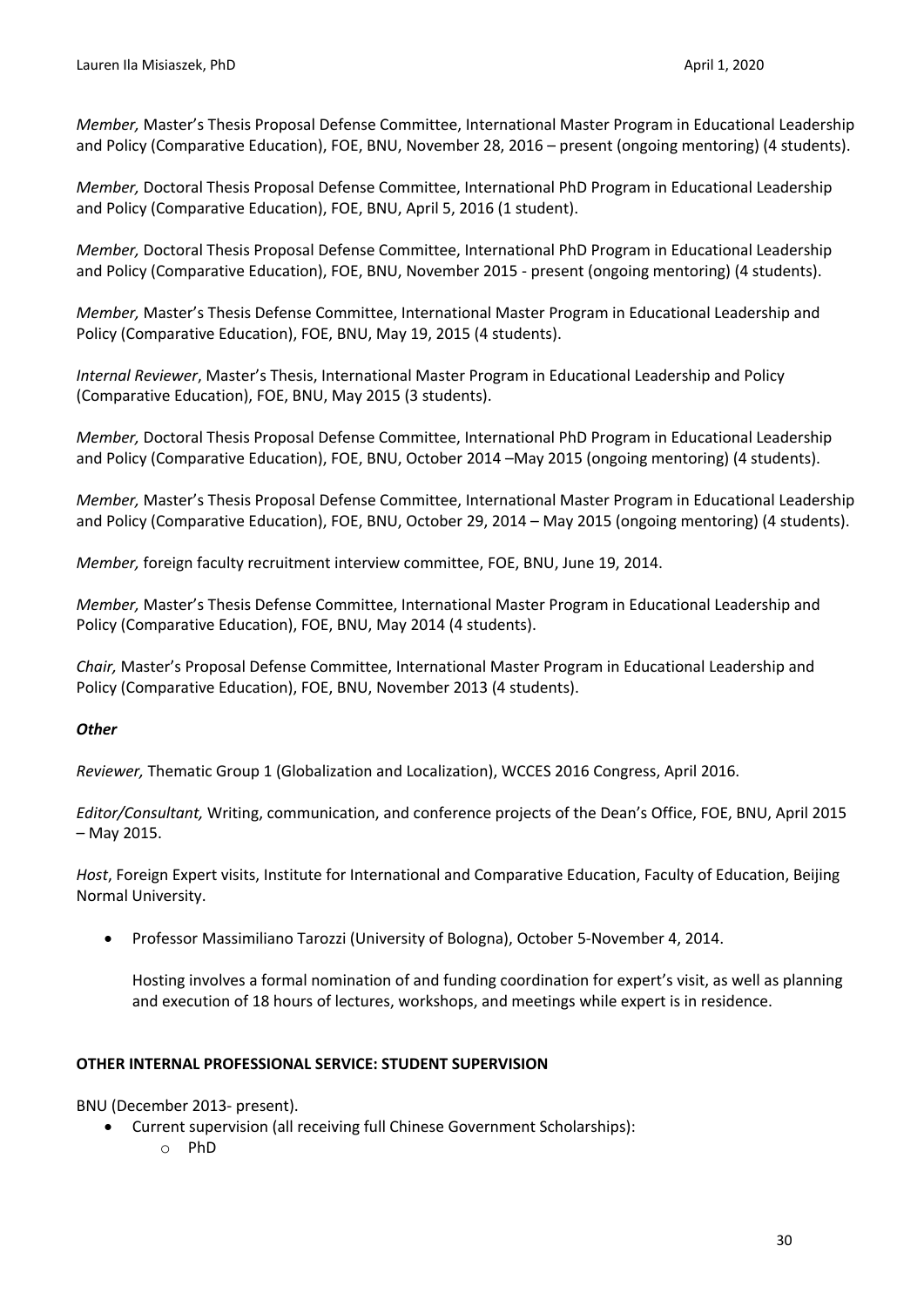- § Janna Popoff (Expected June 2020). Dissertation title: *Exploring and Negotiating the Precarious Emotional Landscape of International Students Studying In Beijing: A Case Study through the Democratic and Participatory Method of Photovoice*.
- § Houaria Bouchentouf (Expected June 2020). Dissertation title: *Preserving Ethnic Minority Students' Culture in Higher Education in China: A Case Study of Three Universities.*
- § Emmanuel Intsiful (Expected June 2020). Dissertation title: *Exploring* Relevance *and*  Excellence *Discourses within a Neoliberal Context in Ghanaian Universities: A Case Study of a Renowned University*.
	- Beijing Normal University, Ming Yuan Educational Research Grant, 2019-2020.
	- Accepted, 2019 CIES Annual Conference New Scholars Dissertation Workshop
	- Beijing Normal University 1st Prize, International Student Office PhD International Student Award/Yearly Scholarship, November 2018.
- § Paul John Edrada Alegado (Expected June 2020). Dissertation title: *'Classroom as Closet': A Narrative Inquiry on the Lived Experiences of Filipino Queer Teachers and their Quest to Navigating their Identities and Queering Beijing Schools.*
	- Ministry of Education, Excellent Overseas Student Award in China, October 2019.
	- Beijing Normal University 2nd Prize, International Student Office PhD International Student Award/Yearly Scholarship, November 2018.
- Ntide Pius Dady (Expected June 2022), Tanzania.
- Omari Hemedi Makore (Expected June 2022), Tanzania.
- o PhD coadvisement (unofficial)
	- § Nchimunya Benita Mwanza (Expected June 2020). Dissertation title: *Exploring Women's Experiences in Higher Education Leadership: A Case of the University of Zambia.*
	- § Pontian Kabera (Expected June 2020). Dissertation title: *A Critical Analysis of the Role of Higher Education Institutions in Peace-Building Initiatives: A Case Study of the Faculty of Peace and Conflict Studies at the University of Rwanda*.
	- Benjamin Green (Expected June 2021; passed to candidacy November 14, 2019). Working title of proposal: *Rational-Chaos: Problematizing the Centralized-Decentralization Model of Chinese Higher Education Governance.*
- o MA
- § Paula Valderas (Expected June 2020). Working title of proposal: *Middle School* English as a Foreign Language (EFL) *Teachers' Dilemmas of Teaching in an Exam-Oriented System in China: Balancing Students' Test Preparation and Communicative Competence Development*.
- Eric Atta Quainoo (Expected June 2021), Ghana.
- Mohamed Muhibu Chuma (Expected June 2021), Tanzania.
- o MA coadvisement (unofficial)
	- § Angela Dunnham (Expected June 2021).
- Graduated students (all receiving full Chinese Government Scholarships):
	- o PhD
		- § Samson Maekele Tsegay (June 2018). Dissertation title: *Diaspora Academics Engagement in Eritrean Higher Education Institutions: Current Conditions and Future Trends*. (Thesis grade: Excellent (top score))
			- 2018 Beijing Normal University Excellent International Student, 1<sup>st</sup> prize (across all degree programs)
			- 2015-2016 Beijing Normal University Yearly Award for Outstanding international Degree Students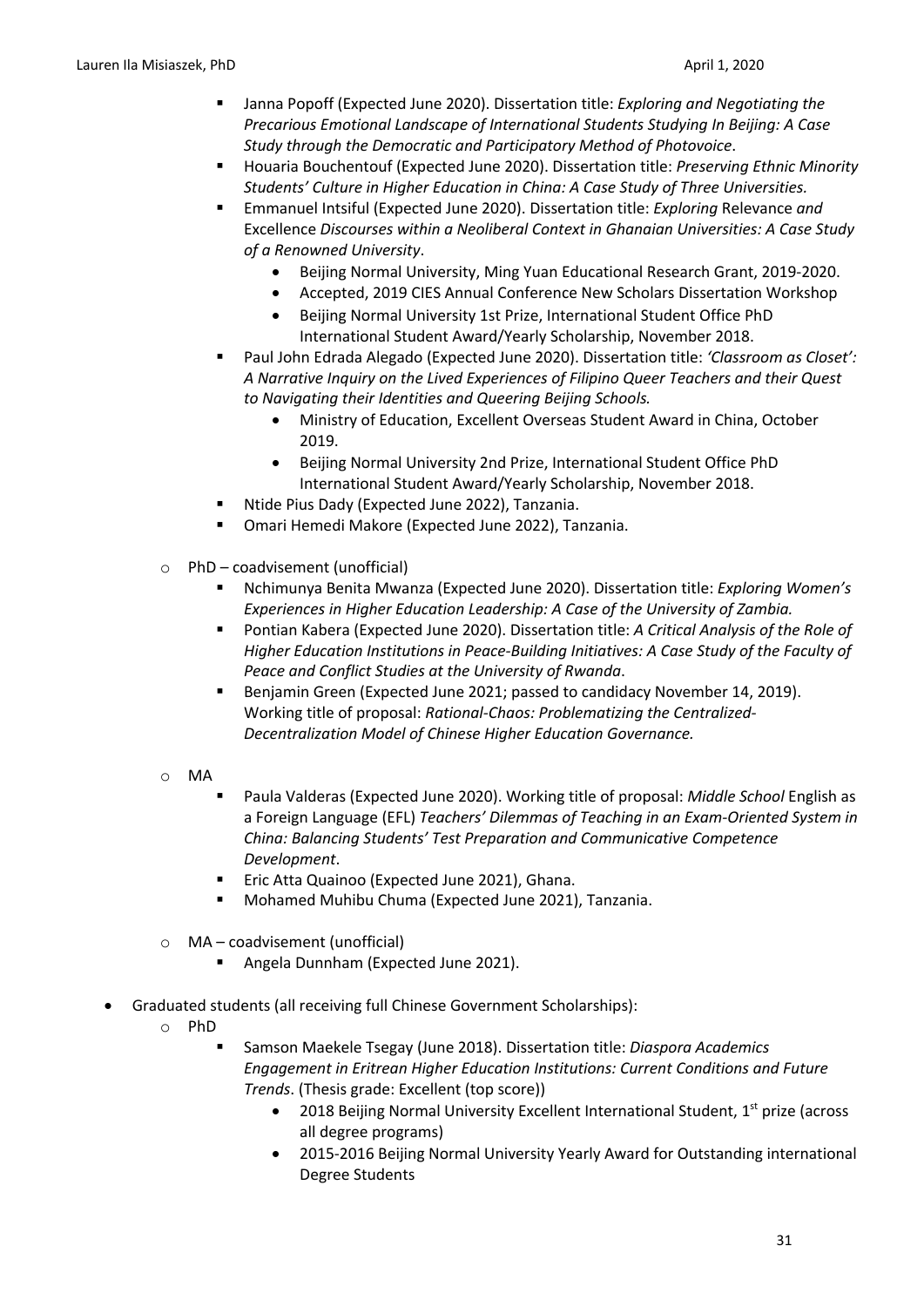- § Joel Jonathan Kayombo (June 2016). Dissertation title: *Early Career Academics' Professional Experiences within a Neo-Liberal Context: A Case Study of the University of Dar es Salaam, Tanzania*. (Thesis grade: Excellent (top score))
	- Dean, Faculty of Education, Dar es Salaam University College of Education (DUCE), Tanzania
	- The 2016 BNU Excellent International Graduate award
- $\circ$  PhD coadvisement (unofficial)
	- § Rassidy Oyeniran (June 2018). Dissertation title: *Exploring Women Principals' Lived Experiences and Leadership Styles: Case Study of Primary Schools of the District of Abidjan, Côte d'Ivoire*.
- o MA
- § Monira Sultana (June 2019). Thesis title: *Exploring the Experiences of Student Participation in Politics within Higher Education Institutions in Bangladesh: a Study of Dhaka University.* (Thesis grade: Excellent (top score)).
- § Lidia Ivone Nhamirre Isac (June 2018). Thesis title: *African Students' Experiences in Chinese Language Undergraduate Programs: A Case Study of Jilin University*. (Thesis grade: Excellent (top score))
- § Tamara Mwanza (June 2017). Thesis title: *Towards "Research that Makes a Difference" in Zambian Higher Education Institutions.* (Thesis grade: good (top score of panel))
- Sabrina Eliya Msangi (June 2016). Thesis title: *Developing Women Social Movement Activists in Tanzania: Contributions of Dichotomous Secular and Theological Education Pedagogies.* (Thesis grade: Excellent (top score))
- § Samson Maekele Tsegay (June 2015). Thesis title: *The Role of Higher Education in the Production of Skilled Human Resources in Eritrea: Nurturing Global Citizenship*. (Thesis grade: Excellent (top score))
	- 2013-2014 Beijing Normal University Yearly Award for Outstanding international Degree Students
- § Sydell Poyoe Goll (June 2015). Thesis title: *The Voices Unheard: A Critical Look at the Mis/recognition of Young People in Liberia.* (Thesis grade: Excellent (top score))
	- 2018 Swedish Institute Scholarship (Orebro University)
	- 2016 Mandela Washington Fellowship for Young African Leaders (the flagship program of President Obama's Young African Leaders Initiative)
	- Graduated as an Honoree at BNU
	- 2015 Beijing Normal University Best Thesis/Research, Faculty of Education International Students Research
- Former students
	- o Lance Samuel Munyaradzi Bungu, PhD Candidate, ABD (2019). Dissertation title: *An Interrogation of the Dynamics of Citizenship Education in a Post-colonial Context: the Case of 4 Schools in Zimbabwe.*
	- o Sheree Wilson, PhD Candidate, ABD. Working title of dissertation: *Towards the Development of Innovative Pedagogy for Women's Health Education: Participatory Action Research on the Traditional Practice of Council*. (September 2016-December 2018, withdrew for further professional activities abroad).
- Unofficial mentoring:
	- o WANG, LuCheng (BA, June 2018; my AA 2017-2018)
		- § MA, Harvard University, Master of Education in Human Development and Psychology (2018 cohort)
	- o WAN, XinKe (BA, June 2017; my AA 2016-2017, RA 2015-2017)
		- § Referee, 6 MA applications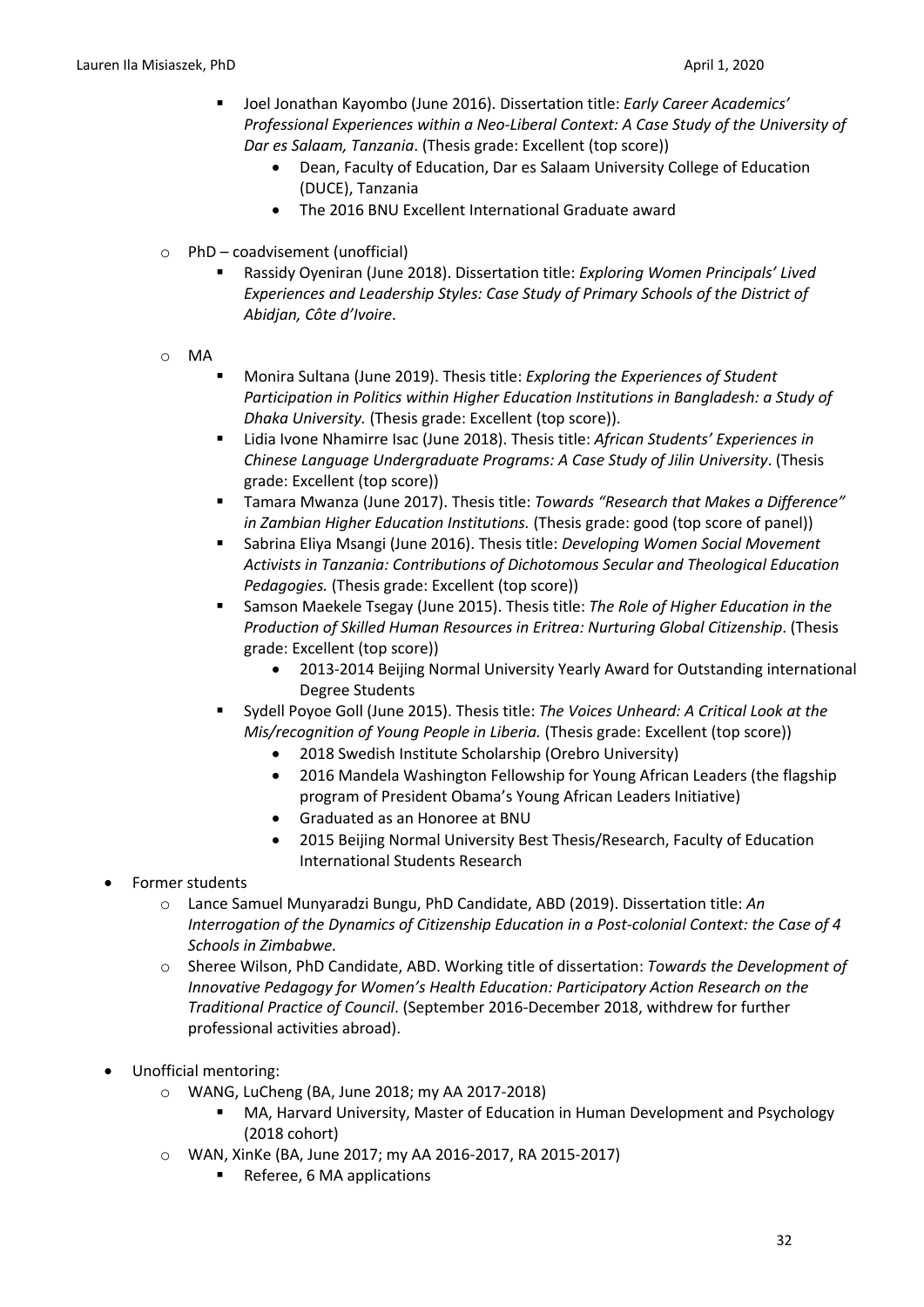- University of British Columbia Graduate Entrance Scholarship, Master of Arts in Human Development, Language and Culture (2017 cohort)
- o ZHANG, Wenchao (MA, June 2016; my TA/RA 2014-2016).
	- § Referee, 7 PhD applications
		- Recipient, 2016-2019 Chinese Scholarship Council scholarship, PhD in Education, Queen's University, Belfast, Northern Ireland, UK
- $\circ$  1 additional international PhD student in education in Chinese Normal system who graduated in 2018 and in 2019 was hired as faculty in the Chinese Normal system (mentorship, 2016-)

# **LANGUAGES**

- Spanish: non-native fluency. Speaker since 1996, nearly daily professional and academic work since 1999.
- Portuguese: advanced. Speaker and regular professional and academic work since 2005.
- Mandarin: studying at upper HSK 4 level. Daily study of speaking, reading, character writing and twiceweekly work with one-on-one tutor, 2013-present.
- Italian: beginner-intermediate. Equivalent to one year of regular study with tutor and community class, 2005, 2012-2013. Experiences conducting research.
- French: beginning speaker, intermediate reading proficiency. Regular self-study, professional exposure as working language of WCCES, Fall 2012, January 2015-present.
- Japanese: beginner, self-study and immersion, March 2020-present.
- *Other: Arabic: beginner. One full year university study, College of William and Mary, 2001, 2003. Occasional tutoring, 2005, 2009-2010.*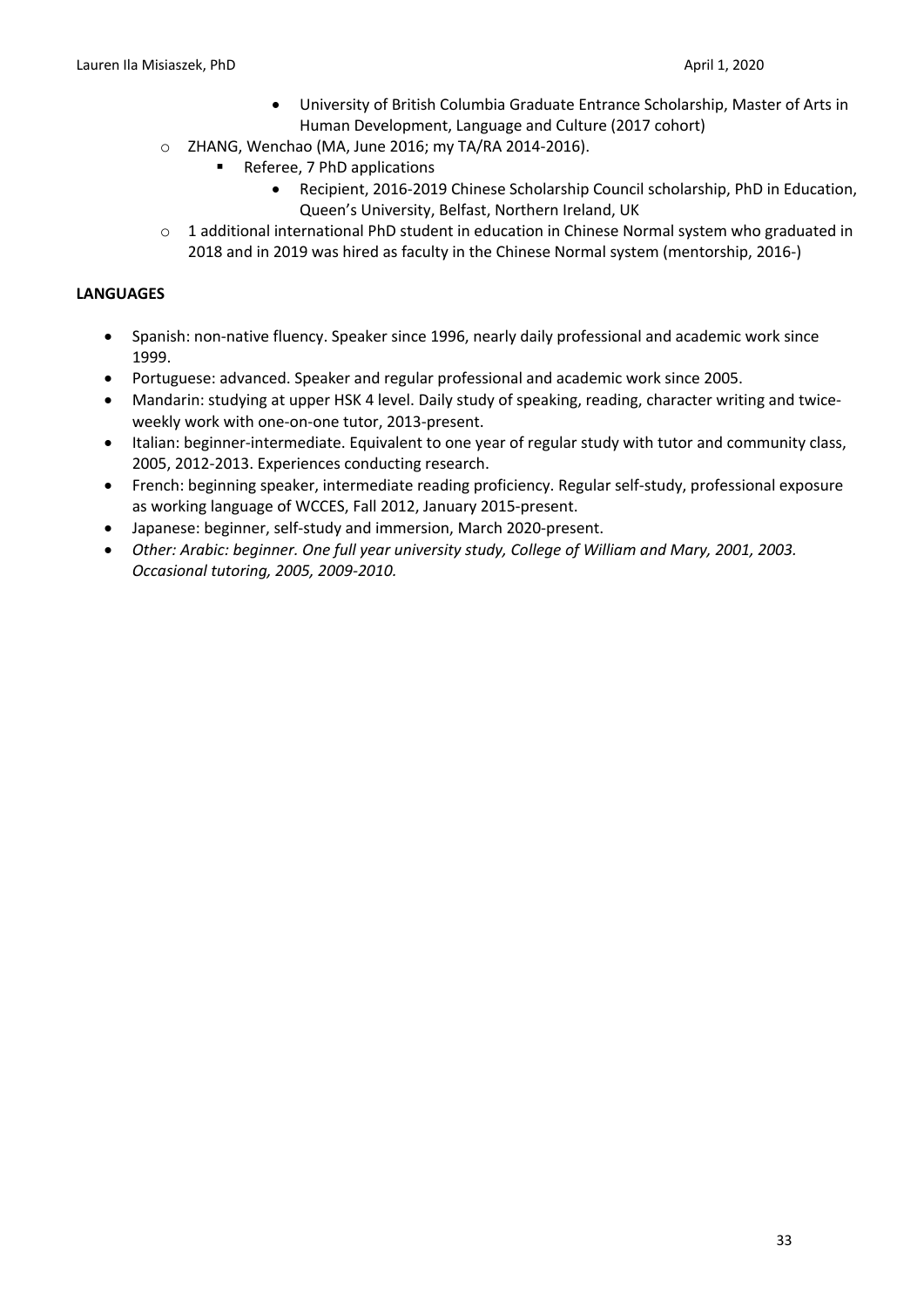## **Program Manager Geriatric Scholars Program Greater Los Angeles Geriatric Research, Education and Clinical Center (GRECC) VA Greater Los Angeles (GLA) Healthcare System**

#### **Overview**

The key activities for the position include project management, coordination, and evaluation at the hubsite of a national educational program for training VA staff. The hub site coordinates activities among 10 collaborating GRECCs.

#### **Job description**

The program manager will:

- **Manage a national workforce development program, including:**
	- $\circ$  Coordinate all courses conducted under the Geriatric Scholars Program: 1) 4-day intensive courses at Los Angeles, Boston, New York, Madison, St. Louis and San Antonio, 2) clinical practica at Los Angeles, New York, Little Rock, Portland, Madison, San Antonio, Boston, 3) Rural Interdisciplinary Training (RITT) at 10 rural CBOCs per year, 4) at least 2 new distance learning programs/year and all established program, 5) program planning and staff development
	- o Design or re-design of program elements based on evaluation of success in meeting learning goals and objectives
	- o Coordinate national accreditation activities associated with the program
	- o Advise, instruct, and provide information according to VA policy, as needed, to committee, participants, and VISN (network) officers and travel clerks
	- o Develop and disseminate new educational products in conjunction with the GRECCs and other partners
	- o Manage, provide direction and follow-up to various Geriatric Scholars Program components (e.g. mandatory courses, quality improvement (QI), practicum, RITT, enduring educational materials, webinars)
	- o Implement established protocol for program operations
	- o Communicate with the Scholars as their main point of contact to provide information and coordinate activities (e.g. Scholars before travel-coordinating communication between Scholar and collaborating GRECC on issues such as local hotel availability), to facilitate problem-solving (e.g. working with facilities on policy related to travel)
	- $\circ$  Create materials related to various program components including management of pre/post production and dissemination of product (e.g. box-set of web seminar DVDs; QI DVD set, program brochure, course binder, web seminar flier)
	- o Manage, organize, implement yearly 3-day clinical practicum at the GLA GRECC for up to 10 participants, including all pre-conference coordination with participants and faculty, logistics (e.g. room reservations, cash fund to pay volunteer patients who will participate, purchase order for caterer), and all facilitation during conference (e.g. introduction of speakers, technological trouble-shooting, facilitation of travel between facilities/buildings for various talks and practical experiences, general assistance to participants during their stay in Los Angeles)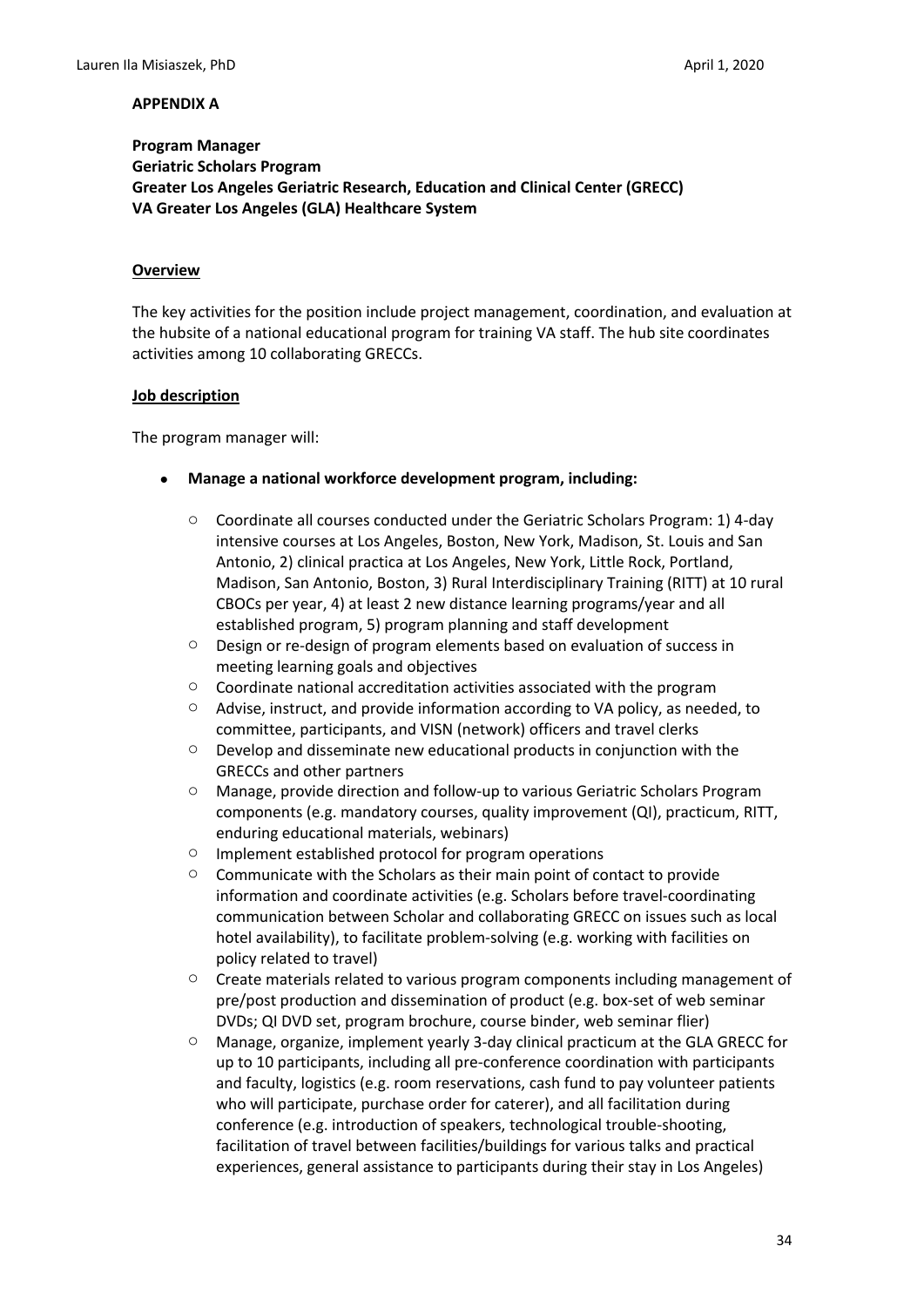- o Manage, organize annual quality improvement program in Los Angeles
- o Fiscal requests of three program budgets and multiple fund control points
- **Supervise a program assistant tasked with the coordination and follow-up of training and evaluation for VA clinicians located in up to 300 rural facilities, plus primary care clinicians at all other VA facilities. The assistant is tasked with:** 
	- o Coordinating training activities, including travel and attendance at a 5-day educational program at either Los Angeles, New York, Boston, Madison, St. Louis, and San Antonio; practicum on-site training at up to 10 GRECCs, and at other conferences
	- o Tracking participants' QI projects as displayed on REDCap.
	- o Maintaining a learning community for the program participants using Microsoft SharePoint (intranet site).
- **Coordinate design and content of new distant learning components in consultation with educational technology experts and also with education and clinical content experts.**
- **Design, facilitate, coordinate, and evaluate a learning community for the program participants using Microsoft SharePoint; maintain an administrative SharePoint site for program coordination among the 10 GRECCs, including regular cleaning, updating, and training for users.**
- **Coordinate and facilitate meetings and activities of national faculty for program, including at least one in-person meeting, LiveMeeting, telephone or videoconferencing.**
- **Design or recommend mixed-method evaluation strategies for various program components; analyze evaluation data, for instance, using methodological strategies accepted in education social research. Experience with implementation of curriculum evaluation for adult learners is desirable.**
- **Re-assess evaluation points and create new surveys when needed in consultation with the program's evaluation sub-committee.**
- **Coordinate an annual professional development web seminar series in consultation with the program's webinar sub-committee.**
- **Participate in developing a manuscript on the impact of this program for a peerreview journal, including preparation of tables and figures, writing and/or reviewing original text, providing support for the editorial process with the multiple co-authors and the targeted journal(s)**

#### *Required Skills*

• Master's degree in a related field